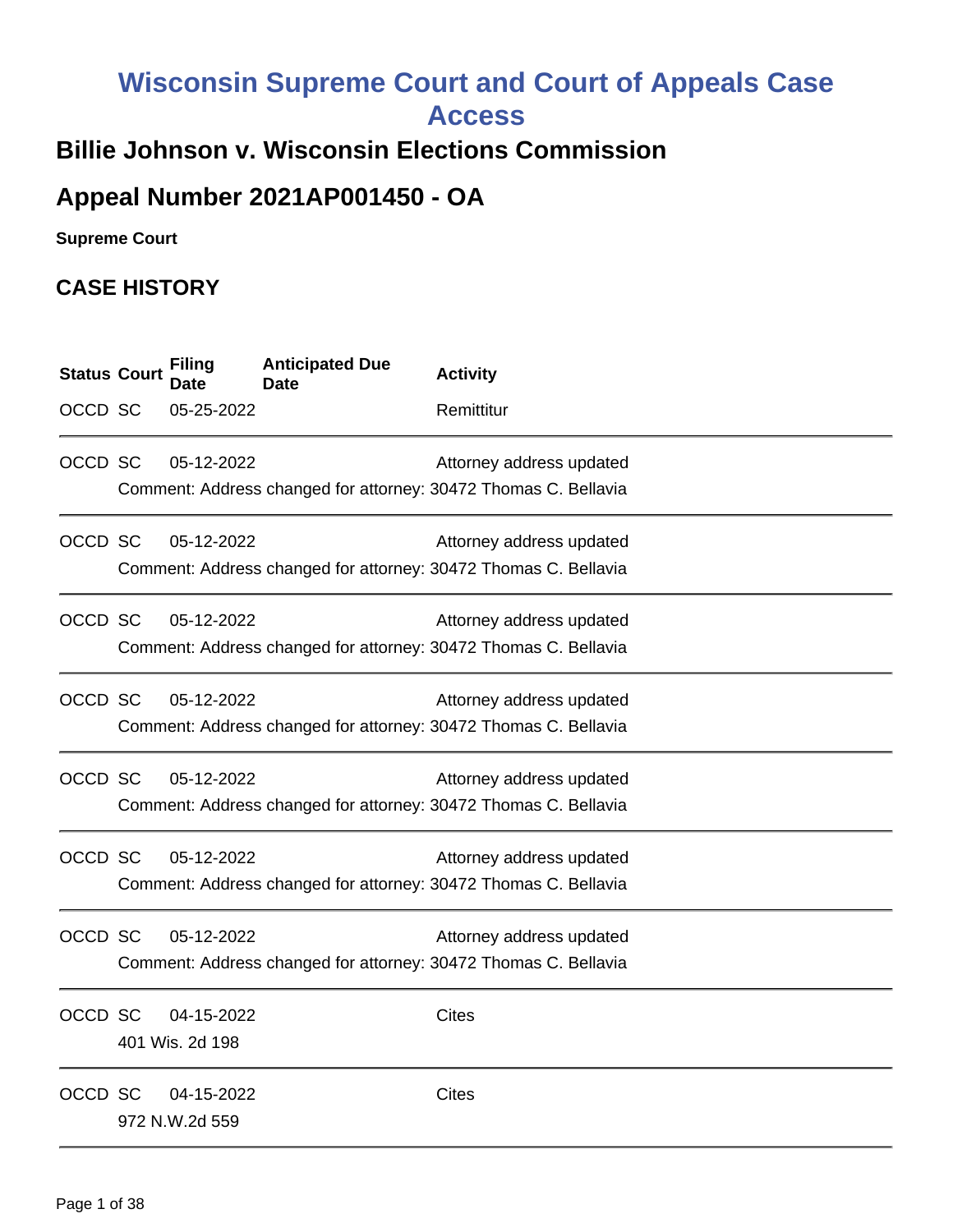Judge Panel: Roggensack, Bradley, Ziegler, Bradley, Dallet, Hagedorn, Karofsky Opinion: Opinion Decision: Other Pages: 54 Written by: Ziegler, Annette K. Bradley, Rebecca Grassl Wrote Concurring Opinion 49 pages. Ziegler, Annette K. Joined Concurring Opinion Roggensack, Patience Drake Joined Concurring Opinion Hagedorn, Brian K. Wrote Concurring Opinion 4 pages. Karofsky, Jill Wrote Dissenting Opinion 39 pages. Bradley, Ann Walsh Joined Dissenting Opinion Dallet, Rebecca F. Joined Dissenting Opinion Order Text: By the Court.Relief granted. Comment: Opinion/Decision (04-15-2022)

OCCD SC 04-15-2022 Public Domain Citation

Comment: PDC No: 2022 WI 19

OCCD SC 04-12-2022 Letter/Correspondence

Comment: Letter on Behalf of WEC as filed by T. Bellavia

OCCD SC 03-31-2022 Motion to Correct/Supplement Record

Filed By: Anthony Russomanno Submit Date: 3-31-2022 Decision: (D) Deny Decision Date: 4-1-2022 IT IS ORDERED that the motion is denied. Comment: Governor's Motion to Supplement Record (WI Legislature Response to Governor's Motion to Supplement Record arrived as order was issuing)

OCCD SC 03-28-2022 Letter/Correspondence

Comment: Hunter Response Letter on Remand Hunter Letter Response on Remand

OCCD SC 03-25-2022 Letter/Correspondence Comment: Senator Bewley Response Letter on Remand

OCCD SC 03-24-2022 Letter/Correspondence

Comment: Petitioner's Response Letter on Remand

OCCD SC 03-24-2022 Letter/Correspondence Comment: Wisconsin Legislature Response Letter on Remand

OCCD SC 03-24-2022 Letter/Correspondence Comment: BLOC Response Letter on Remand

OCCD SC 03-24-2022 Letter/Correspondence

Comment: Governor Letter on Remand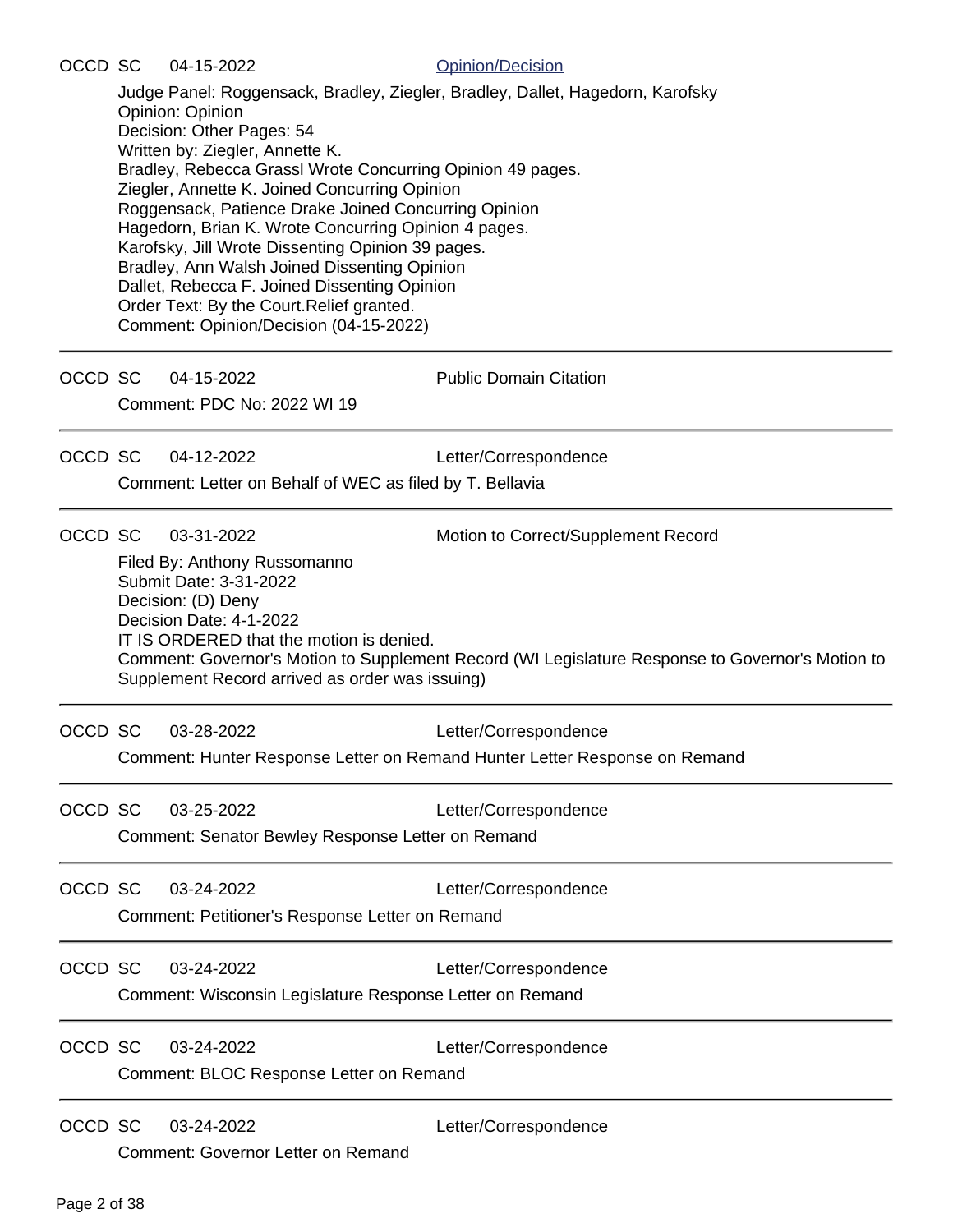Filed By: Misha Tseytlin Submit Date: 3-23-2022 Decision: (D) Deny

Decision Date: 4-15-2022

IT IS ORDERED that the Wisconsin Legislature's March 4, 2022 emergency motion asking this court to stay its March 3, 2022 opinion is dismissed, as moot;

IT IS FURTHER ORDERED that the March 7, 2022 expedited motion of Congressmen Glenn Grothman, Mike Gallagher, Bryan Steil, Tom Tiffany, and Scott Fitzgerald for a stay pending appeal is dismissed, as moot, and the accompanying request that we permit all parties to submit equipopulous, core-retention-maximization congressional maps is denied; and

IT IS FURTHER ORDERED that the March 23, 2022 motion of Congressmen Glenn Grothman, Mike Gallagher, Bryan Steil, Tom Tiffany, and Scott Fitzgerald for reconsideration of this court's March 3, 2022 opinion and order, and for an order permitting all parties to submit core-retention-maximization congressional maps is denied.

REBECCA GRASSL BRADLEY, J. (dissenting). I dissent from the denial of that portion of the March 7, 2022 motion requesting permission for all parties to submit equipopulous, core-retention-maximization congressional maps and from the denial of the March 23, 2022 motion.

Comment: Congressmen

OCCD SC 03-23-2022 Additional Authorities

Comment: SCOTUS Order 21AP490 (Grothman v WEC application for stay presented to Justice Barrett and by her referred to the court is denied.)

OCCD SC 03-23-2022 Additional Authorities

Comment: SCOTUS Opinion 21A471 (WI Legislature v. WEC application for stay and injunctivve relief)

OCCD SC 03-16-2022 Additional Authorities

Comment: Additional Authorities - "Congressmen" request to take notice of National Republican Redistricting Trust Amicus Brief filed 3/15/22 in the SCOTUS.

OCCD SC 03-14-2022 Response

Comment: letter briefs due by 11 am; sent to clerk email, paper copies next business day, add'l requests not favored

OCCD SC 03-11-2022 Court Order

IT IS ORDERED that any party that wishes to file a response to the Congressmens expedited motion for a stay pending appeal may submit a letter brief no later than 11:00 a.m. on March 14, 2022; Page 2 March 11, 2022 No. 2021AP1450-OA Johnson v. Wisconsin Elections Commission IT IS FURTHER ORDERED that all filings in this matter shall be filed as an attachment in .pdf format to an email addressed to clerk@wicourts.gov. See Wis. Stat. 809.70, 809.80 and 809.81. A paper original and 10 copies of each filed document must be received by the clerk of this court by 12:00 noon of the business day following submission by email, with the document bearing the following notation on the top of the first page: "This document was previously filed via email"; and

IT IS FURTHER ORDERED that requests for additional briefing or extensions will be viewed with disfavor.

Comment: March 11, 2022 Court Order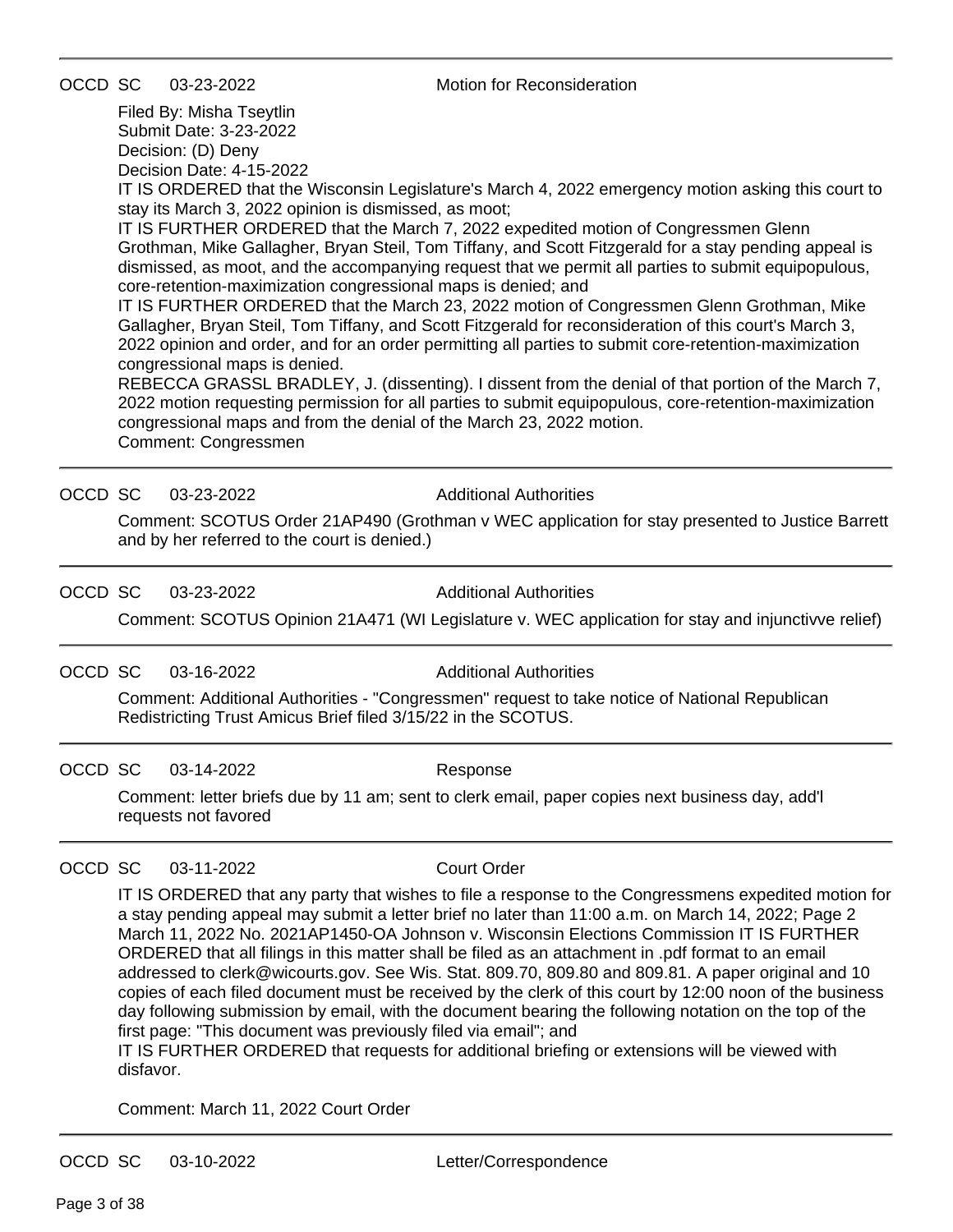OCCD SC 03-09-2022 Motion for Miscellaneous Relief

Filed By: 34783 (St. John, Kevin) Submit Date: 3-15-2022 Decision: (G) Grant Decision Date: 3-15-2022 IT IS ORDERED that the motion for leave to file a reply is granted and the reply submitted with the motion is accepted for filing.

Justice Ann Walsh Bradley dissenting. Motion Response Filed By: 34783 (St. John, Kevin) Submit Date: 3-15-2022 Comment: Motion to File Reply to MST (WI Leg) Responses

#### OCCD SC 03-09-2022 Response

Comment: response (letter brief) to motion for stay (attached as email to clerk box followed by paper copies the next day) 6 responses and 1 cover letter rec'd

OCCD SC 03-07-2022 Motion for Stay

Filed By: Kevin LeRoy Submit Date: 3-7-2022

Decision: (D) Deny Decision Date: 4-15-2022

IT IS ORDERED that the Wisconsin Legislature's March 4, 2022 emergency motion asking this court to stay its March 3, 2022 opinion is dismissed, as moot;

IT IS FURTHER ORDERED that the March 7, 2022 expedited motion of Congressmen Glenn Grothman, Mike Gallagher, Bryan Steil, Tom Tiffany, and Scott Fitzgerald for a stay pending appeal is dismissed, as moot, and the accompanying request that we permit all parties to submit equipopulous, core-retention-maximization congressional maps is denied; and

IT IS FURTHER ORDERED that the March 23, 2022 motion of Congressmen Glenn Grothman, Mike Gallagher, Bryan Steil, Tom Tiffany, and Scott Fitzgerald for reconsideration of this court's March 3, 2022 opinion and order, and for an order permitting all parties to submit core-retention-maximization congressional maps is denied.

REBECCA GRASSL BRADLEY, J. (dissenting). I dissent from the denial of that portion of the March 7, 2022 motion requesting permission for all parties to submit equipopulous, core-retention-maximization congressional maps and from the denial of the March 23, 2022 motion.

Motion Response Filed By: John Devaney Submit Date: 3-14-2022 Motion Response Filed By: Anthony Russomanno Submit Date: 3-14-2022 Motion Response Filed By: Steven Kilpatrick Submit Date: 3-14-2022 Comment: Congressmen's emergency motion for stay and for parties to file add'l maps, w/ affidavit of Congressman Brian Steil

#### OCCD SC 03-07-2022 Court Order

IT IS ORDERED that any party that wishes to file a response to the Wisconsin Legislatures expedited motion for a stay pending appeal may submit a letter brief no later than 11:00 a.m. on March 9, 2022;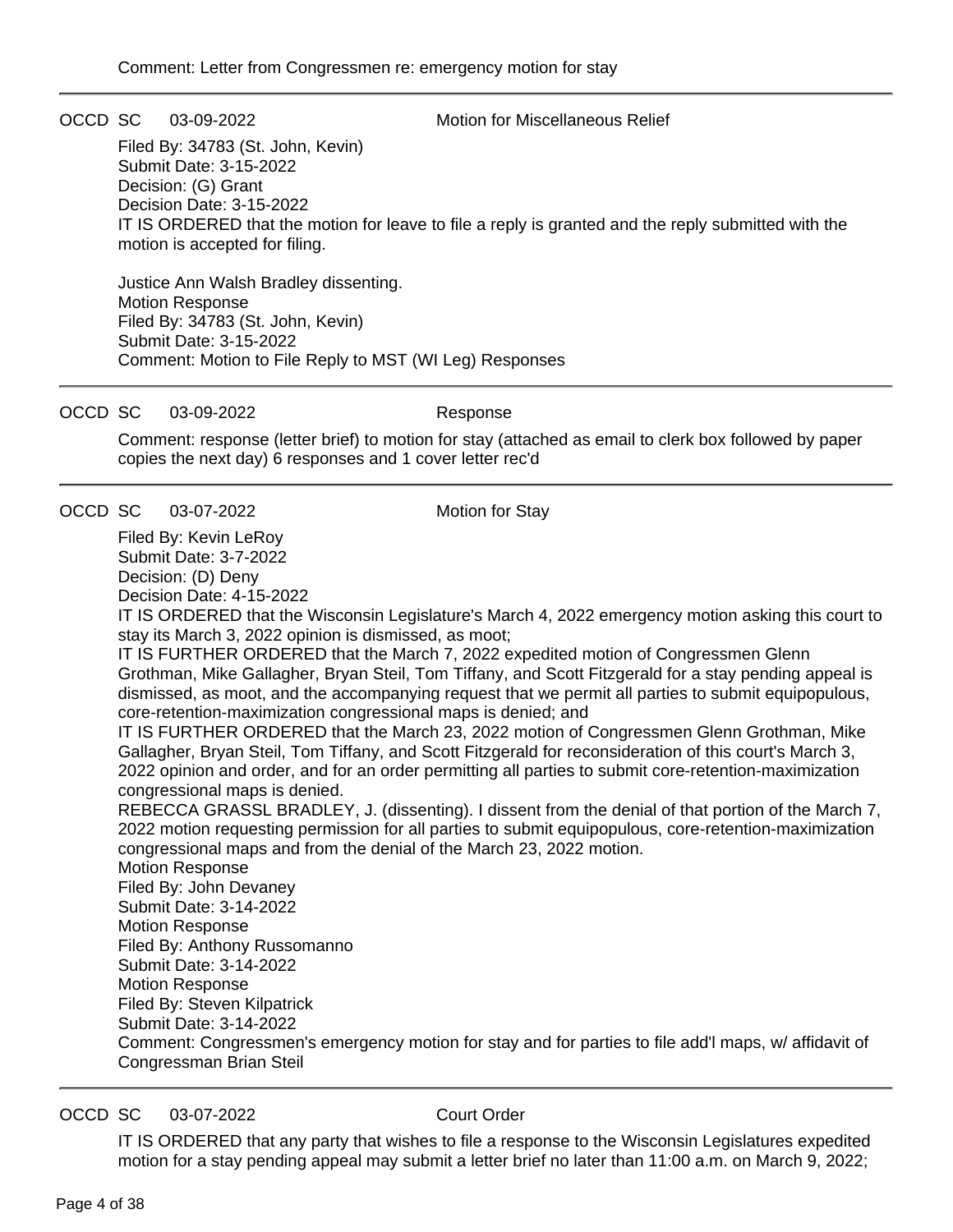IT IS FURTHER ORDERED that all filings in this matter shall be filed as an attachment in .pdf format to an email addressed to clerk@wicourts.gov. See Wis. Stat. 809.70, 809.80 and 809.81. A paper original and 10 copies of each filed document must be received by the clerk of this court by 12:00 noon of the business day following submission by email, with the document bearing the following notation on the top of the first page: "This document was previously filed via email"; and IT IS FURTHER ORDERED that requests for additional briefing or extensions will be viewed with disfavor.

### OCCD SC 03-04-2022 Motion for Stay

Filed By: 34783 (St. John, Kevin) Submit Date: 3-4-2022 Decision: (M) Dismiss Decision Date: 4-15-2020

IT IS ORDERED that the Wisconsin Legislature's March 4, 2022 emergency motion asking this court to stay its March 3, 2022 opinion is dismissed, as moot;

IT IS FURTHER ORDERED that the March 7, 2022 expedited motion of Congressmen Glenn Grothman, Mike Gallagher, Bryan Steil, Tom Tiffany, and Scott Fitzgerald for a stay pending appeal is dismissed, as moot, and the accompanying request that we permit all parties to submit equipopulous, core-retention-maximization congressional maps is denied; and

IT IS FURTHER ORDERED that the March 23, 2022 motion of Congressmen Glenn Grothman, Mike Gallagher, Bryan Steil, Tom Tiffany, and Scott Fitzgerald for reconsideration of this court's March 3, 2022 opinion and order, and for an order permitting all parties to submit core-retention-maximization congressional maps is denied.

REBECCA GRASSL BRADLEY, J. (dissenting). I dissent from the denial of that portion of the March 7, 2022 motion requesting permission for all parties to submit equipopulous, core-retention-maximization congressional maps and from the denial of the March 23, 2022 motion.

- Motion Response Filed By: Charles Curtis
- Submit Date: 3-9-2022 Motion Response Filed By: Lucas Vebber Submit Date: 3-9-2022 Motion Response Filed By: Douglas Poland Submit Date: 3-9-2022 Motion Response Filed By: Anthony Russomanno Submit Date: 3-9-2022 Motion Response Filed By: Steven Kilpatrick Submit Date: 3-9-2022 Motion Response Filed By: Tamara Packard Submit Date: 3-9-2022 Comment: Wisconsin Legislature

| OCCD SC | 03-03-2022<br>971 N.W.2d 402  | <b>Cites</b>     |
|---------|-------------------------------|------------------|
| OCCD SC | 03-03-2022<br>400 Wis. 2d 626 | <b>Cites</b>     |
| OCCD SC | 03-03-2022                    | Opinion/Decision |

Judge Panel: Roggensack, Bradley, Ziegler, Bradley, Dallet, Hagedorn, Karofsky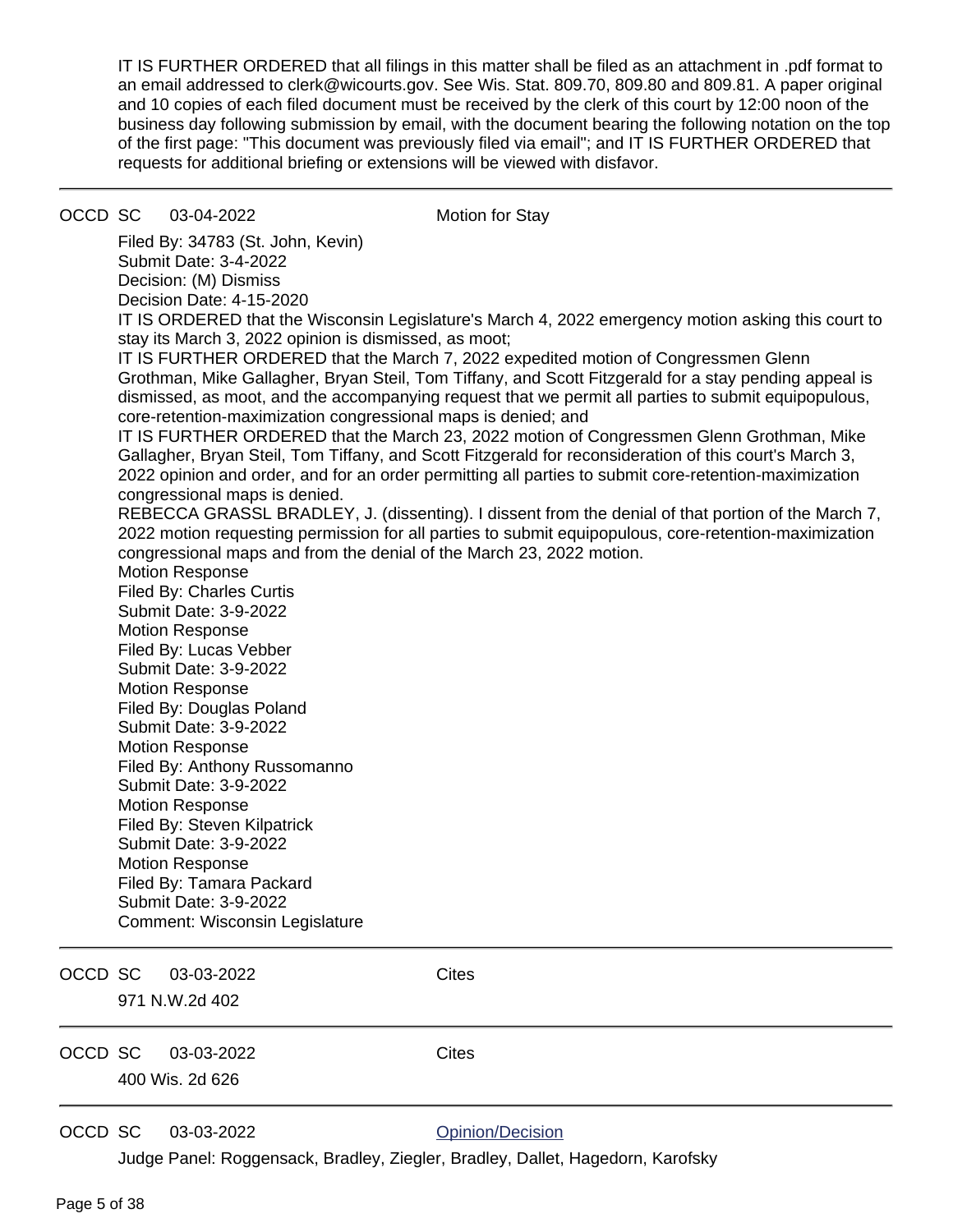Opinion: Opinion Decision: Other Pages: 31 Written by: Hagedorn, Brian K. Bradley, Ann Walsh Wrote Concurring Opinion 4 pages. Dallet, Rebecca F. Joined Concurring Opinion Karofsky, Jill Joined Concurring Opinion Ziegler, Annette K. Wrote Dissenting Opinion 74 pages. Roggensack, Patience Drake Joined Dissenting Opinion Bradley, Rebecca Grassl Joined Dissenting Opinion Roggensack, Patience Drake Wrote Dissenting Opinion 12 pages. Ziegler, Annette K. Joined Dissenting Opinion Bradley, Rebecca Grassl Joined Dissenting Opinion Bradley, Rebecca Grassl Wrote Dissenting Opinion 41 pages. Ziegler, Annette K. Joined Dissenting Opinion Roggensack, Patience Drake Joined Dissenting Opinion Order Text: By the Court.-- Relief granted. Comment: Opinion/Decision

OCCD SC 03-03-2022 Public Domain Citation

Comment: PDC No: 2022 WI 14

OCCD SC 02-14-2022 Other Papers

Comment: Returned Mail - 1/5/22 order to Attys. Branch & Osher - Re-sent same day

OCCD SC 02-03-2022 Response

Comment: paper copies by 9 am of responses to Hunter's Motion emailed filed yesterday

OCCD SC 02-02-2022 Letter/Correspondence

Comment: Notice of withdrawal of Atty. Olivia G. Hoffman

OCCD SC 02-02-2022 Response

Comment: responses to Hunter Intervernors' motion due by 12:00 p.m. not to exceed five pages in length if monospaced, or 1,100 words if proportional serif font; 17 paper copies due by 9:00am next business day

OCCD SC 01-31-2022 Court Order

IT IS ORDERED that the Hunter Intervenors' motion seeking leave to provide the information contained in the filing dated January 25, 2022 is granted and the document is accepted for filing;

IT IS FURTHER ORDERED that the Congressmen Intervenors' response to the motion is accepted for filing;

IT IS FURTHER ORDERED that the other parties may file a letter response to the Hunter Intervenors' motion, not to exceed five pages in length if a monospaced font is used or 1,100 words if a proportional serif font is used, no later than 12:00 p.m. on February 2, 2022;

IT IS FURTHER ORDERED that the Hunter Intervenors request for leave to provide a modified proposed congressional map is held in abeyance until further order of the court; and

IT IS FURTHER ORDERED that the filings in this matter shall be filed as an attachment in .pdf format to an email addressed to clerk@wicourts.gov. See Wis. Stat. 809.70, 809.80 and 809.81. Seventeen paper copies of each submission must be received by the clerk of this court by 9:00 a.m. of the business day following submission by email, with the paper document bearing the following notation on the top of the first page: "This document was previously filed via email." Comment: re: 01/25/2022 MMS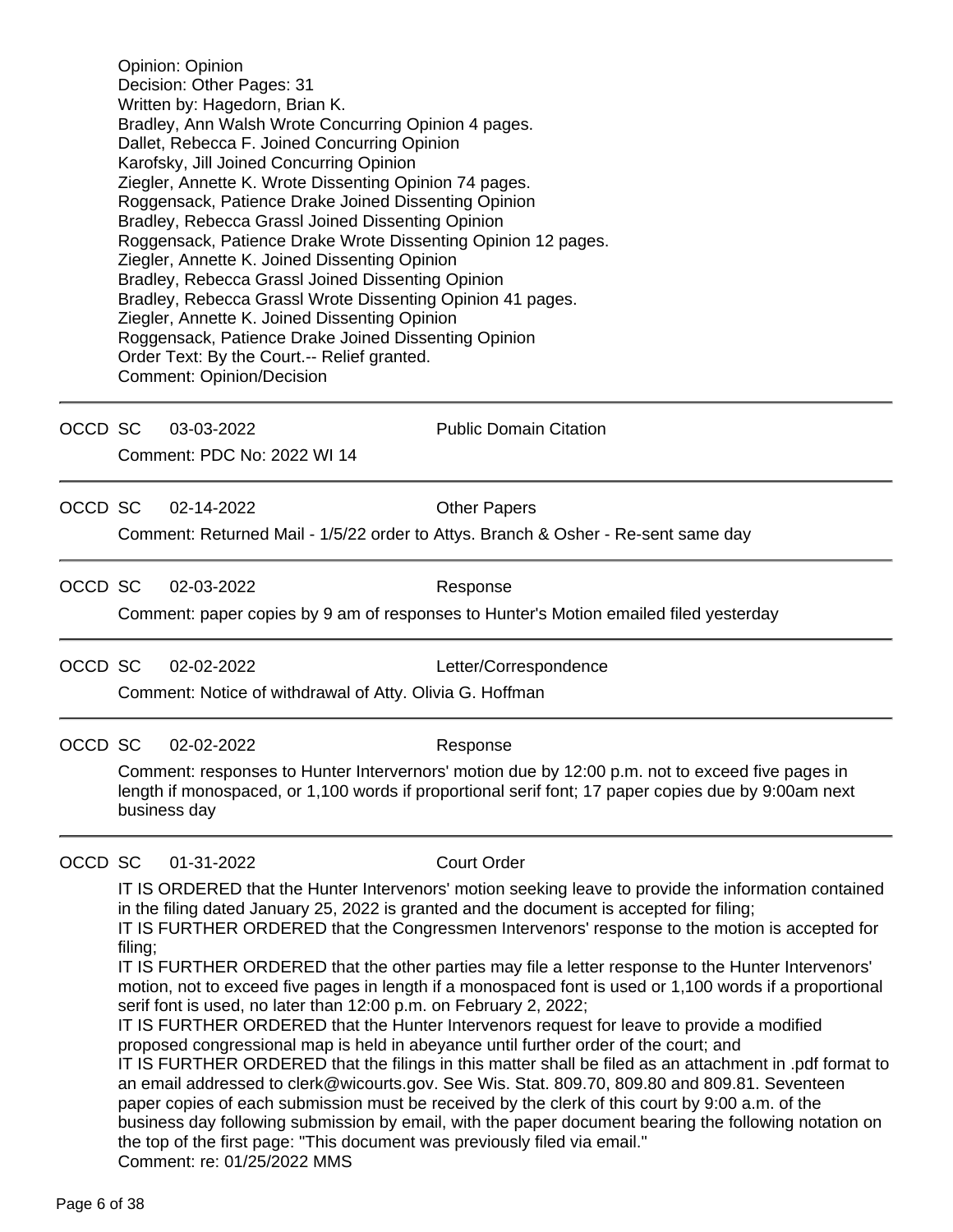OCCD SC 01-25-2022 Motion for Miscellaneous Relief

Filed By: Charles Curtis Submit Date: 1-25-2022 Decision: (G) Grant Decision Date: 1-31-2022 By the Court.-- Relief granted. Motion Response Filed By: Misha Tseytlin Submit Date: 1-26-2022 Motion Response Filed By: Mel Barnes Submit Date: 2-2-2022 Motion Response Filed By: Anthony Russomanno Submit Date: 2-2-2022 Motion Response Filed By: Michael May Submit Date: 2-2-2022 Motion Response Filed By: 34783 (St. John, Kevin) Submit Date: 2-2-2022 Comment: Hunter motion for leave to provide authorities in response to oral argument question Responses: Congressman 1/26/22 - Tseytlin; BLOC 2/2/22 - Barnes; Governor 2/2/22 - Rssomanno; CMS 2/2/22 - May; Legislature 2/2/22 - St. John Cover Letter to Response to Hunter's Motion to Provide Authorities re: Oral Argument Question (Citizen Mathematicians)

### OCCD SC 01-19-2022 COCO Cral Argument

Comment: Oral Argument scheduled for Wednesday, January 19, 2022, beginning at 9:00am, in the Supreme Court Hearing Room, 2nd Floor, East Wing of the State Capitol, Madison, Wisconsin. Rick Esenberg for Petitioners. Tamara Packard for Intervenors-Respondents. Douglas M. Poland for Intervenors-Petitioners. Taylor A. R. Meehan for Intervenor-Respondent. Anthony Russomanno for Intervenor-Respondent. John Devaney for Intervenors-Petitioners. Sam Hirsch for Intervenors-Petitioners. Misha Tseytlin for Intervenors-Petitioners.

### OCCD SC 01-18-2022 Quantity Other Papers

Comment: Returned Mail - brief acknowledgments to Attys. Hoffman and Edmondson - Re-sent same day

### OCCD SC 01-18-2022 Notice of Appearance

Comment: Attorney Michelle M. Umberger/Kemp appearing for Lisa Hunter et al.

### OCCD SC 01-18-2022 Response

Comment: by 12:00 noon parties needing special access, visual or hearing arrangements shall advise Clerk of Supreme Court

OCCD SC 01-14-2022 Other Papers

Comment: Uniformed proposed maps and cover letter filed by the Legislature SB621

OCCD SC 01-14-2022 Other Papers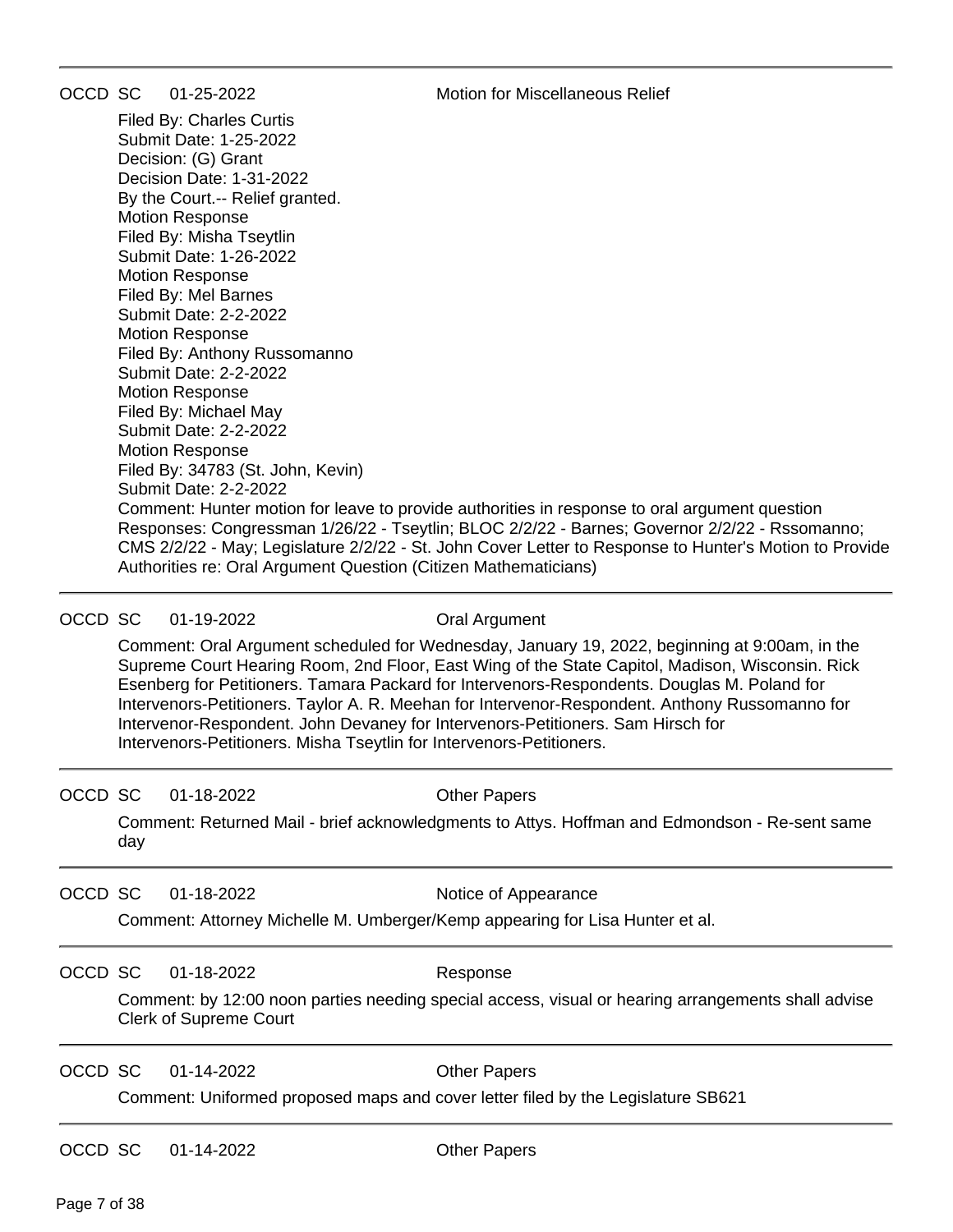| OCCD SC | 01-14-2022                                                                                           | <b>Other Papers</b>                                                                                                                                                                                                                                                                                                                                                                                                                          |
|---------|------------------------------------------------------------------------------------------------------|----------------------------------------------------------------------------------------------------------------------------------------------------------------------------------------------------------------------------------------------------------------------------------------------------------------------------------------------------------------------------------------------------------------------------------------------|
|         |                                                                                                      | Comment: Uniform proposed maps and cover letter filed by Citizen Mathematicians and Scientists                                                                                                                                                                                                                                                                                                                                               |
| OCCD SC | 01-14-2022                                                                                           | Letter/Correspondence                                                                                                                                                                                                                                                                                                                                                                                                                        |
|         | versions of their proposed maps with the Wisconsin Legislature                                       | Comment: Letter filed by The Congressmen indicating that they are jointly submitting the uniform                                                                                                                                                                                                                                                                                                                                             |
| OCCD SC | 01-14-2022                                                                                           | <b>Other Papers</b>                                                                                                                                                                                                                                                                                                                                                                                                                          |
|         |                                                                                                      | Comment: Uniform proposed maps and cover letter filed by BLOC                                                                                                                                                                                                                                                                                                                                                                                |
| OCCD SC | 01-14-2022                                                                                           | <b>Other Papers</b>                                                                                                                                                                                                                                                                                                                                                                                                                          |
|         | Comment: Uniform proposed maps filed by Governor Tony Evers                                          |                                                                                                                                                                                                                                                                                                                                                                                                                                              |
| OCCD SC | 01-14-2022                                                                                           | <b>Other Papers</b>                                                                                                                                                                                                                                                                                                                                                                                                                          |
|         |                                                                                                      | Comment: Uniform proposed maps and cover letter filed by The Wisconsin Legislature                                                                                                                                                                                                                                                                                                                                                           |
| OCCD SC | 01-14-2022                                                                                           | <b>Other Papers</b>                                                                                                                                                                                                                                                                                                                                                                                                                          |
|         |                                                                                                      | Comment: Uniform proposed maps and cover letter filed by Senator Janet Bewley                                                                                                                                                                                                                                                                                                                                                                |
| OCCD SC | 01-14-2022                                                                                           | Response                                                                                                                                                                                                                                                                                                                                                                                                                                     |
|         | Oral Arugment January 19, 2022; 2021AP1450-OA"                                                       | Comment: no later than 12:00 noon, parties participating in oral argument shall advise the court via an<br>email to clerk@wicourts.gov of the name(s) of the attorney(s) who will present argument on their behalf;<br>if more than one attorney will be presenting argument, parteis shall provide breakdown of oral argument<br>time each attorney will present, including in rebuttal. The subject line of the meail shall read: "Urgent: |
| OCCD SC | 01-14-2022                                                                                           | Response                                                                                                                                                                                                                                                                                                                                                                                                                                     |
|         |                                                                                                      | Comment: uniform versions of proposed maps due as .pdf documents capable of enlargement by<br>4:00pm via email DUE per CTO of 1/10/22; uniform maps may be accompanied by a cover letter not to<br>exceed 5 pages if monospaced font is used, or 1,100 words if proportional serif font is used; paper<br>originals, transparency originals, and 17 copies of each due by 9:00am following business day                                      |
| OCCD SC | 01-14-2022                                                                                           | Response                                                                                                                                                                                                                                                                                                                                                                                                                                     |
|         | willing to cede any argument time; DUE BY 4:00pm                                                     | Comment: Legal Scholars are directed to ask the parties if they would be willing to cede any oral<br>argument time, and inform the court by email to clerk@wicourts.gov whether the parties are or are not                                                                                                                                                                                                                                   |
| OCCD SC | 01-12-2022                                                                                           | Motion for Pro Hac Vice status                                                                                                                                                                                                                                                                                                                                                                                                               |
|         | Filed By: Sarah Zylstra<br>Submit Date: 1-12-2022<br>Decision: (G) Grant<br>Decision Date: 1-13-2022 | IT IS ORDERED that the motion is granted. A copy of Supreme Court Rule (SCR) 10.03(4), setting forth<br>the requirements for attorneys appearing pro hac vice, is attached to the moving party's order.                                                                                                                                                                                                                                      |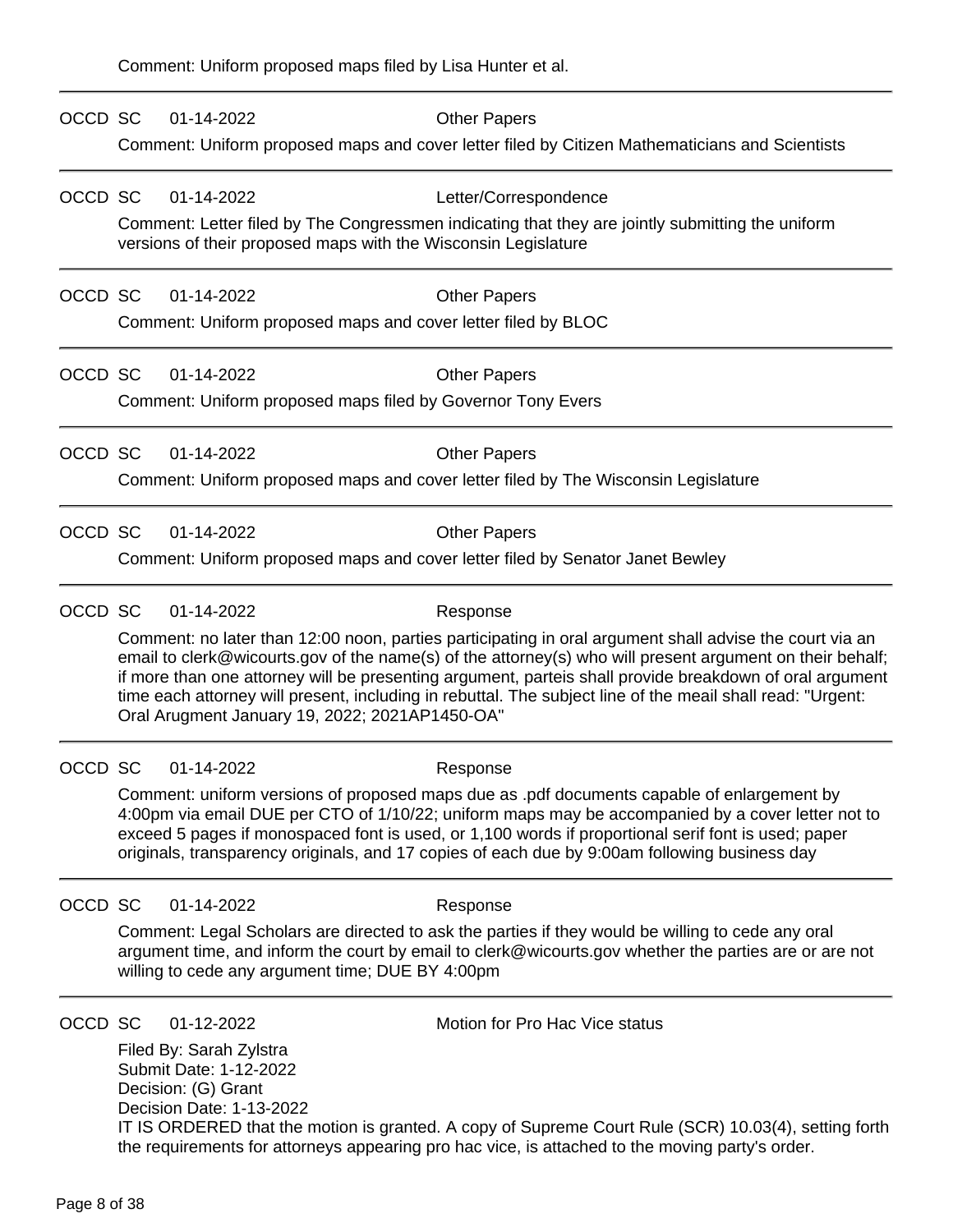Comment: Motion to admit Attorney Alex Trepp to appear PHV on behalf of Citizen Mathematicians and **Scientists** 

### OCCD SC 01-11-2022 Court Order

IT IS FURTHER ORDERED that a non-party, amicus curiae is generally not granted oral argument time in addition to the argument time allotted to the parties, but amicus curiae may seek leave to present oral argument if any party cedes them time;

IT IS FURTHER ORDERED that no later than 12:00 noon on Friday, January 14, 2022, the parties participating in oral argument shall advise the court via an email to the Clerk of Supreme Court at clerk@wicourts.gov, of the name(s) of the attorney(s) who will present argument on their behalf; if more than one attorney will be presenting argument, the parties shall provide the breakdown of oral argument time each attorney will present, including in rebuttal. The subject line of the email shall read: "Urgent: Oral Argument January 19, 2022; 2021AP1450-OA." IT IS FURTHER ORDERED that each party should have back-up counsel available to argue in the event that the designated attorney(s) cannot appear and present oral argument for any reason, on the scheduled oral argument date;

IT IS FURTHER ORDERED that if any special access, visual or hearing arrangements are necessary for your attendance in court, please advise the Clerk of Supreme Court no later than 12:00 noon on Tuesday, January 18, 2022; and

IT IS FURTHER ORDERED that upon arrival for oral argument, each attorney presenting argument shall check in with the Clerk's office staff outside the Supreme Court Hearing Room. Comment: Part 2 of 2

### OCCD SC 01-11-2022 Court Order

IT IS ORDERED that the court will hear oral argument in this matter on Wednesday, January 19, 2022, beginning 9:00 a.m., in the Supreme Court Hearing Room, 2nd Floor, East Wing of the State Capitol, Madison, Wisconsin. The parties will each have 30 minutes of initial oral argument time and an additional 10 minutes for rebuttal. The parties will present their initial arguments in the following sequence:

1. Petitioners Billie Johnson, et al.;

2. Intervenor-Respondent Janet Bewley, Senate Democratic Minority Leader,

on behalf of the Senate Democratic Caucus;

3. Intervenors-Petitioners Black Leaders Organizing for Communities, Voces

de la Frontera, League of Women Voters of Wisconsin, Cindy Fallona, Lauren Stephenson, and Rebecca Alwin;

4. Intervenor-Respondent the Wisconsin Legislature;

5. Intervenor-Respondent Governor Tony Evers;

6. Intervenors-Petitioners Lisa Hunter, Jacob Zabel, Jennifer Oh, John Persa,

Geraldine Schertz, and Kathleen Qualheim;

7. Intervenors-Petitioners Gary Krenz, Sarah J. Hamilton, Stephen Joseph

Wright, Jean-Luc Thiffeault, and Somesh Jha (a/k/a "Citizen Mathematicians and Scientists); and

8. Intervenors-Petitioners Congressmen Glenn Grothman, Mike Gallagher,

Bryan Steil, Tom Tiffany, and Scott Fitzgerald ("Congressmen");

Rebuttal arguments will begin immediately after the conclusion of the initial argument of the Congressmen; rebuttal shall be presented in the same order as the initial arguments; Comment: Part 1 of 2

### OCCD SC 01-11-2022 Response

Comment: parties are advised that the court may elect to conduct a hearing and/or oral argument on one or more of four consecutive days beginning January 18, 2022; oral argument scheduled per CTO of 01/22/2022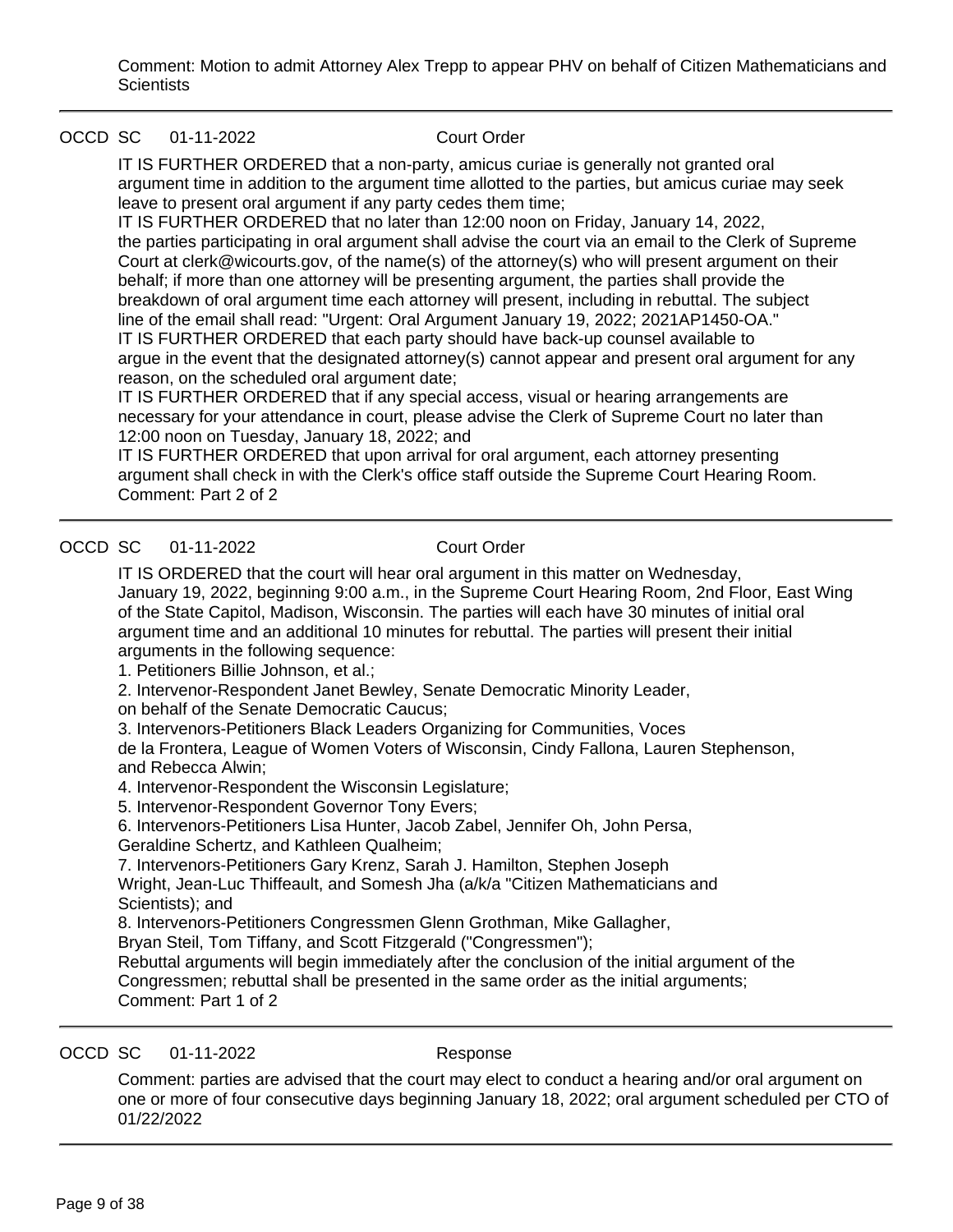### OCCD SC 01-10-2022 Court Order

IT IS ORDERED that the parties are directed to convene and agree upon a standard template, resolution and other uniform guidelines to which each party will adhere in submitting their proposed maps in the uniform revised format consistent with the terms of this order;

IT IS FURTHER ORDERED that by 4:00 p.m. on January 14, 2022 the parties shall submit uniform versions of their proposed maps as .pdf documents capable of enlargement;

IT IS FURTHER ORDERED that each party's uniform map submission may be accompanied by a cover letter not to exceed five pages if a monospaced font is used or 1,100 words if a proportional serif font is used, addressing only critical issues that may have been identified when converting the maps from the original format to the standardized format; and

IT IS FURTHER ORDERED that the electronic filings in this matter shall be filed as an attachment in .pdf format to an email addressed to clerk@wicourts.gov. See Wis. Stat. 809.70, 809.80 and 809.81. The paper originals, transparency originals, and 17 copies of each must be received by the clerk of this court by 9:00 a.m. of the business day following submission by email, with the paper document bearing the following notation on the top of the first page: "This document was previously filed via email."

| OCCD SC 01-10-2022 |  |
|--------------------|--|
|                    |  |

**Response** 

Comment: brief email to clerk@wicourts.gov stating only whether parties are or are not presenting oral argument DUE from parties by 9:00 am

OCCD SC 01-07-2022 Court Order

IT IS ORDERED that no later than 9:00 a.m. on Monday, January 10, 2022, all parties shall notify the clerk of this court via a brief email to clerk@wicourts.gov stating only whether they are or are not presenting oral argument.

| OCCD SC | 01-06-2022 | Attorney address updated |  |
|---------|------------|--------------------------|--|
|         |            |                          |  |

Comment: Address changed for attorney: 93238 Olivia Hoffman

OCCD SC 01-06-2022 Attorney address updated

Comment: Address changed for attorney: 93238 Olivia Hoffman

| OCCD SC | 01-06-2022 |  | Attorney address updated                                    |  |
|---------|------------|--|-------------------------------------------------------------|--|
|         |            |  | Comment: Address changed for attorney: 93238 Olivia Hoffman |  |

OCCD SC 01-06-2022 Attorney address updated Comment: Address changed for attorney: 93238 Olivia Hoffman

OCCD SC 01-06-2022 Attorney address updated Comment: Address changed for attorney: 93238 Olivia Hoffman

OCCD SC 01-06-2022 Attorney address updated Comment: Address changed for attorney: 93235 Elizabeth Edmondson

OCCD SC 01-06-2022 Attorney address updated Comment: Address changed for attorney: 93235 Elizabeth Edmondson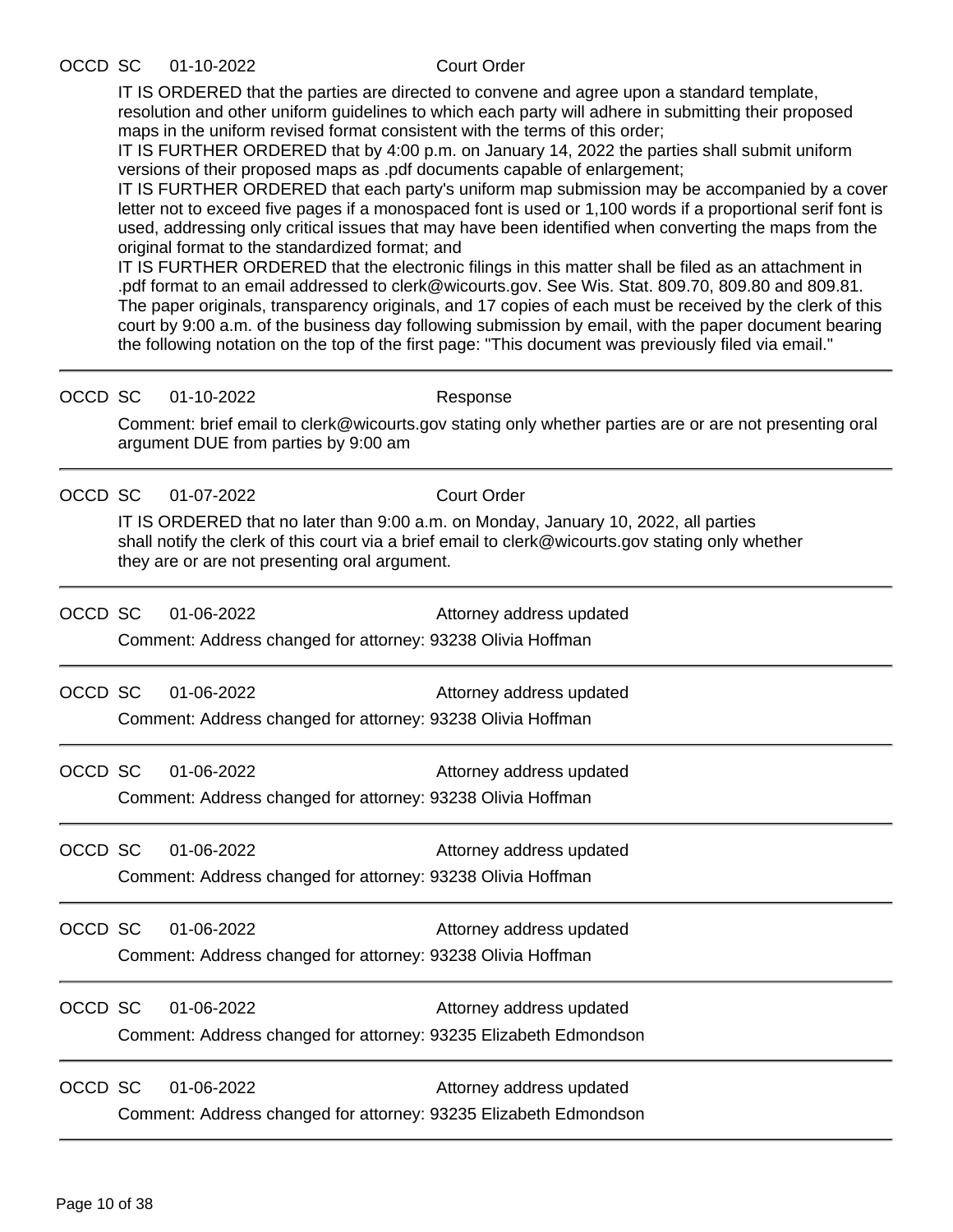OCCD SC 01-06-2022 Attorney address updated

Comment: Address changed for attorney: 93235 Elizabeth Edmondson

OCCD SC 01-06-2022 Attorney address updated Comment: Address changed for attorney: 93235 Elizabeth Edmondson

OCCD SC 01-06-2022 Attorney address updated Comment: Address changed for attorney: 93235 Elizabeth Edmondson

OCCD SC 01-06-2022 Motion for Miscellaneous Relief

Filed By: Anthony Russomanno Submit Date: 1-6-2022 Decision: (G) Grant Decision Date: 1-10-2022

IT IS ORDERED that the motion of intervenors-petitioners, Congressmen Glen Grothman, Mike Gallagher, Bryan Steil, Tom Tiffany, and Scott Fitzgerald (Congressmen) is denied. The Congressmen's map, submitted as Exhibit A to its motion is not accepted and will not be further considered by the court; IT IS FURTHER ORDERED that the motion of intervenors-petitioners, Black Leaders Organizing for Communities, et al., is granted. The corrected assembly and senate maps filed as Exhibits C and D to their January 3, 2022 motion shall replace the maps previously filed by these intervenors-petitioners on December 15, 2020; and

IT IS FURTHER ORDERED that the motion of intervenor-respondent, Governor Tony Evers, is granted. The corrected assembly and senate maps filed in Attachment C to his January 6, 2022 motion shall replace the maps previously filed by Governor Evers on December 15, 2020.

PATIENCE DRAKE ROGGENSACK, J. (dissenting). Redistricting is a new challenge for this court, and as such I would accept all assistance from all parties. The majority seems to hold this view for Governor Evers and the BLOC plaintiffs, but a different view for the Congressmen.

I don't know whether the second map the Congressmen would like to submit will be helpful or not. It is possible that it would have provided no more than what we actually will hear in rebuttal during oral arguments later this month. In addition, I have already reviewed Governor Evers' map and that of the BLOC plaintiffs, as I assume most justices have. Therefore, the court is permitting Governor Evers and the BLOC plaintiffs to file second maps that have very significant changes. For example, Governor Evers'

-Original Assembly map had 174 Municipal splits, but his "corrected" map has 115 Municipal splits. -His Senate map had 118 Municipal splits, but his "corrected" map has 76 Municipal splits. - His o

Comment: Governor Tony Evers motion to file corrected version of proposed maps

OCCD SC 01-05-2022 Brief of Amicus Curiae [Brief of Amicus Curiae \(Legal Scholars\)](https://acefiling.wicourts.gov/document/uploaded/2021AP001450/470570) Filed By: Allison Boldt Comment: Legal Scholars; Non-Party Brief OCCD SC 01-05-2022 Brief of Amicus Curiae [Brief of Amicus Curiae \(Concerned Voters\)](https://acefiling.wicourts.gov/document/eFiled/2021AP001450/470566) [Exhibit A to Brief of Amicus Curiae \(Concerned Voters\)](https://acefiling.wicourts.gov/document/eFiled/2021AP001450/470569) Filed By: Joseph Goode

Comment: Concerned Voters of Wisconsin; Non-Party Brief

OCCD SC 01-05-2022 Response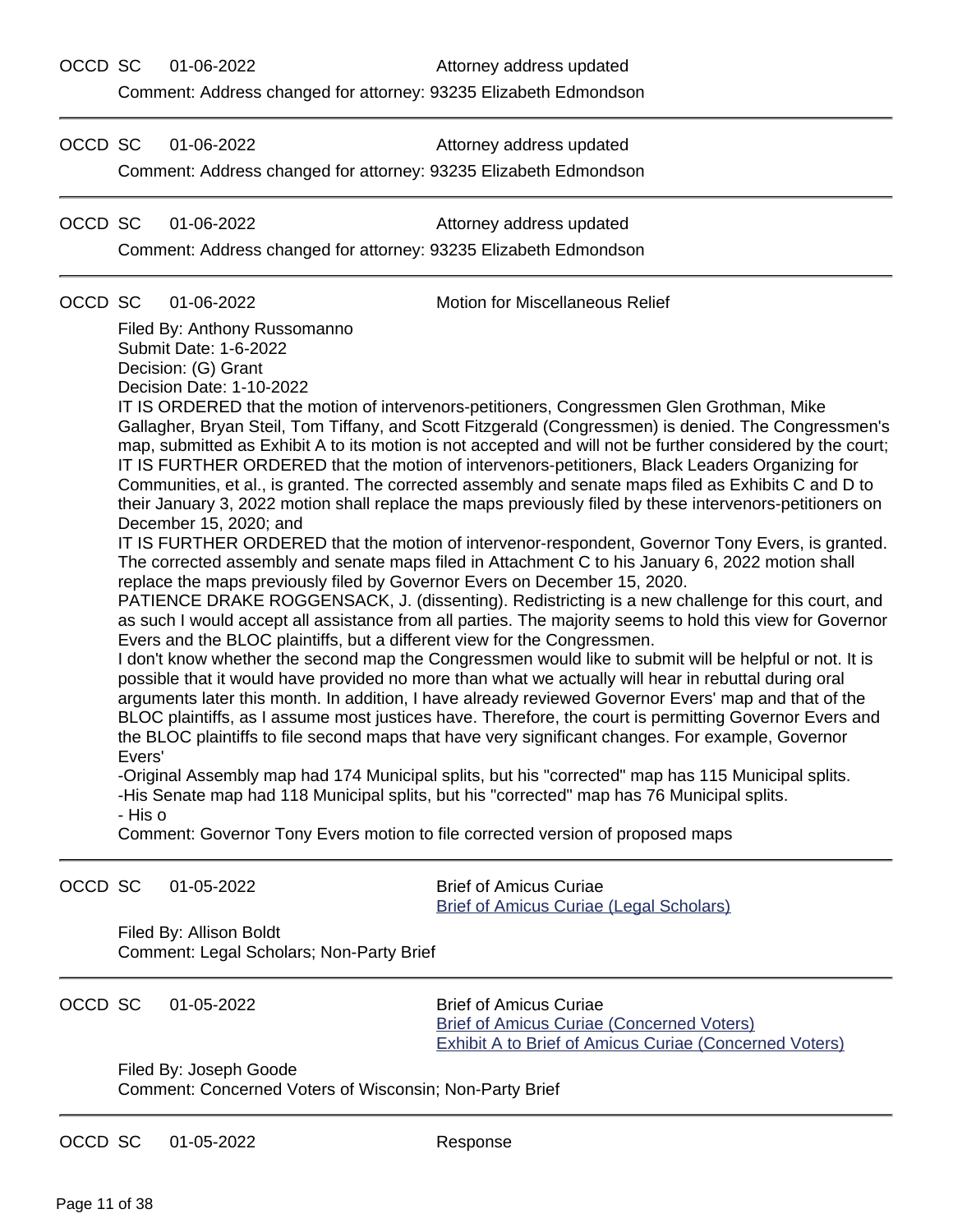Comment: response to Congressmen "motion to submit a modified version of their Proposed Remedial Map for this Court's consideration" due via email by 4:00pm. Responses shall not exceed 10 pages if a monospaced font is used or 2,200 words if a proportional serif font is used, but parties are encouraged to strive for brevity. 10 paper copies due by 12:00 noon the following business day.

OCCD SC 01-04-2022 Rejected Electronic Document

Comment: The Unopposed Motion of Concerned Voters of Wisconsin Seeking Leave to File Non-Party Brief is rejected because the Supreme Court is currently not participating in an e-filing pilot program. If you have not done so already, you may wish to consider sending this document in hardcopy form (with traditional signatures) to the Clerk's Office.

OCCD SC 01-04-2022 Motion to File Amicus/Non-Party Brief

Filed By: Joseph Goode Submit Date: 1-4-2022 Decision: (G) Grant Decision Date: 1-5-2022 IT IS ORDERED that the motion is granted. The brief filed with the motion is accepted as filed. Comment: Karen Wilson, Anneliese Waggoner, Megan O'Halloran, Jacqueline Boynton, Lena Eng, Richard C. Burton, Deborah L. Koconis, Cheryl Maranto, Julie A. Koconis, Don Leake, David Fodroczi, Dan Russler, Mary E. Ascher, Leslie DeMuth, Joseph J. Horvath Jr., Mark Fuller, Janie Riebe, Myra Enloe, Susan K. Curran, Heather Biesik, Mike Hennick, Eleanor Anderson, Jane Durment, John A. Scott, Ann E. Stevning-Roe, Patricia Schmidt, Paul DeMain, Claudia Grams Pogreba, Janine Edwards, Tanya Murphy, Peter Parthum, Chrysa Ostenso, Kristin Lyerly, Amy Dummer, Lori Toso, and Vicki

OCCD SC 01-04-2022 Other Brief

Voters)

[Reply Brief per CTO of 11/17/21 \(Lisa Hunter et al.\)](https://acefiling.wicourts.gov/document/uploaded/2021AP001450/470226)

Filed By: Charles Curtis

Comment: Lisa Hunter, Jacob Zabel, Jennifer Oh, John Persa, Geraldine Schertz, and Kathleen Qualheim; Reply Brief per court order of 11/17/2021 with attached Expert Report of Dr. Stephen Ansolabehere

Aro-Schackmuth (Concerned Voters of Wisconsin) Motion to File Amicus/Non-Party Brief (Concerned

OCCD SC 01-04-2022 Motion for Miscellaneous Relief

Filed By: Allison Boldt Submit Date: 1-4-2022 Decision: (D) Deny Decision Date: 1-7-2022 IT IS ORDERED that Legal Scholars' motion is denied. Amicus are generally not granted oral argument time in addition to the argument time allotted to the parties, but amicus are generally allowed to speak at oral argument if any party cedes time. The movants are directed to ask the parties if they would be willing to cede any oral argument time to the movants. The movants are further directed to inform the court by email to the clerk of this court at clerk@wicourts.gov, no later than 4:00 p.m. on Friday, January 14, 2022, whether the parties are or are not willing to cede any argument time.

Comment: proposed amici "Legal Scholars" motion for leave to participate in oral argument; held in abeyance pending further order, per CTO of 1/5/22

Filed By: Allison Boldt Submit Date: 1-4-2022 Decision: (G) Grant Decision Date: 1-5-2022

OCCD SC 01-04-2022 Motion to File Amicus/Non-Party Brief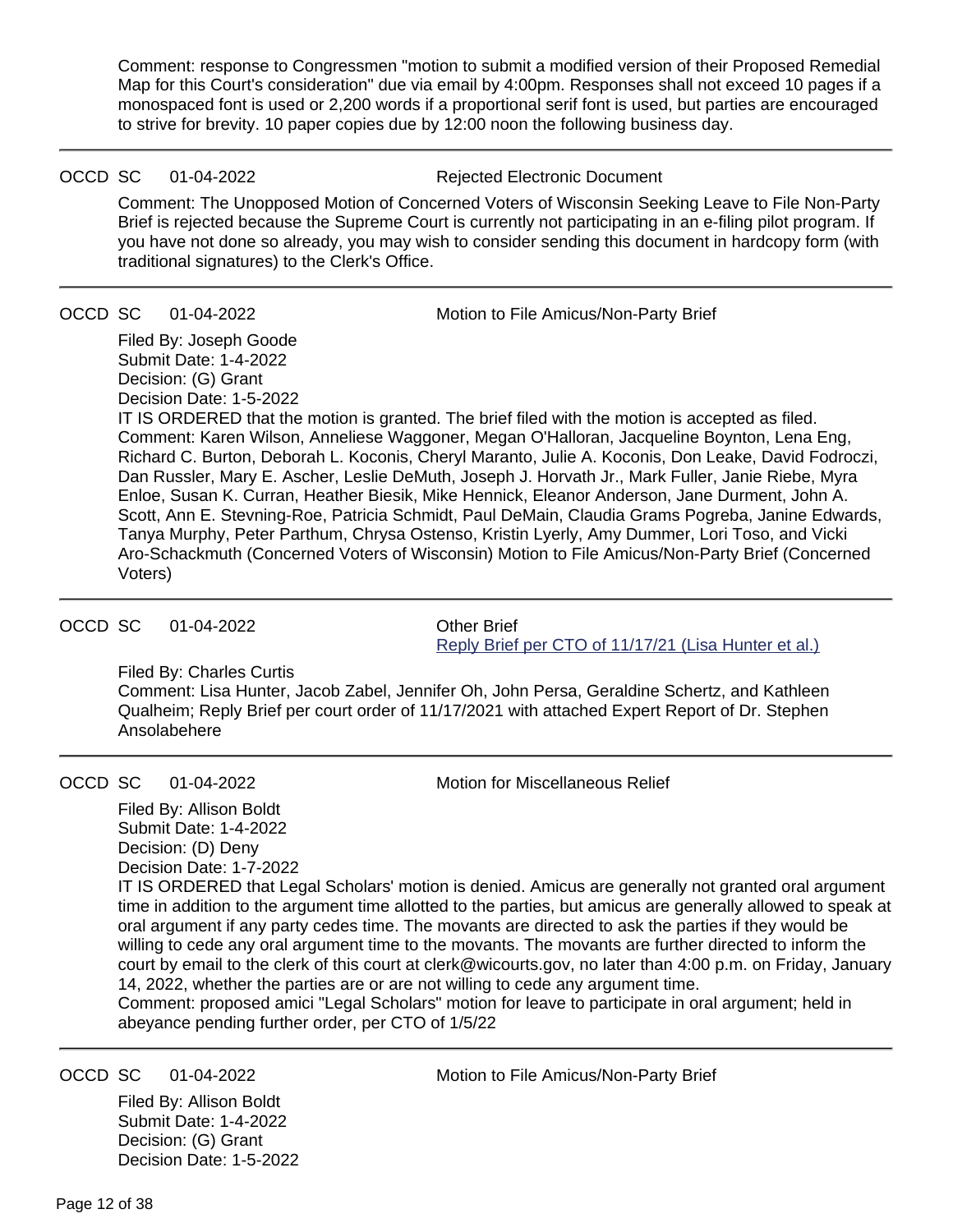IT IS ORDERED that Legal Scholars' motion for leave to file a non-party brief amicus curiae is granted and the brief filed with the motion is accepted as filed; and

IT IS FURTHER ORDERED that Legal Scholars' motion for leave to participate in oral argument is held in abeyance pending further order of the court.

Comment: Richard Briffault, Joseph Fishkin, James A. Gardner, Michael S. Kang, D. Theodore Rave, David Schultz, Kate Shaw, and Robert Yablon (Legal Scholars)

### OCCD SC 01-04-2022 Other Brief

[Reply Brief per CTO of 11/17/21 \(Bewley\)](https://acefiling.wicourts.gov/document/uploaded/2021AP001450/470190)

Filed By: Aaron Dumas

Comment: Janet Bewley, Senate Democratic Minority Leader, on behalf of the Senate Democratic Caucus; Reply Brief per court order of 11/17/2021

OCCD SC 01-04-2022 Motion for Miscellaneous Relief

Filed By: Douglas Poland Submit Date: 1-4-2022 Decision: (G) Grant Decision Date: 1-10-2022

IT IS ORDERED that the motion of intervenors-petitioners, Congressmen Glen Grothman, Mike Gallagher, Bryan Steil, Tom Tiffany, and Scott Fitzgerald (Congressmen) is denied. The Congressmen's map, submitted as Exhibit A to its motion is not accepted and will not be further considered by the court; IT IS FURTHER ORDERED that the motion of intervenors-petitioners, Black Leaders Organizing for Communities, et al., is granted. The corrected assembly and senate maps filed as Exhibits C and D to their January 3, 2022 motion shall replace the maps previously filed by these intervenors-petitioners on December 15, 2020; and

IT IS FURTHER ORDERED that the motion of intervenor-respondent, Governor Tony Evers, is granted. The corrected assembly and senate maps filed in Attachment C to his January 6, 2022 motion shall replace the maps previously filed by Governor Evers on December 15, 2020.

PATIENCE DRAKE ROGGENSACK, J. (dissenting). Redistricting is a new challenge for this court, and as such I would accept all assistance from all parties. The majority seems to hold this view for Governor Evers and the BLOC plaintiffs, but a different view for the Congressmen.

I don't know whether the second map the Congressmen would like to submit will be helpful or not. It is possible that it would have provided no more than what we actually will hear in rebuttal during oral arguments later this month. In addition, I have already reviewed Governor Evers' map and that of the BLOC plaintiffs, as I assume most justices have. Therefore, the court is permitting Governor Evers and the BLOC plaintiffs to file second maps that have very significant changes. For example, Governor Evers'

-Original Assembly map had 174 Municipal splits, but his "corrected" map has 115 Municipal splits. -His Senate map had 118 Municipal splits, but his "corrected" map has 76 Municipal splits. - His origi

Comment: BLOC motion to file corrected version of proposed maps; exhibit filed separately 1/7/22

OCCD SC 01-04-2022 Other Brief

[Reply Brief per CTO of 11/17/21 \(BLOC\)](https://acefiling.wicourts.gov/document/uploaded/2021AP001450/470180)

#### Filed By: Douglas Poland

Comment: Black Leaders Organizing for Communities, Voces de la Frontera, League of Women Voters of Wisconsin, Cindy Fallona, Lauren Stephenson, and Rebecca Alwin; Reply Brief per court order of 11/17/2021

OCCD SC 01-04-2022 Other Papers

Comment: Affidavit of Kevin M. LeRoy, with attached memorandum from the Legislative Reference Bureau to Speaker Robin Vos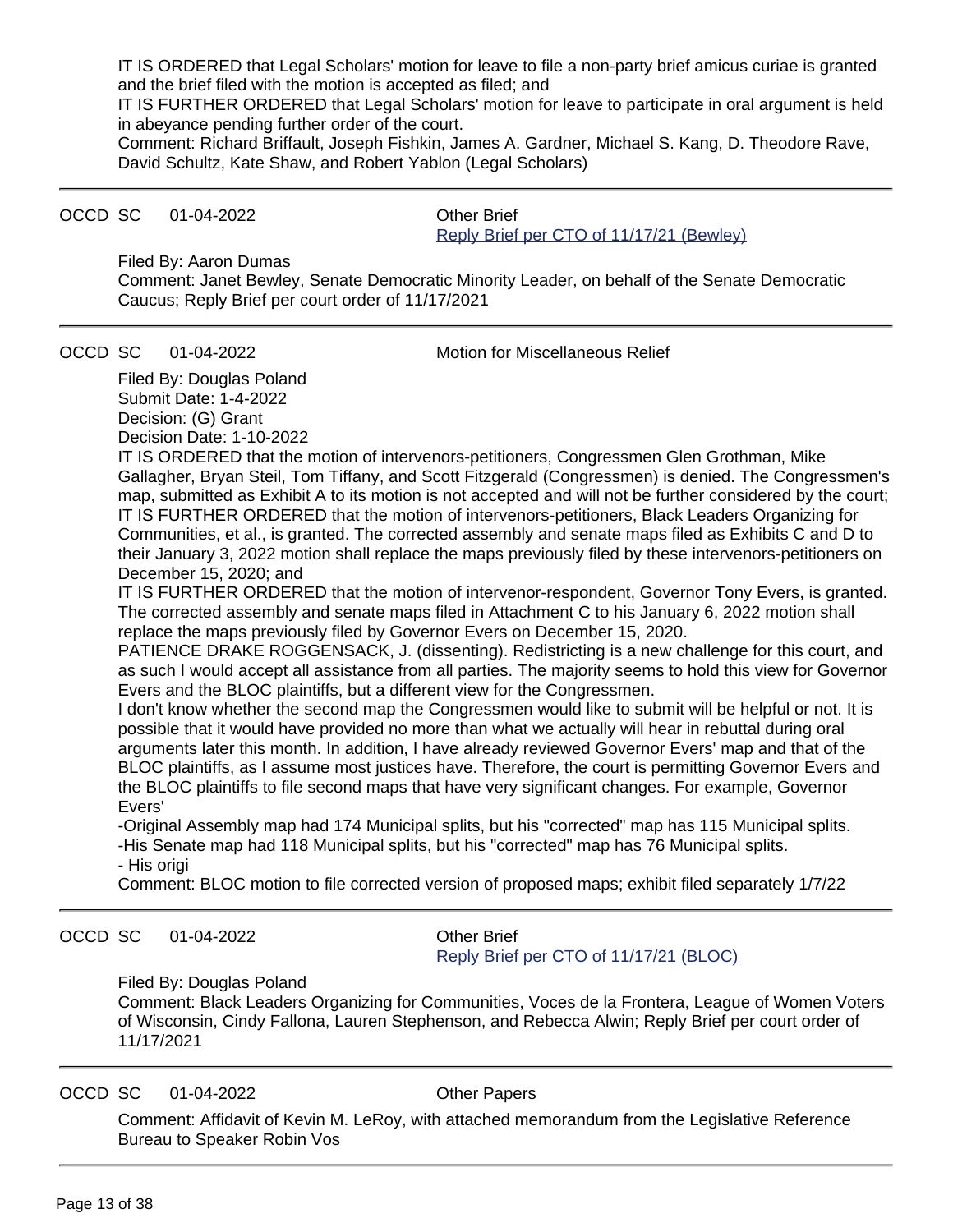#### Filed By: Misha Tseytlin

Comment: Congressmen Glenn Grothman, Mike Gallagher, Bryan Steil, Tom Tiffany, and Scott Fitzgerald; Reply Brief per court order of 11/17/2021

| OCCD SC | 01-04-2022                                                                                              | <b>Other Brief</b><br>Reply Brief per CTO of 11/17/21 (Citizen Mathematicians)                  |  |  |
|---------|---------------------------------------------------------------------------------------------------------|-------------------------------------------------------------------------------------------------|--|--|
|         | Filed By: Douglas Poland<br>attached Expert Report of Dr. Daryl Deford                                  | Comment: Citizen Mathematicians and Scientists; Reply Brief per court order of 11/17/2021, with |  |  |
| OCCD SC | 01-04-2022                                                                                              | <b>Other Brief</b><br>Reply Brief per CTO of 11/17/21 (Evers)                                   |  |  |
|         | Filed By: Anthony Russomanno<br>Comment: Governor Tony Evers; Reply Brief per court order of 11/17/2021 |                                                                                                 |  |  |
| OCCD SC | 01-04-2022                                                                                              | <b>Other Brief</b><br>Reply Brief per CTO of 11/17/21 (Wisconsin Legislature)                   |  |  |
|         | Filed By: 34783 (St. John, Kevin)<br>Report of Dr. John Alford                                          | Comment: Wisconsin Legislature; Reply Brief per court order of 11/17/2021, with attached Expert |  |  |
|         |                                                                                                         |                                                                                                 |  |  |

OCCD SC 01-04-2022 Other Brief

[Letter Reply Brief per CTO of 11/17/21 \(WILL\)](https://acefiling.wicourts.gov/document/uploaded/2021AP001450/470107)

Filed By: Anthony LoCoco

Comment: WILL; Letter Reply Brief filed per court order of 11/17/2021

OCCD SC 01-04-2022 Court Order

IT IS ORDERED that the motion of the intervenor-petitioners Congressmen Glenn Grothman, Mike Gallagher, Bryan Steil, Tom Tiffany, and Scott Fitzgerald seeking leave to submit a modified version of their Proposed Remedial Map for this Court's consideration is held in abeyance until further order of the court;

IT IS FURTHER ORDERED that on or before 4:00 p.m. on January 5, 2022, the other parties may file a response to the intervenor-petitioners Congressmen Glenn Grothman, Mike Gallagher, Bryan Steil, Tom Tiffany, and Scott Fitzgeralds motion seeking leave to submit a modified version of their Proposed Remedial Map for this Court's consideration. The response shall not exceed 10 pages if a monospaced font is used or 2,200 words if a proportional serif font is used, but the parties are encouraged to strive for brevity. The court does not anticipate permitting a reply from the Congressmen and this order does not alter the existing briefing schedule;

IT IS FURTHER ORDERED that all filings in this matter shall be filed as an attachment in pdf format to an email addressed to clerk@wicourts.gov. See Wis. Stat. 809.70, 809.80 and 809.81. A paper original and 10 copies of each filed document must be received by the clerk of this court by 12:00 noon of the business day following submission by email, with the document bearing the following notation on the top of the first page: "This document was previously filed via email."

#### OCCD SC 01-04-2022 Response

Comment: on or before 12:00 noon on January 4, 2022, each party may file a reply brief, which shall not exceed 15 pages if a monospaced font is used or 3,300 words if a proportional serif font is used. A party that elects to support another partys proposed map may file a letter-brief that shall not exceed 15 pages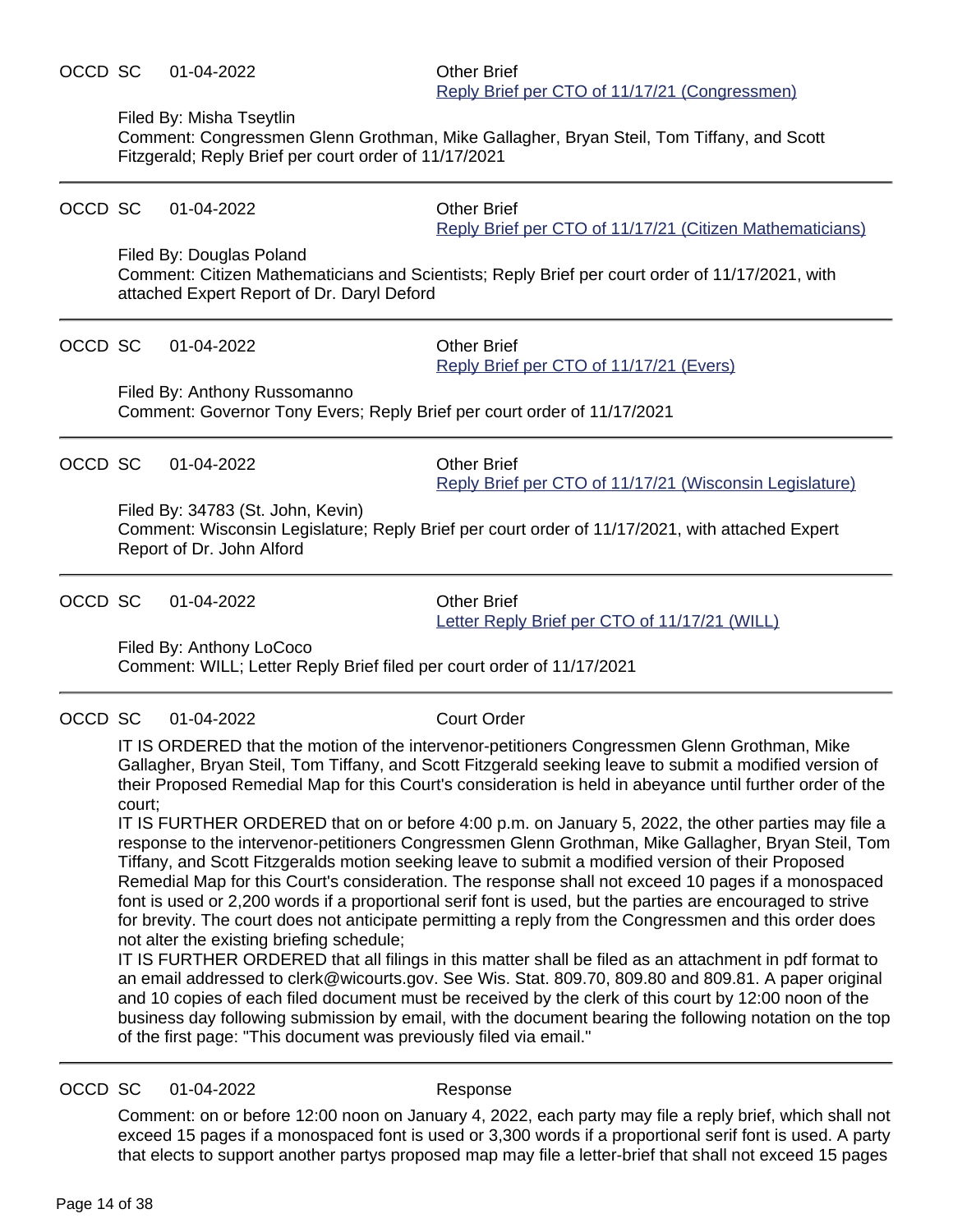if a monospaced font is used or 3,300 words if a proportional serif font is used; the form, pagination, appendix, and certification requirements shall be the same as those governing standard appellate briefing in this court for a brief-in chief, response, and reply; \*\* that any party that filed a proposed map and subsequently determines that it merits a correction or modification, may file a motion seeking the courts leave to amend the proposed map. Such motion shall include a description of the amendments, the reasons for them, a proposed amended map, and shall state whether the motion is unopposed by other the parties. The court may request responses from the other parties; unsolicited responses to such a motion will be disfavored

| OCCD SC | 01-04-2022 |
|---------|------------|
|---------|------------|

Response

Comment: that any non-party that wishes to file a non-party brief amicus curiae in support of or in opposition to a proposed map must file a motion for leave of the court to file a non-party brief. Wis. Stat. (Rule) 809.19 (7). Non-parties should consult this courts Internal Operating Procedure III.B.6.c., concerning the nature of non-parties who may be granted leave to file a non-party brief. A proposed non-party brief must accompany the motion for leave to file it and shall not exceed 15 pages if a monospaced font is used or 3,300 words if a proportional serif font is used. Any motion for leave with the proposed non-party brief attached shall be filed no later than 12:00 noon on January 4, 2022. Any proposed non-party brief for which this court does not grant leave will not be considered by the court

OCCD SC 12-30-2021 Quarter Papers

Comment: Affidavits of Sarah J. Hamilton, Somesh Jha, Gary Krenz, and Jean-Luc Thiffeault

OCCD SC 12-30-2021 Other Brief

[Response Brief per CTO of 11/17/21 \(Lisa Hunter et al.\)](https://acefiling.wicourts.gov/document/uploaded/2021AP001450/469249)

Filed By: Charles Curtis

Comment: Lisa Hunter, Jacob Zabel, Jennifer Oh, John Persa, Geraldine Schertz, and Kathleen Qualheim; Response Brief per court order of 11/17/2021 with attached Expert Report of Dr. Stephen Ansolabehere

OCCD SC 12-30-2021 Motion for Pro Hac Vice status

Filed By: Douglas Poland Submit Date: 12-30-2021 Decision: (G) Grant Decision Date: 12-30-2021 IT IS ORDERED that the motion is granted. A copy of Supreme Court Rule (SCR) 10.03(4), setting forth the requirements for attorneys appearing pro hac vice, is attached to the moving party's order. Comment: Motion to admit Atty. Simone T. Leeper on behalf of BLOC w/ affidavits of Douglas M. Poland and Simone T. Leeper

OCCD SC 12-30-2021 Other Brief

[Response Brief per CTO of 11/17/21 \(BLOC\)](https://acefiling.wicourts.gov/document/uploaded/2021AP001450/469244)

Filed By: Douglas Poland

Comment: Black Leaders Organizing for Communities, Voces de la Frontera, League of Women Voters of Wisconsin, Cindy Fallona, Lauren Stephenson, and Rebecca Alwin; Response Brief per court order of 11/17/2021

OCCD SC 12-30-2021 Other Brief

[Response Brief per CTO of 11/17/21 \(Evers\)](https://acefiling.wicourts.gov/document/uploaded/2021AP001450/469240)

Filed By: Anthony Russomanno Comment: Governor Tony Evers; Response Brief per court order of 11/17/2021, with attached Expert Report of Jeanne Clelland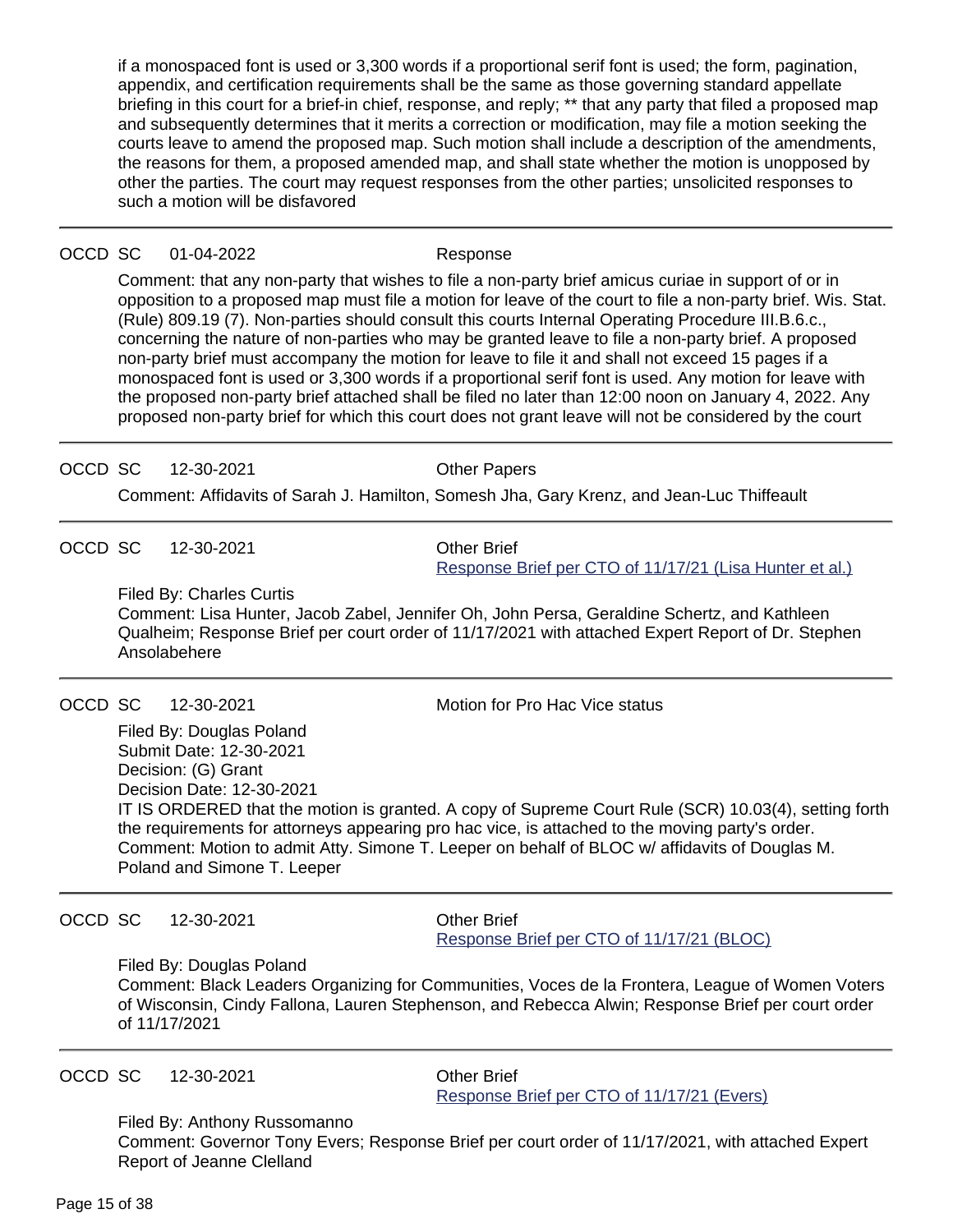### OCCD SC 12-30-2021 Other Brief

[Response Brief per CTO of 11/17/21 \(Citizen](https://acefiling.wicourts.gov/document/uploaded/2021AP001450/469236) [Mathematicians\)](https://acefiling.wicourts.gov/document/uploaded/2021AP001450/469236)

Filed By: Michael May

Comment: Citizen Mathematicians and Scientists; Response Brief per court order of 11/17/2021, with attached Expert Report of Dr. Daryl Deford

### OCCD SC 12-30-2021 Letter/Correspondence

Comment: Bewley letter in lieu of response brief

OCCD SC 12-30-2021 Motion for Miscellaneous Relief

Filed By: Misha Tseytlin Submit Date: 12-30-2021 Decision: (D) Deny Decision Date: 1-10-2022

IT IS ORDERED that the motion of intervenors-petitioners, Congressmen Glen Grothman, Mike Gallagher, Bryan Steil, Tom Tiffany, and Scott Fitzgerald (Congressmen) is denied. The Congressmen's map, submitted as Exhibit A to its motion is not accepted and will not be further considered by the court; IT IS FURTHER ORDERED that the motion of intervenors-petitioners, Black Leaders Organizing for Communities, et al., is granted. The corrected assembly and senate maps filed as Exhibits C and D to their January 3, 2022 motion shall replace the maps previously filed by these intervenors-petitioners on December 15, 2020; and

IT IS FURTHER ORDERED that the motion of intervenor-respondent, Governor Tony Evers, is granted. The corrected assembly and senate maps filed in Attachment C to his January 6, 2022 motion shall replace the maps previously filed by Governor Evers on December 15, 2020.

PATIENCE DRAKE ROGGENSACK, J. (dissenting). Redistricting is a new challenge for this court, and as such I would accept all assistance from all parties. The majority seems to hold this view for Governor Evers and the BLOC plaintiffs, but a different view for the Congressmen.

I don't know whether the second map the Congressmen would like to submit will be helpful or not. It is possible that it would have provided no more than what we actually will hear in rebuttal during oral arguments later this month. In addition, I have already reviewed Governor Evers' map and that of the BLOC plaintiffs, as I assume most justices have. Therefore, the court is permitting Governor Evers and the BLOC plaintiffs to file second maps that have very significant changes. For example, Governor Evers'

-Original Assembly map had 174 Municipal splits, but his "corrected" map has 115 Municipal splits. -His Senate map had 118 Municipal splits, but his "corrected" map has 76 Municipal splits.

- His orig

Comment: Congressmen motion to submit modified version of proposed congressional map; held in abeyance until further order per CTO of 01/04/2022

OCCD SC 12-30-2021 Other Brief

[Response Brief per CTO of 11/17/21 \(Congressmen\)](https://acefiling.wicourts.gov/document/uploaded/2021AP001450/469230)

#### Filed By: Misha Tseytlin

Comment: Congressmen Glenn Grothman, Mike Gallagher, Bryan Steil, Tom Tiffany, and Scott Fitzgerald; Response Brief per court order of 11/17/2021, with attached Response Affidavit of Tom **Schreibel** 

OCCD SC 12-30-2021 Other Brief

[Response Brief per CTO of 11/17/21 \(Wisconsin Legislature\)](https://acefiling.wicourts.gov/document/uploaded/2021AP001450/469225)

Filed By: 34783 (St. John, Kevin)

Comment: Wisconsin Legislature; Response brief per court order of 11/17/2021 with attached Response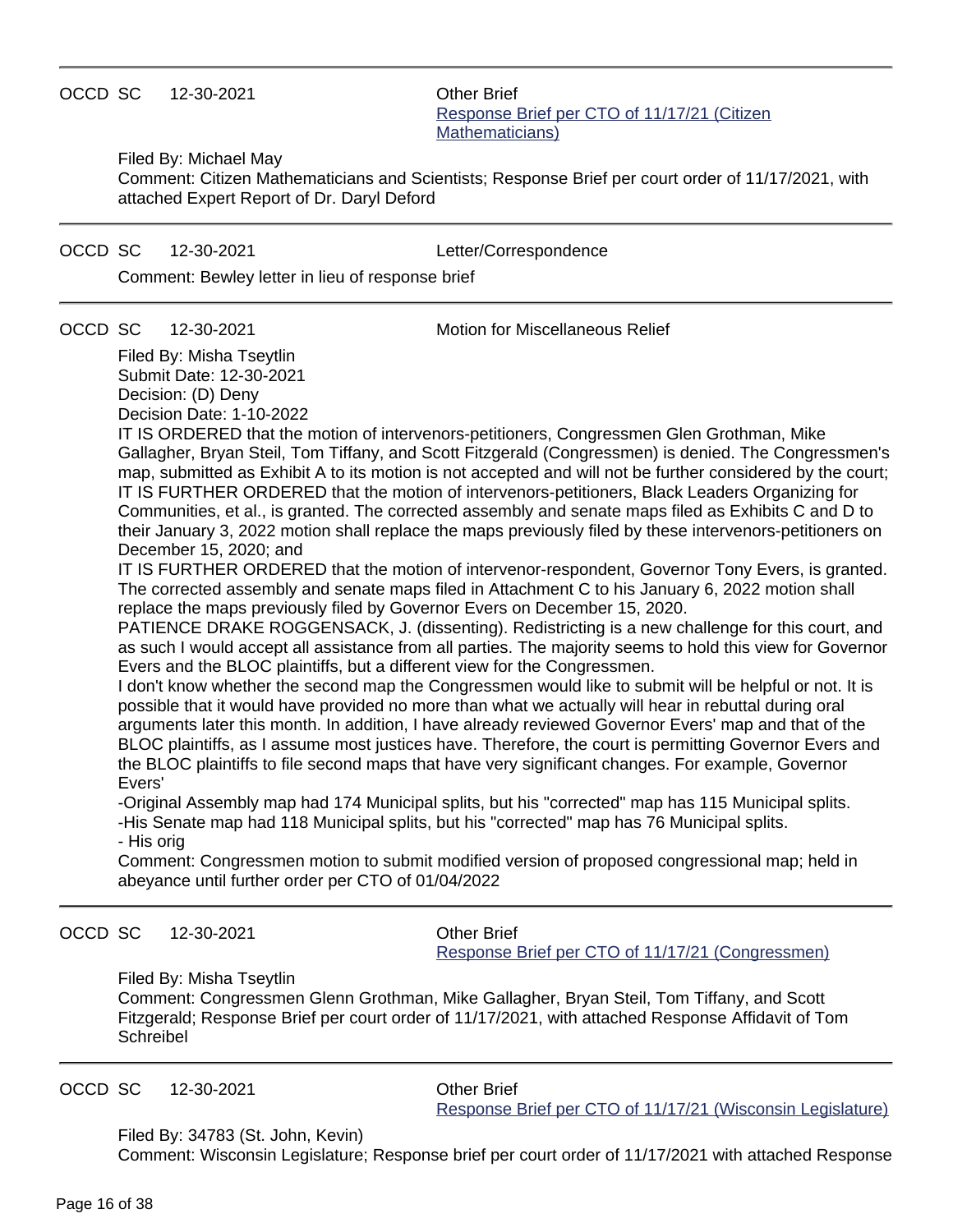| OCCD SC | 12-30-2021                                                                                                                                                                                                                                            | <b>Other Brief</b><br>Letter Response Brief per CTO of 11/17/2021 (WILL)                                                                                                                                                                                                                                                                                                                                                    |  |  |
|---------|-------------------------------------------------------------------------------------------------------------------------------------------------------------------------------------------------------------------------------------------------------|-----------------------------------------------------------------------------------------------------------------------------------------------------------------------------------------------------------------------------------------------------------------------------------------------------------------------------------------------------------------------------------------------------------------------------|--|--|
|         | Filed By: Anthony LoCoco                                                                                                                                                                                                                              | Comment: WILL; Letter Response Brief per court order of 11/17/2021, with Exhibit A                                                                                                                                                                                                                                                                                                                                          |  |  |
| OCCD SC | 12-30-2021                                                                                                                                                                                                                                            | Response                                                                                                                                                                                                                                                                                                                                                                                                                    |  |  |
|         |                                                                                                                                                                                                                                                       | Comment: on or before 12:00 noon on December 30, 2021, each party may file a responsive brief which<br>shall not exceed 25 pages if a monospaced font is used or 5,500 words if a proportional serif font is<br>used. A party that elects to support another partys proposed map may file a letter-brief that shall not<br>exceed 15 pages if a monospaced font is used or 3,300 words if a proportional serif font is used |  |  |
| OCCD SC | 12-15-2021                                                                                                                                                                                                                                            | <b>Other Brief</b><br>Brief per CTO of 11/17/21 (Wisconsin Legislature)                                                                                                                                                                                                                                                                                                                                                     |  |  |
|         | Filed By: 34783 (St. John, Kevin)<br>Dr. John Alford and Dr. Thomas M. Bryan                                                                                                                                                                          | Comment: Wisconsin Legislature; Brief per court order of 11/17/2021 with attached Expert Reports of                                                                                                                                                                                                                                                                                                                         |  |  |
| OCCD SC | 12-15-2021                                                                                                                                                                                                                                            | <b>Other Brief</b><br>Brief per CTO of 11/17/21 (Evers)                                                                                                                                                                                                                                                                                                                                                                     |  |  |
|         | Filed By: Anthony Russomanno<br>Jeanne Clelland                                                                                                                                                                                                       | Comment: Governor Tony Evers; Brief per court order of 11/17/2021 with attached Expert Report of                                                                                                                                                                                                                                                                                                                            |  |  |
| OCCD SC | 12-15-2021                                                                                                                                                                                                                                            | <b>Other Brief</b><br>Brief per CTO of 11/17/21 (Lisa Hunter et al.)                                                                                                                                                                                                                                                                                                                                                        |  |  |
|         | Filed By: Charles Curtis<br>Comment: Lisa Hunter, Jacob Zabel, Jennifer Oh, John Persa, Geraldine Schertz, and Kathleen<br>Qualheim; Brief per court order of 11/17/2021 with attached Expert Report of Dr. Stephen Ansolabehere<br>and proposed maps |                                                                                                                                                                                                                                                                                                                                                                                                                             |  |  |
| OCCD SC | 12-15-2021                                                                                                                                                                                                                                            | <b>Other Brief</b><br>Brief per CTO of 11/17/21 (BLOC)                                                                                                                                                                                                                                                                                                                                                                      |  |  |
|         | Filed By: Douglas Poland<br>11/17/2021                                                                                                                                                                                                                | Comment: Black Leaders Organizing for Communities, Voces de la Frontera, League of Women Voters<br>of Wisconsin, Cindy Fallona, Lauren Stephenson, and Rebecca Alwin; Brief per court order of                                                                                                                                                                                                                              |  |  |
| OCCD SC | 12-15-2021                                                                                                                                                                                                                                            | <b>Other Brief</b><br>Brief per CTO of 11/17/21 (Citizen Mathematicians)                                                                                                                                                                                                                                                                                                                                                    |  |  |
|         | Filed By: Michael May<br>Comment: Citizen Mathematicians and Scientists; Brief per court order of 11/17/2021 with attached<br>Expert Report of Dr. Moon Duchin and proposed congressional map(s)                                                      |                                                                                                                                                                                                                                                                                                                                                                                                                             |  |  |
| OCCD SC | 12-15-2021                                                                                                                                                                                                                                            | <b>Other Brief</b><br>Brief per CTO of 11/17/21 (Congressmen)                                                                                                                                                                                                                                                                                                                                                               |  |  |
|         | Filed By: Misha Tseytlin                                                                                                                                                                                                                              | Comment: Congressmen Glenn Grothman, Mike Gallagher, Bryan Steil, Tom Tiffany, and Scott                                                                                                                                                                                                                                                                                                                                    |  |  |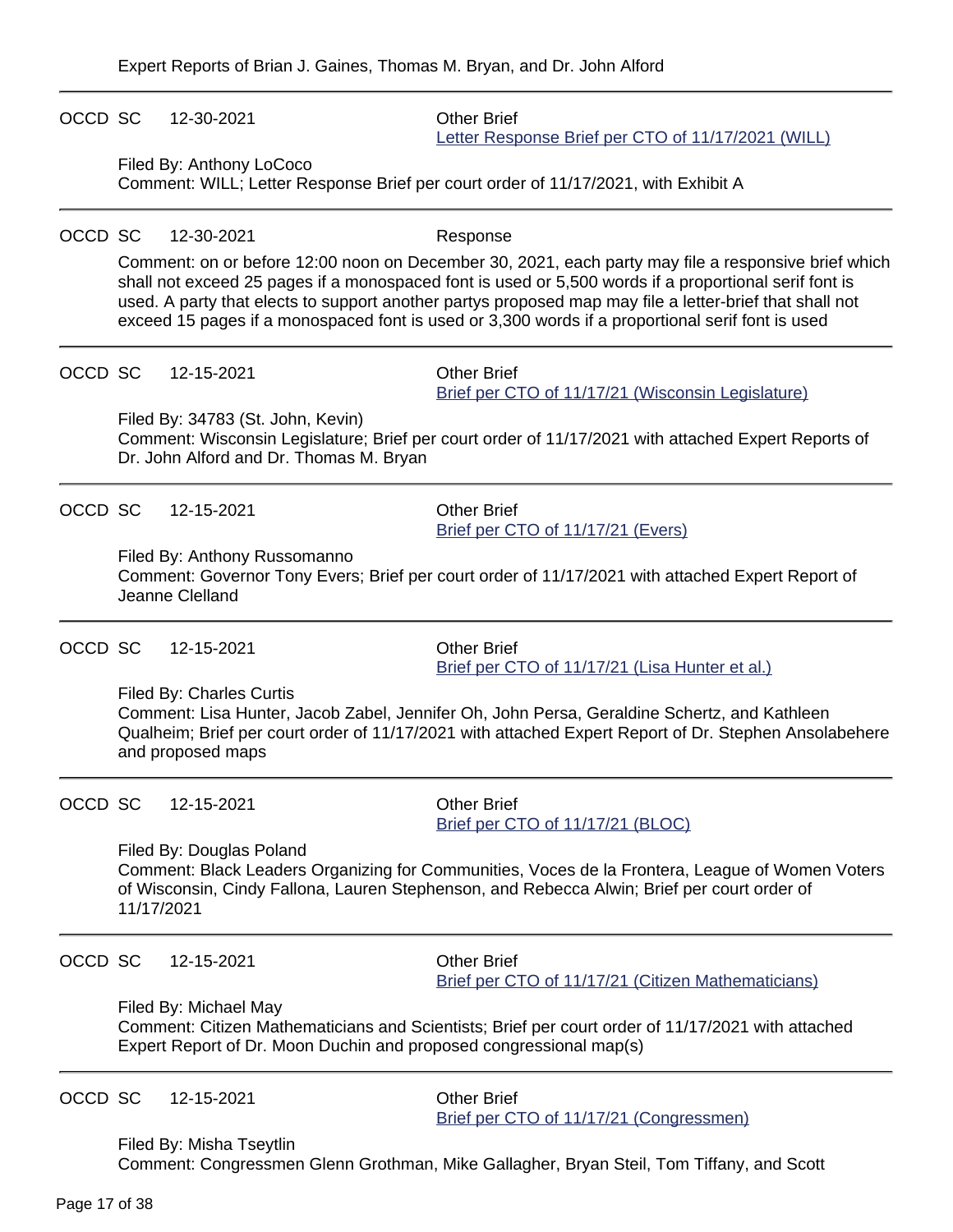### OCCD SC 12-15-2021 Other Brief

# [Brief per CTO of 11/17/21 \(Bewley\)](https://acefiling.wicourts.gov/document/uploaded/2021AP001450/464611)

#### Filed By: Tamara Packard

Comment: Janet Bewley, Senate Democratic Minority Leader, on behalf of the Senate Democratic Caucus; Brief per court order of 11/17/2021 with attached Expert Report of Brian Amos, Ph.D.; original signature page of expert report filed 12/16/21

#### OCCD SC 12-15-2021 Other Brief

# [Letter Brief per CTO of 11/17/21 \(WILL\)](https://acefiling.wicourts.gov/document/uploaded/2021AP001450/464556)

Filed By: Anthony LoCoco

Comment: WILL; Letter brief filed per court order of 11/17/2021.

### OCCD SC 12-15-2021 Response

Comment: on or before 12:00 noon on December 15, 2021, each party (including all intervenors) may file a proposed map (for state assembly, state senate, and congress), complying with the parameters set forth in the courts forthcoming decision, a supporting brief, and an expert report; or, a party may file a letter-brief stating the party supports a map proposed by another party. Any brief filed in support of a proposed map shall not exceed 50 pages if a monospaced font is used or 11,000 words if a proportional serif font is used. A letter-brief filed in support of another partys proposed map shall not exceed 15 pages if a monospaced font is used or 3,300 words if a proportional serif font is used; any expert report filed in support of a proposed map and accompanying its supporting brief shall strive for brevity and shall contain an executive summary not to exceed five pages if a monospaced font is used or 1,100 words if a proportional serif font is used

OCCD SC 12-14-2021 Motion for Pro Hac Vice status

Filed By: Charles Curtis Submit Date: 12-15-2021 Decision: (G) Grant Decision Date: 12-15-2021 IT IS ORDERED that the motion is granted. A copy of Supreme Court Rule (SCR) 10.03(4), setting forth the requirements for attorneys appearing pro hac vice, is attached to the moving party's order. Comment: Motion, w/ proposed order, to admit Atty. John M. Devaney as counsel for Lisa Hunter, Jacob Zabel, Jennifer Oh, John Persa, Geraldine Schertz, and Kathleen Qualheim

#### OCCD SC 12-03-2021 COLLET CHARGIST

Comment: Proposed Joint Discovery Plan, signed on behalf of Lisa Hunter (et al.), Citizen Mathematicians and Scientists, Wisconsin Elections Commission, Wisconsin Legislature, Governor Tony Evers, and Janet Bewley

#### OCCD SC 12-03-2021 Response

Comment: due 4:00 p.m. on December 3, 2021, if parties desire discovery, they shall submit a joint proposed discovery plan that details from whom and how discovery will be sought, with all discovery to be completed on or before December 23, 2021

OCCD SC 11-30-2021 Cites

399 Wis. 2d 623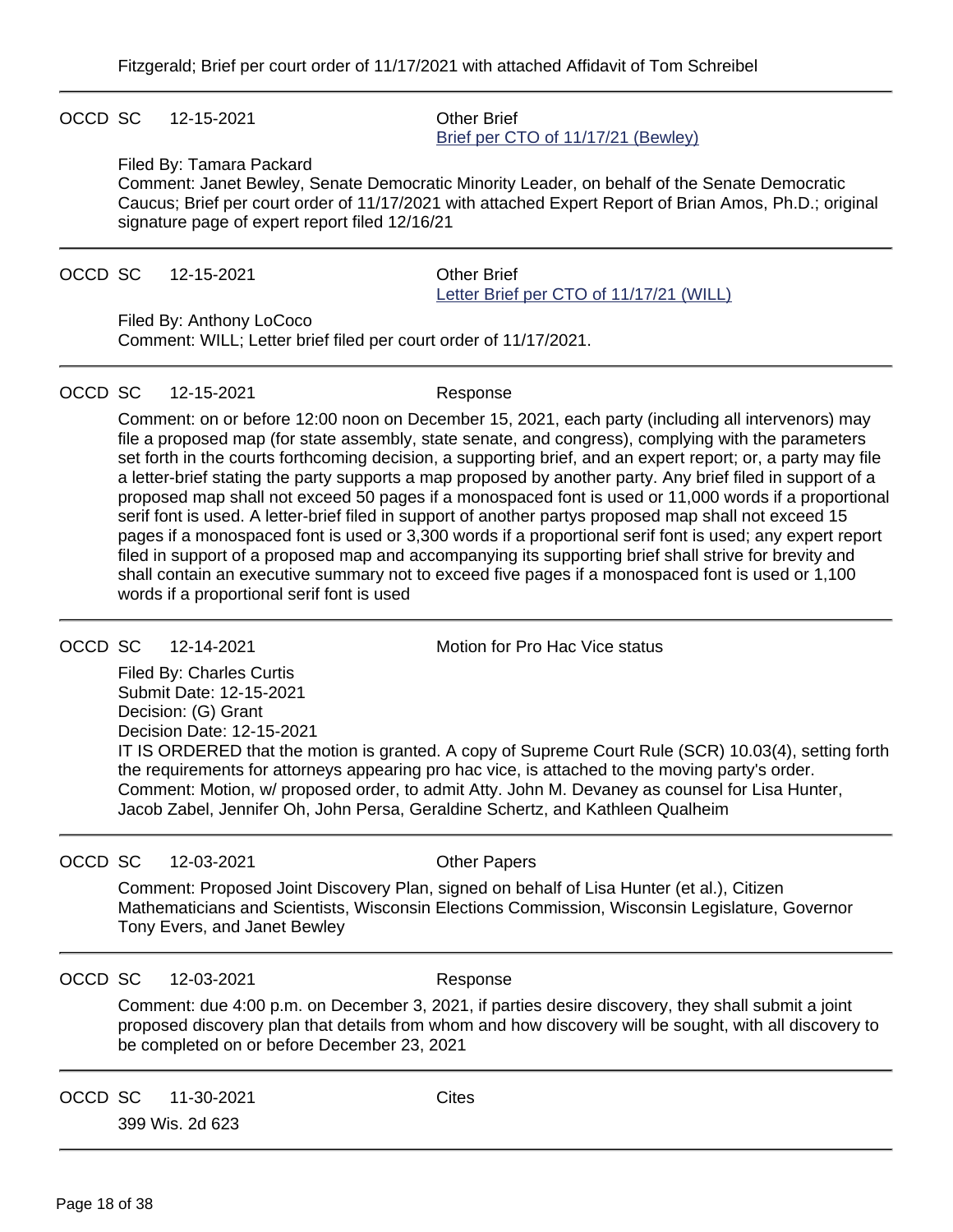OCCD SC 11-30-2021 Quinion/Decision

Opinion: Opinion Decision: Other Pages: 45 Order Text: Rights Declared.

REBECCA GRASSL BRADLEY, J., delivered the majority opinion of the Court with respect to all parts except 8, 69-72, and 81, in which ZIEGLER, C.J, and ROGGENSACK, and HAGEDORN, JJ., joined, and an opinion with respect to 8, 6972, and 81, in which ZIEGLER, C.J., and ROGGENSACK, J., joined. HAGEDORN, J., filed a concurring opinion. DALLET, J., filed a dissenting opinion in which ANN WALSH BRADLEY and KAROFSKY, JJ., joined. Comment: Amended in January 2022

OCCD SC 11-30-2021 Public Domain Citation Comment: PDC No: 2021 WI 87

OCCD SC 11-19-2021 Other Papers

Comment: Returned Mail - Response brief acknowledgments to Attorneys Amunson, Fate, and Hirsch - Re-Sent 11/22/21

OCCD SC 11-17-2021 Court Order

Part 1 of November 17, 2021 Court Order

IT IS ORDERED that by 4:00 p.m. on December 3, 2021, if parties desire discovery, they shall submit a joint proposed discovery plan that details from whom and how discovery will be sought, with all discovery to be completed on or before December 23, 2021;

IT IS FURTHER ORDERED that on or before 12:00 noon on December 15, 2021, each party (including all intervenors) may file a proposed map (for state assembly, state senate, and congress), complying with the parameters set forth in the courts forthcoming decision, a supporting brief, and an expert report; or, a party may file a letter-brief stating the party supports a map proposed by another party. Any brief filed in support of a proposed map shall not exceed 50 pages if a monospaced font is used or 11,000 words if a proportional serif font is used. A letter-brief filed in support of another partys proposed map shall not exceed 15 pages if a monospaced font is used or 3,300 words if a proportional serif font is used;

IT IS FURTHER ORDERED that any expert report filed in support of a proposed map and accompanying its supporting brief shall strive for brevity and shall contain an executive summary not to exceed five pages if a monospaced font is used or 1,100 words if a proportional serif font is used; IT IS FURTHER ORDERED that on or before 12:00 noon on December 30, 2021, each party may file a responsive brief which shall not exceed 25 pages if a monospaced font is used or 5,500 words if a proportional serif font is used. A party that elects to support another partys proposed map may file a letter-brief that shall not exceed 15 pages if a monospaced font is used or 3,300 words if a proportional serif font is used;

OCCD SC 11-17-2021 Court Order

Part 2 of November 17, 2021 Court Order

IT IS FURTHER ORDERED that any non-party that wishes to file a non-party brief amicus curiae in support of or in opposition to a proposed map must file a motion for leave of the court to file a non-party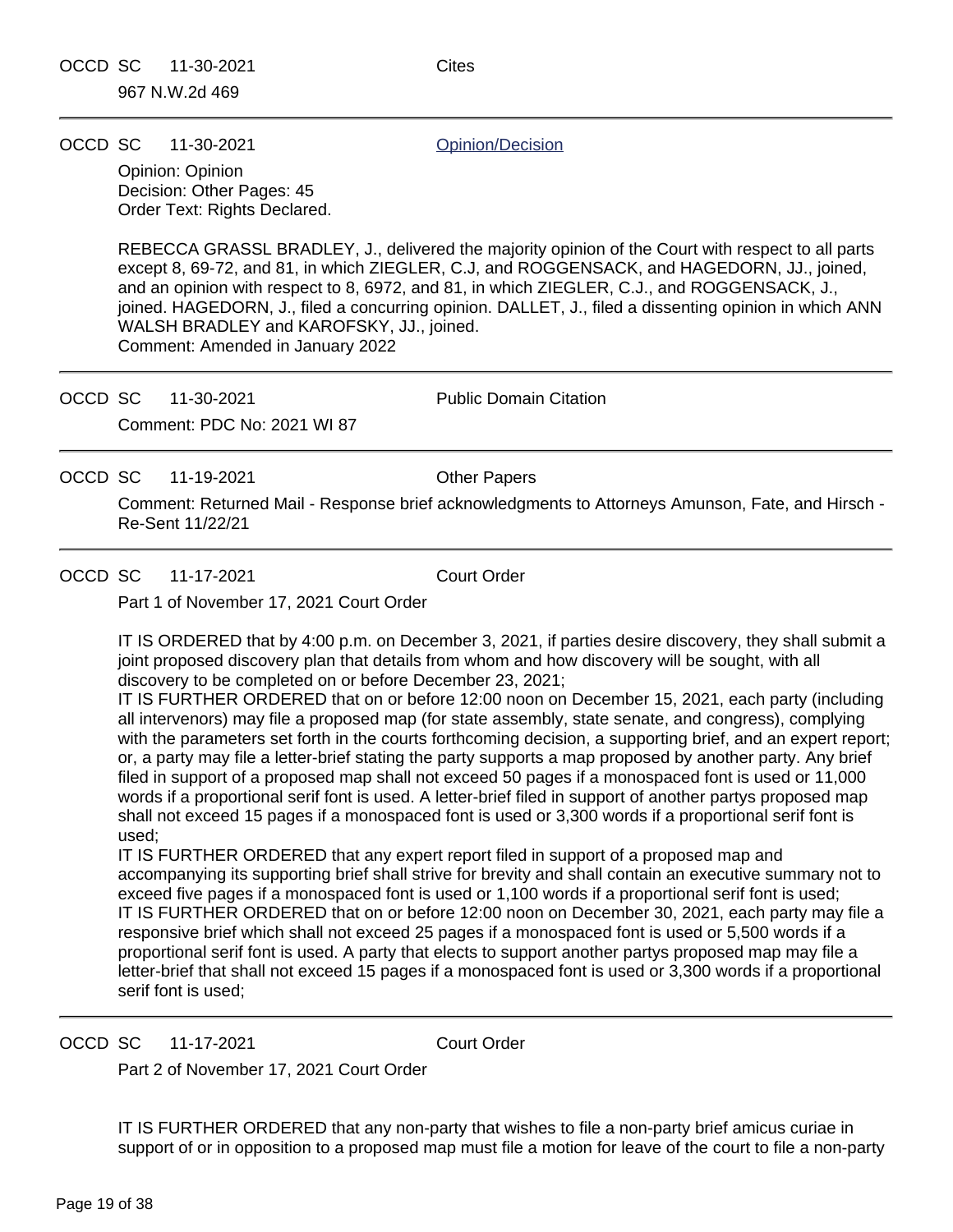brief. Wis. Stat. (Rule) 809.19 (7). Non-parties should consult this courts Internal Operating Procedure III.B.6.c., concerning the nature of non-parties who may be granted leave to file a non-party brief. A proposed non-party brief must accompany the motion for leave to file it and shall not exceed 15 pages if a monospaced font is used or 3,300 words if a proportional serif font is used. Any motion for leave with the proposed non-party brief attached shall be filed no later than 12:00 noon on January 4, 2022. Any proposed non-party brief for which this court does not grant leave will not be considered by the court; IT IS FURTHER ORDERED that on or before 12:00 noon on January 4, 2022, each party may file a reply brief, which shall not exceed 15 pages if a monospaced font is used or 3,300 words if a proportional serif font is used. A party that elects to support another partys proposed map may file a letter-brief that shall not exceed 15 pages if a monospaced font is used or 3,300 words if a proportional serif font is used;

IT IS FURTHER ORDERED that the form, pagination, appendix, and certification requirements shall be the same as those governing standard appellate briefing in this court for a brief-in chief, response, and reply;

OCCD SC 11-17-2021 Court Order

Part 3 of Novrember 17, 2021 Court Order

IT IS FURTHER ORDERED that any party that filed a proposed map and subsequently determines that it merits a correction or modification, may file a motion seeking the courts leave to amend the proposed map. Such motion shall include a description of the amendments, the reasons for them, a proposed amended map, and shall state whether the motion is unopposed by other the parties. The court may request responses from the other parties; unsolicited responses to such a motion will be disfavored; IT IS FURTHER ORDERED that the parties are advised that the court may elect to conduct a hearing and/or oral argument on one or more of four consecutive days beginning January 18, 2022; and IT IS FURTHER ORDERED that all filings in this matter shall be filed as an attachment in pdf format to an email addressed to clerk@wicourts.gov. See Wis. Stat. 809.70, 809.80 and 809.81. A paper original and 10 copies of each filed document must be received by the clerk of this court by 12:00 noon of the business day following submission by email, with the document bearing the following notation on the top of the first page: "This document was previously filed via email."

OCCD SC 11-04-2021 Stipulation of Facts Filed -SCR 22.12

Comment: Joint Stipulation of Facts and Law per CTO of 10/14/21

OCCD SC 11-04-2021 Response

Comment: joint stipulation of facts and law identifying and listing disputed facts & suggested procedure for resolution, due from petitioners, intervenor-petitioners, respondents, and intervenor-respondents by 12:00 noon

OCCD SC 11-02-2021 Response

Comment: response briefs due from all parties by 12:00 noon

OCCD SC 11-01-2021 Response Brief-Supreme Court [Response Brief \(Lisa Hunter et al.\)](https://acefiling.wicourts.gov/document/uploaded/2021AP001450/449094)

Filed By: Charles Curtis Comment: Lisa Hunter, Jacob Zabel, Jennifer Oh, John Persa, Geraldine Schertz, and Kathleen Qualheim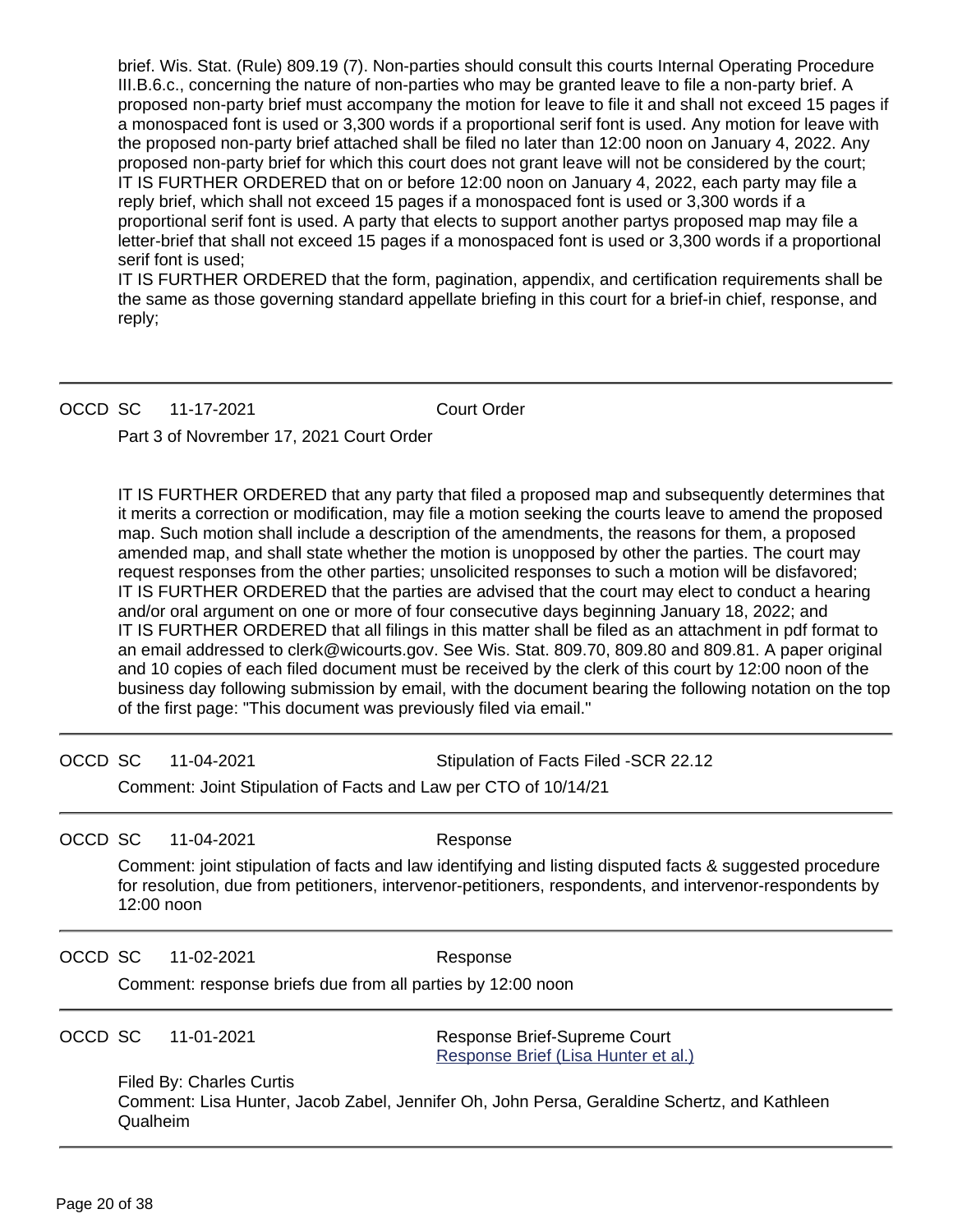### Filed By: Douglas Poland

Comment: Black Leaders Organizing for Communities, Voces de la Frontera, League of Women Voters of Wisconsin, Cindy Fallona, Laura Stephenson, and Rebecca Alwin

| OCCD SC |            | 11-01-2021                                                                                 | Response Brief-Supreme Court<br><b>Response Brief (WILL)</b>                                                        |
|---------|------------|--------------------------------------------------------------------------------------------|---------------------------------------------------------------------------------------------------------------------|
|         |            | Filed By: Lucas Vebber<br>Comment: WILL                                                    |                                                                                                                     |
| OCCD SC |            | 11-01-2021                                                                                 | Response Brief-Supreme Court<br><b>Response Brief (Evers)</b>                                                       |
|         |            | Filed By: Anthony Russomanno<br><b>Comment: Governor Tony Evers</b>                        |                                                                                                                     |
| OCCD SC |            | 11-01-2021                                                                                 | Response Brief-Supreme Court<br>Response Brief (Wisconsin Legislature)                                              |
|         |            | Filed By: 34783 (St. John, Kevin)<br>Comment: Wisconsin Legislature                        |                                                                                                                     |
| OCCD SC |            | 11-01-2021                                                                                 | Response Brief-Supreme Court<br><b>Response Brief (Bewley)</b>                                                      |
|         |            | Filed By: Tamara Packard<br>Comment: Janet Bewley, State Senate Democratic Minority Leader |                                                                                                                     |
| OCCD SC |            | 11-01-2021                                                                                 | Response Brief-Supreme Court<br>Response Brief (Congressmen)                                                        |
|         | Fitzgerald | Filed By: Misha Tseytlin                                                                   | Comment: Congressmen Glenn Grothman, Mike Gallagher, Bryan Steil, Tom Tiffany, and Scott                            |
| OCCD SC |            | 11-01-2021                                                                                 | Response Brief-Supreme Court<br>Response Brief (Citizen Mathematicians)                                             |
|         |            | Filed By: Michael May<br><b>Comment: Citizen Mathematicians and Scientists</b>             |                                                                                                                     |
| OCCD SC |            | 11-01-2021                                                                                 | Response                                                                                                            |
|         |            | 12:00 noon                                                                                 | Comment: answer to omnibus amended petition due from respondents and intervenor-respondents by                      |
| OCCD SC |            | 10-26-2021<br>12:00 noon                                                                   | Response<br>Comment: briefs addressing questions set forth in 2nd court order of 10/14/2021 due from all parties by |
| OCCD SC |            | 10-25-2021                                                                                 | <b>Brief of Amicus Curiae</b><br>Brief of Amicus Curiae (William Whitford, et al.)                                  |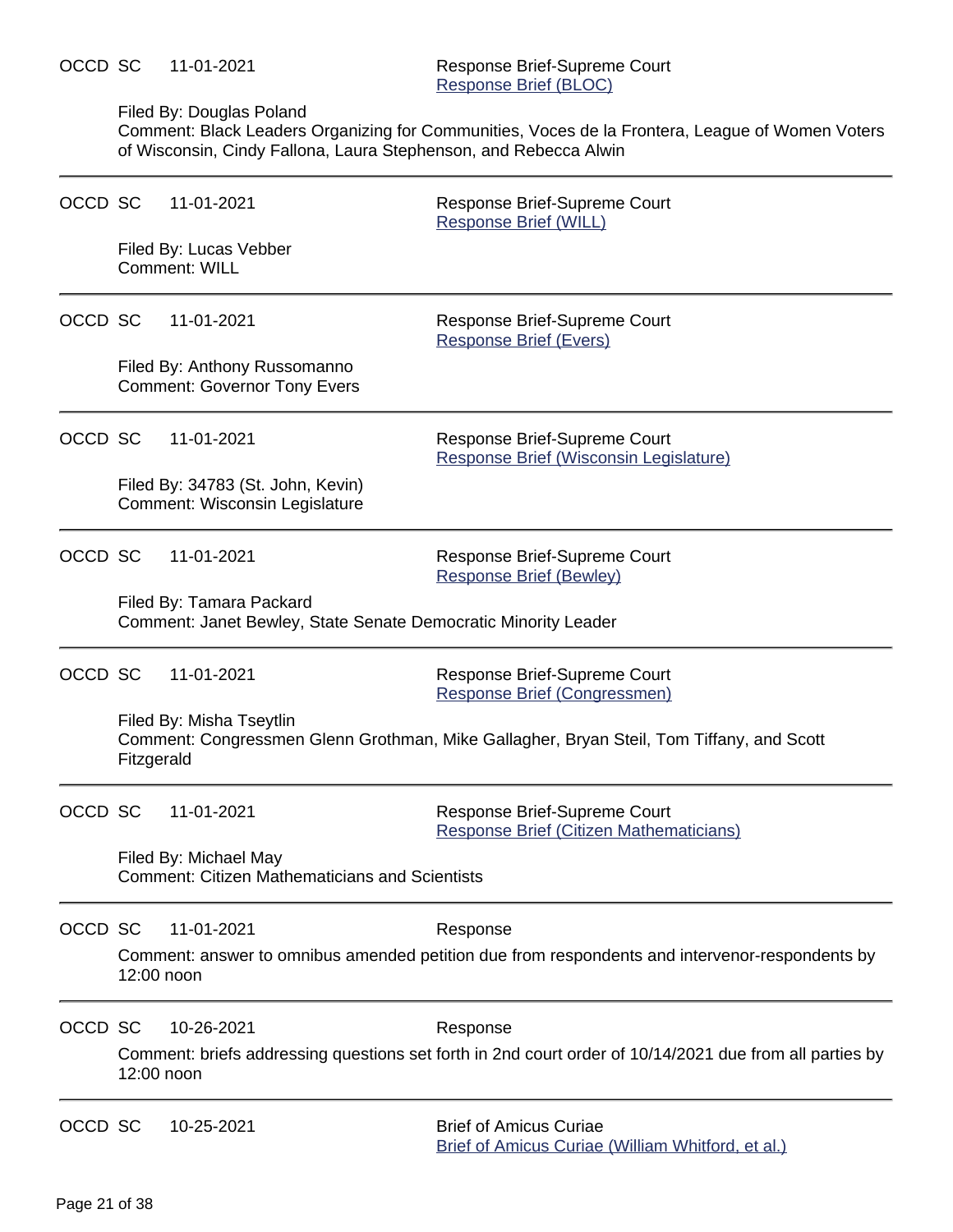Filed By: Jakob Feltham Comment: William Whitford, Hans Breitenmoser, Mary Lynne Donohue, Wendy Sue Johnson, and Deborah Patel

| OCCD SC |          | 10-25-2021<br>filing a brief per 10/14/21                                                                                                                                                        | Letter/Correspondence<br>Comment: Letter from AAG Kilpatrick informing court that Wisconsin Elections Commission will not be                                                                                                                                                                                                           |
|---------|----------|--------------------------------------------------------------------------------------------------------------------------------------------------------------------------------------------------|----------------------------------------------------------------------------------------------------------------------------------------------------------------------------------------------------------------------------------------------------------------------------------------------------------------------------------------|
| OCCD SC |          | 10-25-2021<br>Filed By: Sarah Zylstra<br>Submit Date: 10-25-2021<br>Decision: (G) Grant<br>Decision Date: 10-26-2021<br>Elizabeth Edmondson, and Jessica Ring Amunson w/ individual applications | Motion for Pro Hac Vice status<br>IT IS ORDERED that the motion is granted. A copy of Supreme Court Rule (SCR) 10.03(4), setting forth<br>the requirements for attorneys appearing pro hac vice, is attached to the moving party's order.<br>Comment: Motion to Admit Non-Resident attorneys Olivia Hoffman, Sam Hirsch, Rebecca Fate, |
| OCCD SC | Qualheim | 10-25-2021<br>Filed By: William Hancock                                                                                                                                                          | First Brief-Supreme Court<br>Brief per CTO of 10/14/2021 (Lisa Hunter et al.)<br>Comment: Lisa Hunter, Jacob Zabel, Jennifer Oh, John Persa, Geraldine Schertz, and Kathleen                                                                                                                                                           |
| OCCD SC |          | 10-25-2021<br>Filed By: Anthony Russomanno<br><b>Comment: Governor Tony Evers</b>                                                                                                                | <b>First Brief-Supreme Court</b><br>Brief per CTO of 10/14/2021 (Evers)                                                                                                                                                                                                                                                                |
| OCCD SC |          | 10-25-2021<br>Filed By: Douglas Poland<br>of Wisconsin, Cindy Fallona, Lauren Stephenson, and Rebecca Alwin                                                                                      | <b>First Brief-Supreme Court</b><br>Brief per CTO of 10/14/2021 (BLOC)<br>Comment: Black Leaders Organizing for Communities, Voces de la Frontera, League of Women Voters                                                                                                                                                              |
| OCCD SC |          | 10-25-2021<br>Filed By: Lucas Vebber<br>Comment: WILL                                                                                                                                            | <b>First Brief-Supreme Court</b><br>Brief per CTO of 10/14/2021 (WILL)                                                                                                                                                                                                                                                                 |
| OCCD SC |          | 10-25-2021<br>Filed By: Michael May<br><b>Comment: Citizen Mathematicians and Scientists</b>                                                                                                     | <b>First Brief-Supreme Court</b><br>Brief per CTO of 10/14/2021 (Citizen Mathematicians)                                                                                                                                                                                                                                               |
| OCCD SC |          | 10-25-2021<br>Filed By: Tamara Packard                                                                                                                                                           | First Brief-Supreme Court<br>Brief per CTO of 10/14/2021 (Bewley)                                                                                                                                                                                                                                                                      |

Filed By: Tamara Packard Comment: Janet Bewley, State Senate Democratic Minority Leader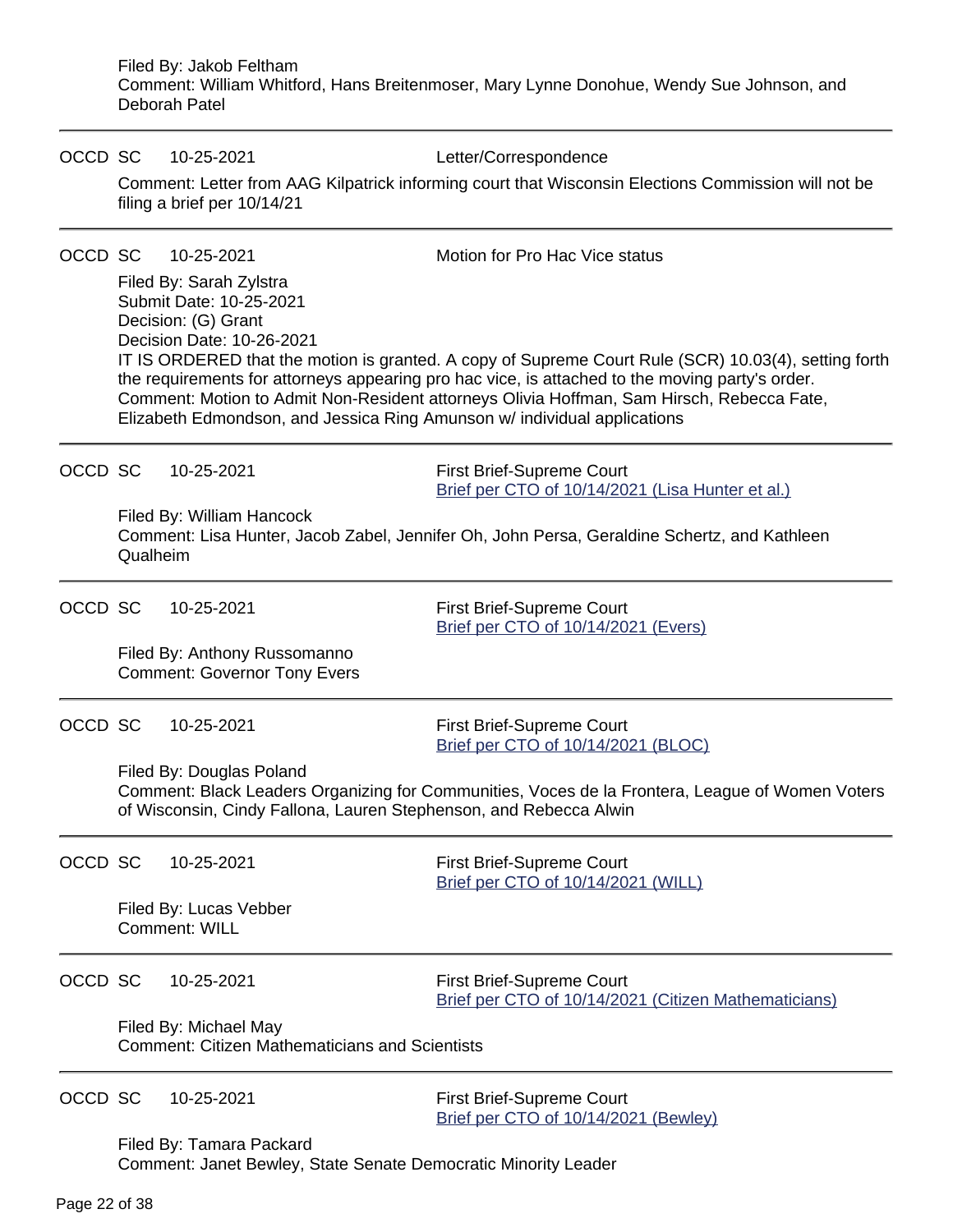### OCCD SC 10-25-2021 First Brief-Supreme Court

[Brief per CTO of 10/14/2021 \(Wisconsin Legislature\)](https://acefiling.wicourts.gov/document/uploaded/2021AP001450/446633)

Filed By: 34783 (St. John, Kevin) Comment: Wisconsin Legislature

OCCD SC 10-25-2021 First Brief-Supreme Court [Brief per CTO of 10/14/2021 \(Congressmen\)](https://acefiling.wicourts.gov/document/uploaded/2021AP001450/446635)

Filed By: Misha Tseytlin

Comment: Congressmen Glenn Grothman, Mike Gallagher, Bryan Steil, Tom Tiffany, and Scott Fitzgerald

OCCD SC 10-25-2021 Other Papers

Comment: Law School Certification on behalf of students Mary Frances Brown, Meredith Amelia Manda, Corey McKenzie Stewart, Sarah Ann Sadlier, and Mark Reinier Haidar; with affidavit of Atty. Jakob Feltham Feltham re: Law School Certification

| OCCD SC 10-25-2021 |            | Complaint & Order to Answer    |
|--------------------|------------|--------------------------------|
| OCCD SC            | 10-25-2021 | Motion for Pro Hac Vice status |

Filed By: Jakob Feltham Submit Date: 10-25-2021 Decision: (G) Grant Decision Date: 10-25-2021

IT IS ORDERED that the motion is granted and the brief is accepted as filed; and IT IS FURTHER ORDERED that the motion to admit Attorney Ruth M. Greenwood, pro hac vice, is granted. A copy of Supreme Court Rule (SCR) 10.03(4), setting forth the requirements for attorneys appearing pro hac vice, is attached to the moving party's order. The court also acknowledges and accepts the law student certification filed by Christopher T. Bavitz, Vice-Dean for Experiential and Clinical Education at the Harvard Law School, and the affidavit in support of the law school certification filed by Attorney Jakob E. Feltham, for the certification pursuant to Supreme Court Rule Ch. 50 of Harvard Law School students Mary F. Brown, Mark R. Haidar. Meredith A. Manda, Sarah A. Sadlier, and Corey M. Stewart.

Comment: Motion for Atty. Ruth Greenwood to appear on behalf of proposed amici William Whitford, Hans Breitenmoser, Mary Lynne Donohue, Wendy Sue Johnson, and Deborah Patel; includes affidvait of Jakob Feltham, affidavit of Ruth Greenwood, and a proposed order admitting Atty. Greenwood

OCCD SC 10-25-2021 Motion to File Amicus/Non-Party Brief

Filed By: Jakob Feltham Submit Date: 10-25-2021 Decision: (G) Grant

Decision Date: 10-25-2021

IT IS ORDERED that the motion is granted and the brief is accepted as filed; and IT IS FURTHER ORDERED that the motion to admit Attorney Ruth M. Greenwood, pro hac vice, is granted. A copy of Supreme Court Rule (SCR) 10.03(4), setting forth the requirements for attorneys appearing pro hac vice, is attached to the moving party's order. The court also acknowledges and accepts the law student certification filed by Christopher T. Bavitz, Vice-Dean for Experiential and Clinical Education at the Harvard Law School, and the affidavit in support of the law school certification filed by Attorney Jakob E. Feltham, for the certification pursuant to Supreme Court Rule Ch. 50 of Harvard Law School students Mary F. Brown, Mark R. Haidar. Meredith A. Manda, Sarah A. Sadlier, and Corey M. Stewart.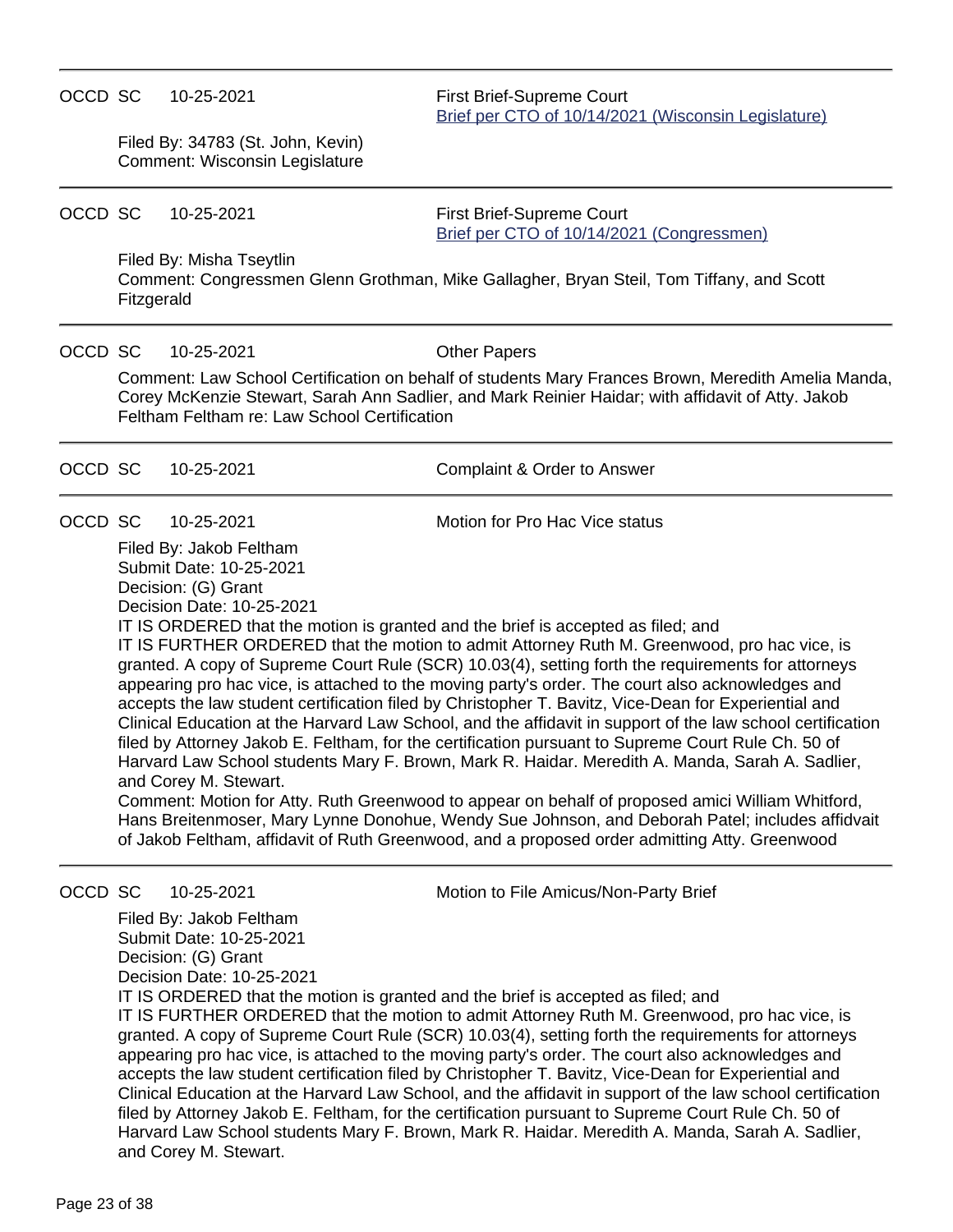Comment: William Whitford, Hans Breitenmoser, Mary Lynne Donohue, Wendy Sue Johnson, and Deborah Patel

OCCD SC 10-22-2021 Notice of Appearance

Comment: Attorney Aaron G. Dumas appearing on behalf of INT-RES Bewley

| OCCD SC |                                                           | 10-21-2021                                                                                            | Petition for an Original Action                                                                                                                                                |  |  |  |
|---------|-----------------------------------------------------------|-------------------------------------------------------------------------------------------------------|--------------------------------------------------------------------------------------------------------------------------------------------------------------------------------|--|--|--|
|         |                                                           | Filed By: Anthony LoCoco<br>Submit Date: 10-21-2021<br>Decision: (O) Other<br>Decision Date: 3-3-2022 |                                                                                                                                                                                |  |  |  |
|         | By the Court.-- Relief granted.<br><b>Motion Response</b> |                                                                                                       |                                                                                                                                                                                |  |  |  |
|         |                                                           | Filed By: Tamara Packard<br>Submit Date: 10-28-2021                                                   |                                                                                                                                                                                |  |  |  |
|         |                                                           | <b>Motion Response</b><br>Filed By: 34783 (St. John, Kevin)                                           |                                                                                                                                                                                |  |  |  |
|         |                                                           | Submit Date: 10-28-2021                                                                               |                                                                                                                                                                                |  |  |  |
|         |                                                           | <b>Motion Response</b><br>Filed By: Thomas Bellavia                                                   |                                                                                                                                                                                |  |  |  |
|         |                                                           | Submit Date: 10-28-2021<br><b>Motion Response</b>                                                     |                                                                                                                                                                                |  |  |  |
|         |                                                           | Filed By: Brian Keenan<br>Submit Date: 10-28-2021                                                     |                                                                                                                                                                                |  |  |  |
|         |                                                           | Comment: Omnibus Amended Petition per CTO of 10/14/21                                                 |                                                                                                                                                                                |  |  |  |
| OCCD SC |                                                           | 10-21-2021                                                                                            | Response                                                                                                                                                                       |  |  |  |
|         |                                                           |                                                                                                       | Comment: single omnibus amended petition addressing allegations and claims due from petitioners and<br>intervenor-petitioners by 12:00 noon; NO additional memoranda permitted |  |  |  |
| OCCD SC |                                                           | 10-19-2021                                                                                            | Attorney address updated                                                                                                                                                       |  |  |  |
|         |                                                           | Comment: Address changed for attorney: 44822 Carly Gerads                                             |                                                                                                                                                                                |  |  |  |
| OCCD SC |                                                           | 10-19-2021                                                                                            | Attorney address updated                                                                                                                                                       |  |  |  |
|         |                                                           | Comment: Address changed for attorney: 44822 Carly Gerads                                             |                                                                                                                                                                                |  |  |  |
| OCCD SC |                                                           | 10-19-2021                                                                                            | Attorney address updated                                                                                                                                                       |  |  |  |
|         |                                                           | Comment: Address changed for attorney: 44822 Carly Gerads                                             |                                                                                                                                                                                |  |  |  |
| OCCD SC |                                                           | 10-19-2021                                                                                            | Attorney address updated                                                                                                                                                       |  |  |  |
|         |                                                           | Comment: Address changed for attorney: 44822 Carly Gerads                                             |                                                                                                                                                                                |  |  |  |
| OCCD SC |                                                           | 10-19-2021                                                                                            | Attorney address updated                                                                                                                                                       |  |  |  |
|         |                                                           | Comment: Address changed for attorney: 44822 Carly Gerads                                             |                                                                                                                                                                                |  |  |  |
| OCCD SC |                                                           | 10-19-2021                                                                                            | Attorney address updated                                                                                                                                                       |  |  |  |
|         |                                                           | Comment: Address changed for attorney: 44822 Carly Gerads                                             |                                                                                                                                                                                |  |  |  |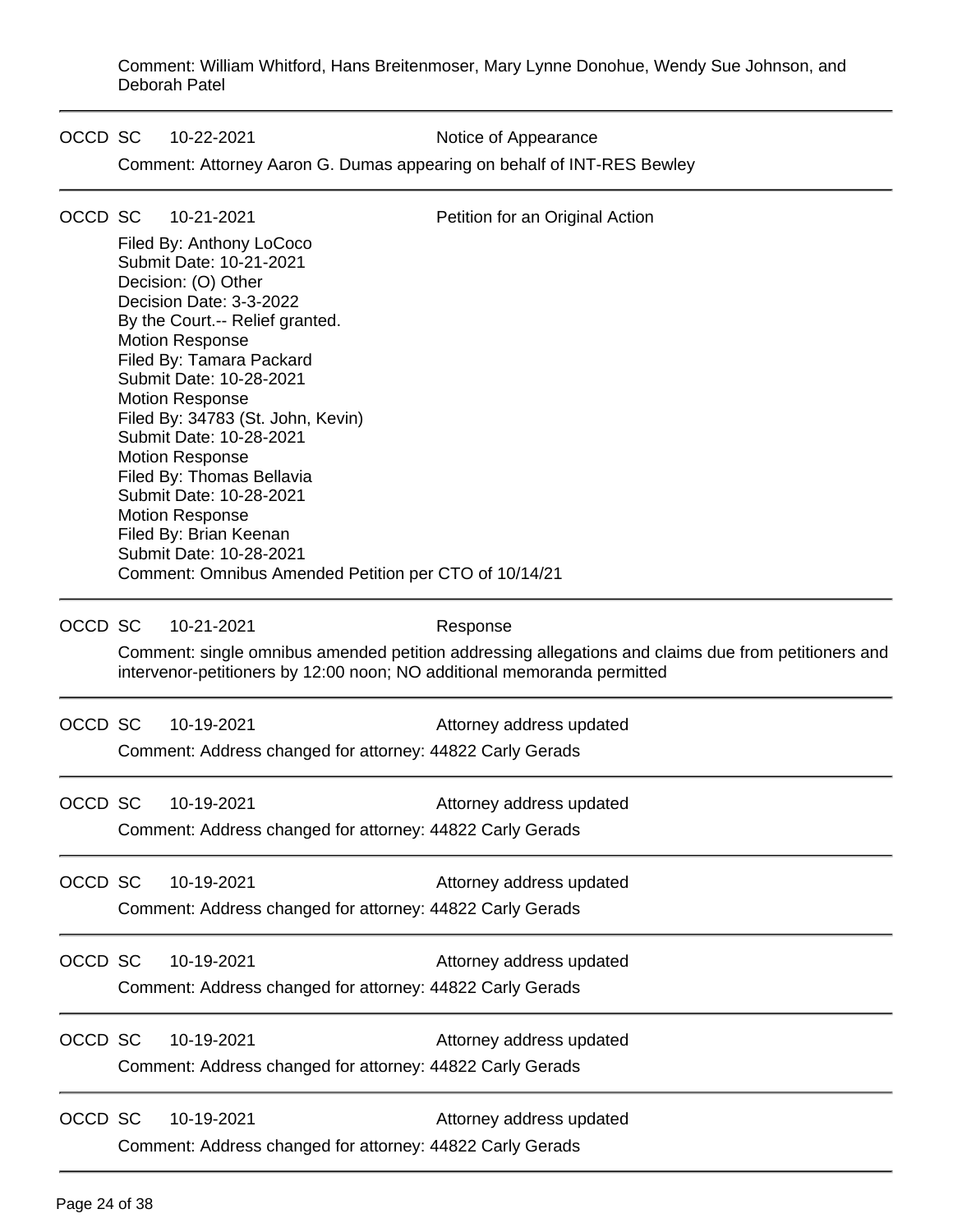### OCCD SC 10-19-2021 Notice of Appearance

Comment: Attorney Carly Gerads appearing for INT-PET Black Leaders Organizing for Communities, Voces de la Frontera, the League of Women Voters of Wisconsin, Cindy Fallona, Lauren Stephenson, and Rebecca Alwin

| OCCD SC |                                 | 10-15-2021<br>Comment: Invoice No: 20030; Receipt No: 21R 002394                                                                                                                             | Fee Paid                                                                                                                                                                                                                                                                                                                                                                                                                                                                                                                                                                                                                                                                                                                                                                                                                                                                                                                                                                                                                                                                                                                                                                                                                                                                                                                                                                                                                                                                                                          |
|---------|---------------------------------|----------------------------------------------------------------------------------------------------------------------------------------------------------------------------------------------|-------------------------------------------------------------------------------------------------------------------------------------------------------------------------------------------------------------------------------------------------------------------------------------------------------------------------------------------------------------------------------------------------------------------------------------------------------------------------------------------------------------------------------------------------------------------------------------------------------------------------------------------------------------------------------------------------------------------------------------------------------------------------------------------------------------------------------------------------------------------------------------------------------------------------------------------------------------------------------------------------------------------------------------------------------------------------------------------------------------------------------------------------------------------------------------------------------------------------------------------------------------------------------------------------------------------------------------------------------------------------------------------------------------------------------------------------------------------------------------------------------------------|
| OCCD SC |                                 | 10-15-2021<br>Comment: Invoice No: 20019; Receipt No: 21R 002393                                                                                                                             | Fee Paid                                                                                                                                                                                                                                                                                                                                                                                                                                                                                                                                                                                                                                                                                                                                                                                                                                                                                                                                                                                                                                                                                                                                                                                                                                                                                                                                                                                                                                                                                                          |
| OCCD SC |                                 | 10-15-2021<br>Comment: Invoice No: 20030                                                                                                                                                     | Invoice Issued                                                                                                                                                                                                                                                                                                                                                                                                                                                                                                                                                                                                                                                                                                                                                                                                                                                                                                                                                                                                                                                                                                                                                                                                                                                                                                                                                                                                                                                                                                    |
| OCCD SC |                                 | 10-15-2021<br>Comment: Invoice No: 20019                                                                                                                                                     | Invoice Issued                                                                                                                                                                                                                                                                                                                                                                                                                                                                                                                                                                                                                                                                                                                                                                                                                                                                                                                                                                                                                                                                                                                                                                                                                                                                                                                                                                                                                                                                                                    |
| OCCD SC |                                 | 10-14-2021                                                                                                                                                                                   | <b>Caption Amended</b>                                                                                                                                                                                                                                                                                                                                                                                                                                                                                                                                                                                                                                                                                                                                                                                                                                                                                                                                                                                                                                                                                                                                                                                                                                                                                                                                                                                                                                                                                            |
| OCCD SC | new maps?<br>maps?<br>disfavor. | 10-14-2021<br>following questions:<br>and if not, what approach should we use?<br>constitutionally sufficient map?<br>of the first page: "This document was previously filed via email"; and | <b>Court Order</b><br>IT IS ORDERED that the parties (including all intervenors) shall file simultaneous briefs addressing the<br>1.) Under the relevant state and federal laws, what factors should we consider in evaluating or creating<br>2.) The petitioners ask us to modify existing maps using a "least-change" approach. Should we do so,<br>3.) Is the partisan makeup of districts a valid factor for us to consider in evaluating or creating new<br>4.) As we evaluate or create new maps, what litigation process should we use to determine a<br>IT IS FURTHER ORDERED that each party shall file an initial brief on or before 12:00 noon, October<br>25, 2021, and each party may file a response brief on or before 12:00 noon, November 1, 2021. The<br>form, length, pagination, appendix, and certification requirements shall be the same as those governing<br>standard appellate briefing in this court for a brief-in chief and a response brief;<br>IT IS FURTHER ORDERED that all filings in this matter shall be filed as an attachment in pdf format to<br>an email addressed to clerk@wicourts.gov. See Wis. Stat. 809.70, 809.80 and 809.81. A paper original<br>and 10 copies of each filed document must be received by the clerk of this court by 12:00 noon of the<br>business day following submission by email, with the document bearing the following notation on the top<br>IT IS FURTHER ORDERED that requests for additional briefing or extensions will be viewed with |
| OCCD SC |                                 | 10-13-2021<br>Comment: WILL Response to Motions to Intervene                                                                                                                                 | Response                                                                                                                                                                                                                                                                                                                                                                                                                                                                                                                                                                                                                                                                                                                                                                                                                                                                                                                                                                                                                                                                                                                                                                                                                                                                                                                                                                                                                                                                                                          |

OCCD SC 10-13-2021 Response

Comment: WILL Response to Letter Briefs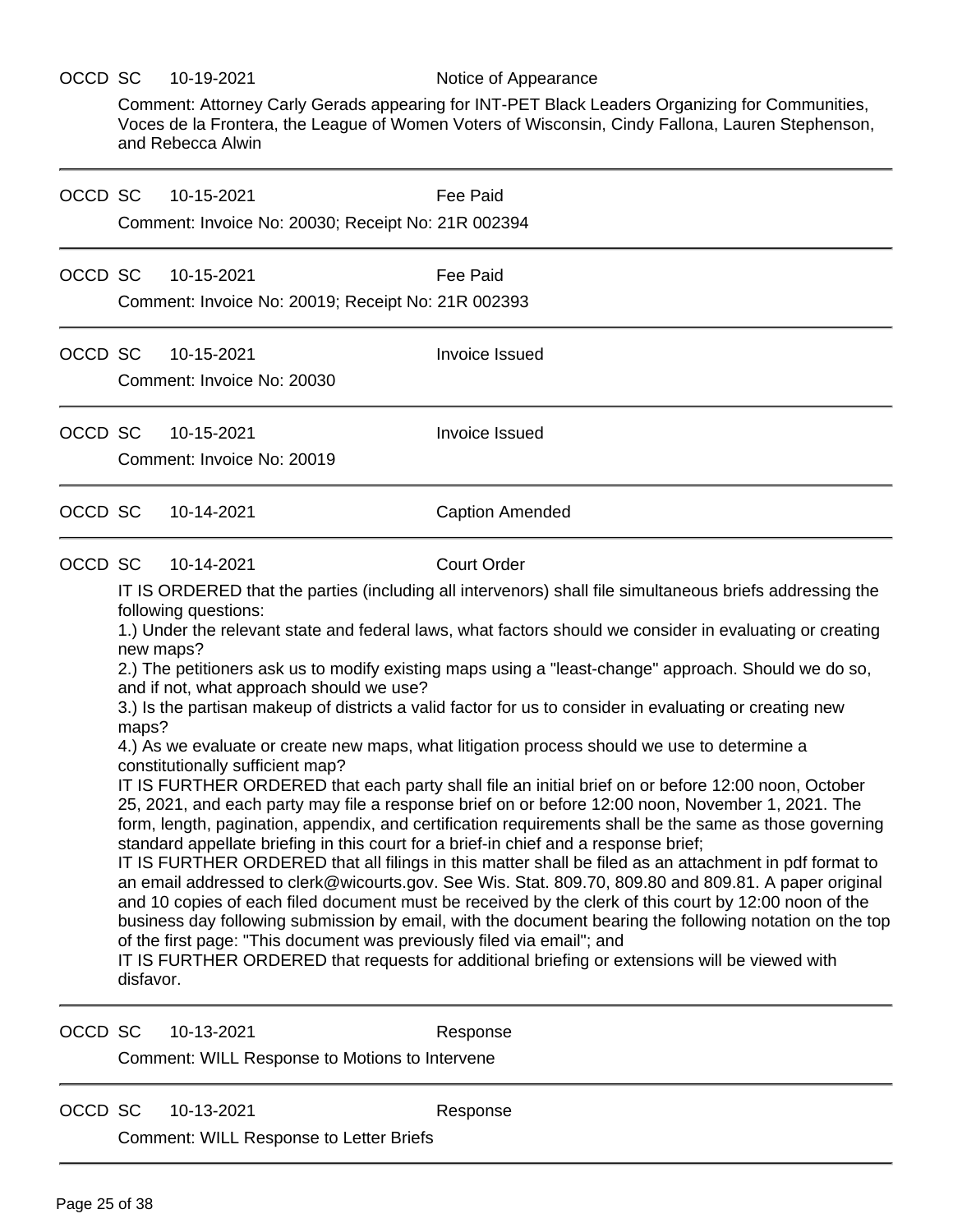| OCCD SC | 10-13-2021<br>Comment: Wisconsin Legislature Response to Letter Briefs                 | Response                                                                                                                                                                                                                                                                                                                                                                                                                                   |
|---------|----------------------------------------------------------------------------------------|--------------------------------------------------------------------------------------------------------------------------------------------------------------------------------------------------------------------------------------------------------------------------------------------------------------------------------------------------------------------------------------------------------------------------------------------|
| OCCD SC | 10-13-2021<br>Comment: Wisconsin Legislature Response to Motions to Intervene          | Response                                                                                                                                                                                                                                                                                                                                                                                                                                   |
| OCCD SC | 10-13-2021<br>Comment: Wisconsin Elections Commission Response to Letter Briefs        | Response                                                                                                                                                                                                                                                                                                                                                                                                                                   |
| OCCD SC | 10-13-2021<br>Comment: Congressmen Response to Motions to Intervene                    | Response                                                                                                                                                                                                                                                                                                                                                                                                                                   |
| OCCD SC | 10-13-2021<br>Comment: Congressmen Response to Letter Briefs                           | Response                                                                                                                                                                                                                                                                                                                                                                                                                                   |
| OCCD SC | 10-13-2021<br>Comment: Lisa Hunter (et al.) Response to Letter Briefs                  | Response                                                                                                                                                                                                                                                                                                                                                                                                                                   |
| OCCD SC | 10-13-2021<br>Comment: Lisa Hunter (et al.) Response to Motions to Intervene           | Response                                                                                                                                                                                                                                                                                                                                                                                                                                   |
| OCCD SC | 10-13-2021<br>Comment: BLOC Response to Letter Briefs                                  | Response                                                                                                                                                                                                                                                                                                                                                                                                                                   |
| OCCD SC | 10-13-2021<br>Comment: Citizen Mathematicians Response to Motions to Intervene         | Response                                                                                                                                                                                                                                                                                                                                                                                                                                   |
| OCCD SC | 10-13-2021<br>Comment: Citizen Mathematicians and Scientists Response to Letter Briefs | Response                                                                                                                                                                                                                                                                                                                                                                                                                                   |
| OCCD SC | 10-13-2021                                                                             | Response<br>Comment: parties, each amicus, and each proposed intervenor may file a single response to the letter<br>briefs addressing timing, which shall not exceed 15 pages if a monospaced font is used or 3,300 words<br>if a proportional serif font is used, by no later than 12:00 p.m. on October 13, 2021;                                                                                                                        |
| OCCD SC | 10-13-2021<br>words if a proportional serif font is used;                              | Response<br>Comment: parties, amici, and proposed intervenors may each file a single response to the collective<br>motions to intervene no later than 12:00 p.m. on October 13, 2021, provided that amici who seek to<br>intervene may file only a single response to the proposed intervention motions, which shall be filed in<br>their capacity as amici. Each response shall not exceed 15 pages if a monospaced font is used or 3,300 |
| OCCD SC | 10-11-2021<br>Filed By: Sarah Zylstra                                                  | Motion for Pro Hac Vice status                                                                                                                                                                                                                                                                                                                                                                                                             |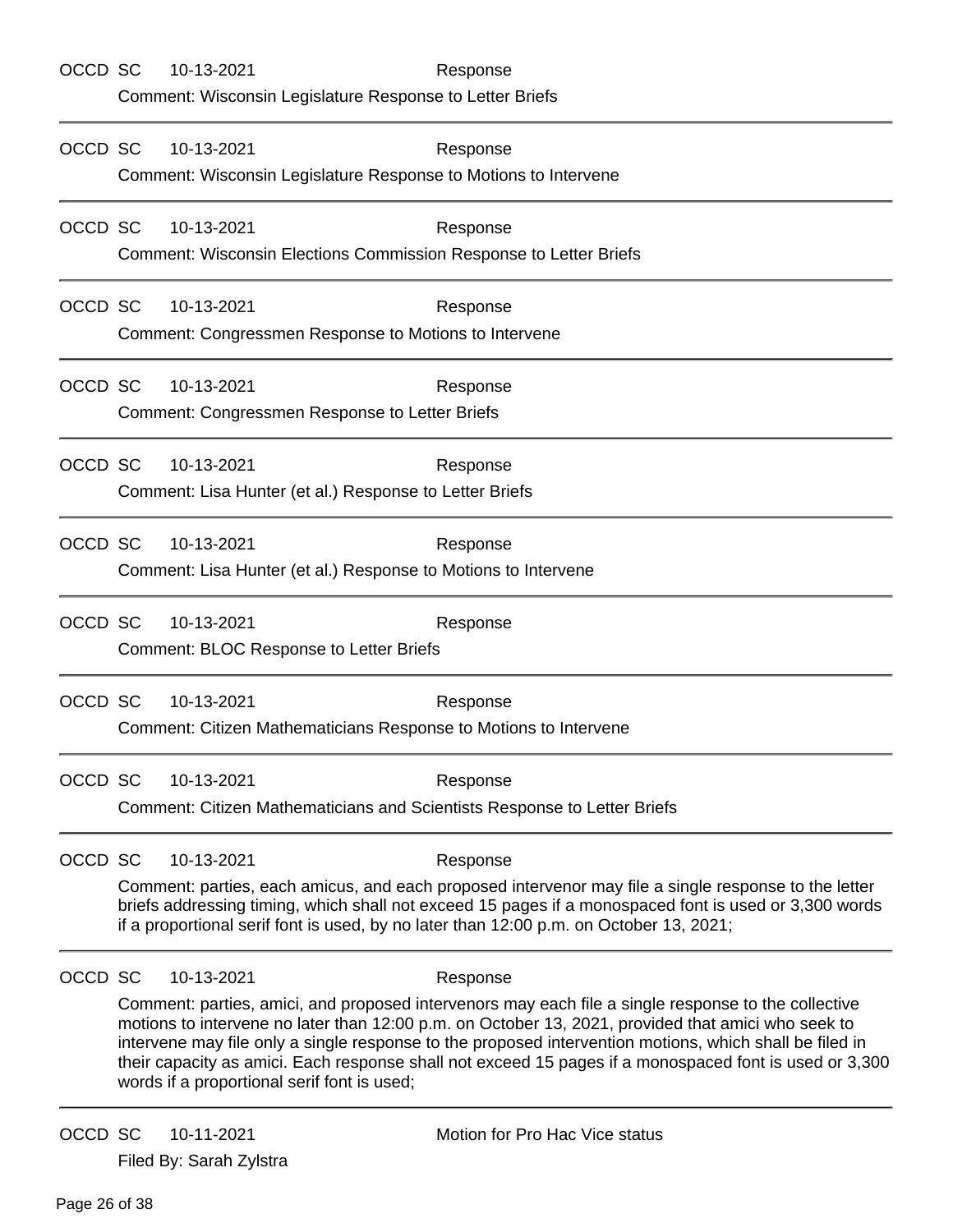Submit Date: 10-11-2021 Decision: (G) Grant Decision Date: 10-12-2021 IT IS ORDERED that the motions are granted. A copy of Supreme Court Rule (SCR) 10.03(4), setting forth the requirements for attorneys appearing pro hac vice, is attached to each moving party's order. Comment: Attorney David Bradford w/ exhibit 10-12-2021

OCCD SC 10-07-2021 Motion for Pro Hac Vice status

Filed By: (St. John, Kevin) Submit Date: 10-7-2021 Decision: (G) Grant Decision Date: 10-12-2021 IT IS ORDERED that the motions are granted. A copy of Supreme Court Rule (SCR) 10.03(4), setting forth the requirements for attorneys appearing pro hac vice, is attached to each moving party's order. Comment: Attorneys Jeffrey M. Harris, Taylor A.R. Meehan, and James P. McGlone w/ exhibits

OCCD SC 10-06-2021 Other Brief

[Letter Brief \(WEC\)](https://acefiling.wicourts.gov/document/uploaded/2021AP001450/439308)

Filed By: Steven Kilpatrick Comment: Wisconsin Elections Commission

OCCD SC 10-06-2021 Motion for Miscellaneous Relief

Filed By: Misha Tseytlin Submit Date: 10-6-2021 Decision: (N) No Action Decision Date: 10-14-2021

IT IS ORDERED that each of the pending motions to intervene is granted;

The intervenor-petitioners have each submitted with their motions to intervene a proposed complaint for declaratory and injunctive relief/petition for original action. The court wishes to have one controlling petition, rather than multiple petitions in this action. Therefore, no later than 12:00 noon on October 21, 2021, the petitioners and the intervenor-petitioners shall file a single omnibus amended petition that, in numbered paragraph form, restates the previously asserted allegations and claims advanced by petitioners Billie Johnson, et al., and states the allegations and claims of each intervening petitioner as provided in its proposed complaints/petition, with those claims and allegations consolidated to the extent possible. No additional memorandum of law shall accompany the omnibus amended petition. This omnibus amended petition shall supersede the previously filed petition in this action;

IT IS FURTHER ORDERED that no later than 12:00 noon on October 28, 2021, the respondents and intervenor-respondents shall each file an answer to the omnibus amended petition;

IT IS FURTHER ORDERED that no later than 12:00 noon on November 4, 2021, the petitioners, intervenor-petitioners, respondents, and intervenor-respondents shall prepare and submit a joint stipulation of facts and law; and shall identify and list disputed facts, if any, and suggest a procedure for resolving them; and

IT IS FURTHER ORDERED that all filings in this matter shall be filed as an attachment in pdf format to an email addressed to clerk@wicourts.gov. See, Wis. Stat. 809.14, 809.70, 809.80, and 809.81. A paper original and 10 copies of each filed document must be received by the clerk of this court by 12:00 p.m. of the business day following submission by email, with the document bearing the following notati Comment: Proposed Petition for Original Action; Congressmen Glenn Grothman, Mike Gallagher, Bryan Steil, Tom Tiffany, and Scott Fitzgerald

OCCD SC 10-06-2021 Other Brief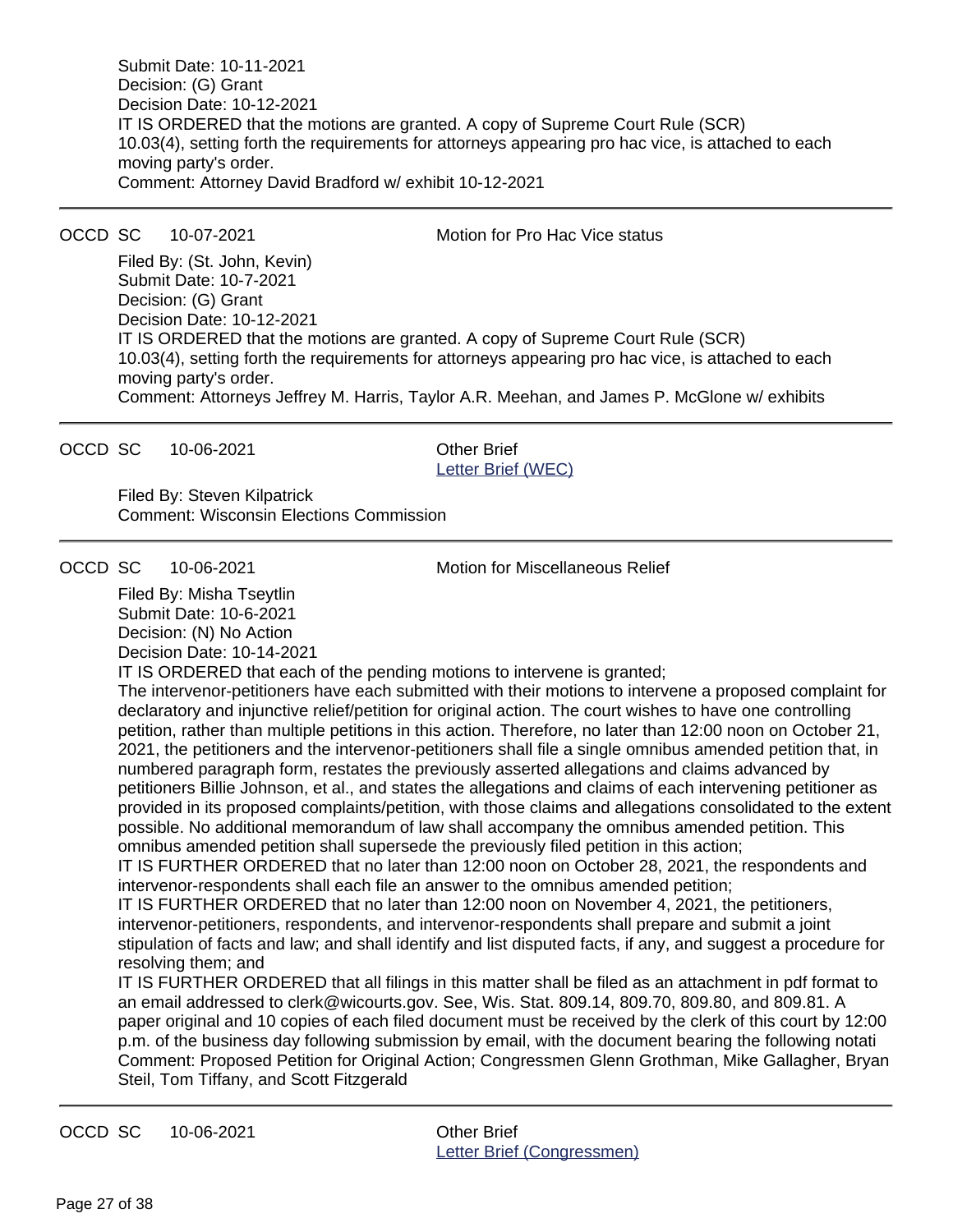OCCD SC 10-06-2021 Motion to Intervene

Filed By: Misha Tseytlin Submit Date: 10-6-2021 Decision: (G) Grant Decision Date: 10-14-2021

IT IS ORDERED that each of the pending motions to intervene is granted;

The intervenor-petitioners have each submitted with their motions to intervene a proposed complaint for declaratory and injunctive relief/petition for original action. The court wishes to have one controlling petition, rather than multiple petitions in this action. Therefore, no later than 12:00 noon on October 21, 2021, the petitioners and the intervenor-petitioners shall file a single omnibus amended petition that, in numbered paragraph form, restates the previously asserted allegations and claims advanced by petitioners Billie Johnson, et al., and states the allegations and claims of each intervening petitioner as provided in its proposed complaints/petition, with those claims and allegations consolidated to the extent possible. No additional memorandum of law shall accompany the omnibus amended petition. This omnibus amended petition shall supersede the previously filed petition in this action;

IT IS FURTHER ORDERED that no later than 12:00 noon on October 28, 2021, the respondents and intervenor-respondents shall each file an answer to the omnibus amended petition;

IT IS FURTHER ORDERED that no later than 12:00 noon on November 4, 2021, the petitioners, intervenor-petitioners, respondents, and intervenor-respondents shall prepare and submit a joint stipulation of facts and law; and shall identify and list disputed facts, if any, and suggest a procedure for resolving them; and

IT IS FURTHER ORDERED that all filings in this matter shall be filed as an attachment in pdf format to an email addressed to clerk@wicourts.gov. See, Wis. Stat. 809.14, 809.70, 809.80, and 809.81. A paper original and 10 copies of each filed document must be received by the clerk of this court by 12:00 p.m. of the business day following submission by email, with the document bearing the following notation o

Comment: Proposed Intervenors: Congressmen Glenn Grothman, Mike Gallagher, Bryan Steil, Tom Tiffany, and Scott Fitzgerald

### OCCD SC 10-06-2021 Motion to Intervene

Filed By: Aria Branch Submit Date: 10-6-2021 Decision: (G) Grant Decision Date: 10-14-2021

IT IS ORDERED that each of the pending motions to intervene is granted;

The intervenor-petitioners have each submitted with their motions to intervene a proposed complaint for declaratory and injunctive relief/petition for original action. The court wishes to have one controlling petition, rather than multiple petitions in this action. Therefore, no later than 12:00 noon on October 21, 2021, the petitioners and the intervenor-petitioners shall file a single omnibus amended petition that, in numbered paragraph form, restates the previously asserted allegations and claims advanced by petitioners Billie Johnson, et al., and states the allegations and claims of each intervening petitioner as provided in its proposed complaints/petition, with those claims and allegations consolidated to the extent possible. No additional memorandum of law shall accompany the omnibus amended petition. This omnibus amended petition shall supersede the previously filed petition in this action;

IT IS FURTHER ORDERED that no later than 12:00 noon on October 28, 2021, the respondents and intervenor-respondents shall each file an answer to the omnibus amended petition;

IT IS FURTHER ORDERED that no later than 12:00 noon on November 4, 2021, the petitioners, intervenor-petitioners, respondents, and intervenor-respondents shall prepare and submit a joint stipulation of facts and law; and shall identify and list disputed facts, if any, and suggest a procedure for resolving them; and

IT IS FURTHER ORDERED that all filings in this matter shall be filed as an attachment in pdf format to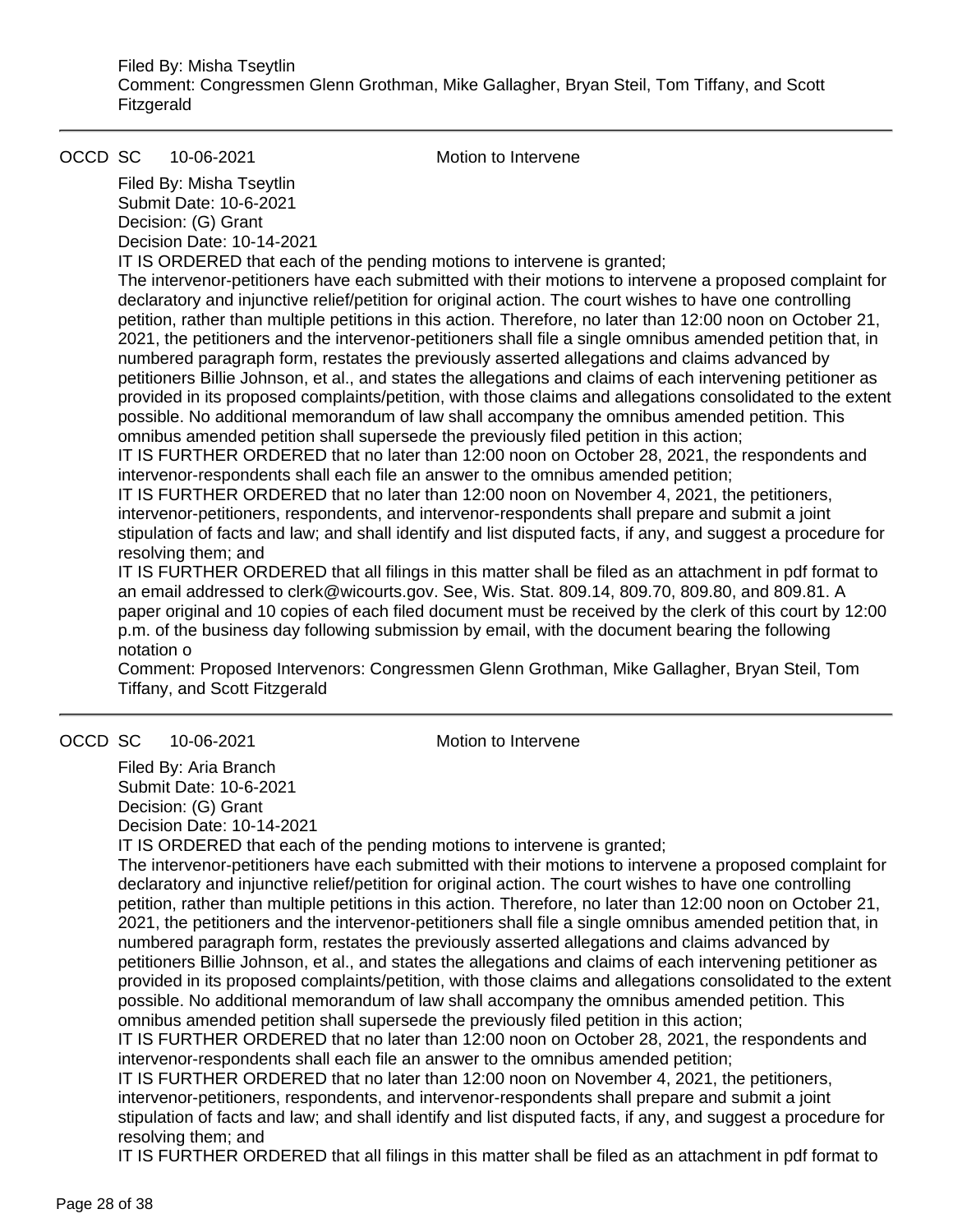an email addressed to clerk@wicourts.gov. See, Wis. Stat. 809.14, 809.70, 809.80, and 809.81. A paper original and 10 copies of each filed document must be received by the clerk of this court by 12:00 p.m. of the business day following submission by email, with the document bearing the following notation on t

Comment: Proposed Intervenors: Lisa Hunter, Jacob Zabel, Jennifer Oh, John Persa, Geraldine Schertz, and Kathleen Qualheim

OCCD SC 10-06-2021 Motion for Miscellaneous Relief

Filed By: Aria Branch Submit Date: 10-6-2021 Decision: (N) No Action Decision Date: 10-14-2021

IT IS ORDERED that each of the pending motions to intervene is granted;

The intervenor-petitioners have each submitted with their motions to intervene a proposed complaint for declaratory and injunctive relief/petition for original action. The court wishes to have one controlling petition, rather than multiple petitions in this action. Therefore, no later than 12:00 noon on October 21, 2021, the petitioners and the intervenor-petitioners shall file a single omnibus amended petition that, in numbered paragraph form, restates the previously asserted allegations and claims advanced by petitioners Billie Johnson, et al., and states the allegations and claims of each intervening petitioner as provided in its proposed complaints/petition, with those claims and allegations consolidated to the extent possible. No additional memorandum of law shall accompany the omnibus amended petition. This omnibus amended petition shall supersede the previously filed petition in this action;

IT IS FURTHER ORDERED that no later than 12:00 noon on October 28, 2021, the respondents and intervenor-respondents shall each file an answer to the omnibus amended petition;

IT IS FURTHER ORDERED that no later than 12:00 noon on November 4, 2021, the petitioners, intervenor-petitioners, respondents, and intervenor-respondents shall prepare and submit a joint stipulation of facts and law; and shall identify and list disputed facts, if any, and suggest a procedure for resolving them; and

IT IS FURTHER ORDERED that all filings in this matter shall be filed as an attachment in pdf format to an email addressed to clerk@wicourts.gov. See, Wis. Stat. 809.14, 809.70, 809.80, and 809.81. A paper original and 10 copies of each filed document must be received by the clerk of this court by 12:00 p.m. of the business day following submission by email, with the document bearing the following notation

Comment: Complaint for Declaratory and Injunctive Relief; Lisa Hunter et al.

| OCCD SC 10-06-2021 | Other Brief                       |
|--------------------|-----------------------------------|
|                    | Letter Brief (Lisa Hunter et al.) |

Filed By: Aria Branch Comment: Lisa Hunter, Jacob Zabel, Jennifer Oh, John Persa, Geraldine Schertz, and Kathleen Qualheim

OCCD SC 10-06-2021 Other Brief

[Letter Brief \(BLOC\)](https://acefiling.wicourts.gov/document/uploaded/2021AP001450/439286)

Filed By: Mel Barnes

Comment: Black Leaders Organizing for Communities, Voces de la Frontera, the League of Women Voters of Wisconsin, Cindy Fallona, Lauren Stephenson, and Rebecca Alwin

OCCD SC 10-06-2021 Other Brief

[Letter Brief \(Bewley\)](https://acefiling.wicourts.gov/document/uploaded/2021AP001450/439283)

Filed By: Tamara Packard

Comment: Janet Bewley, State Senate Democratic Minority Leader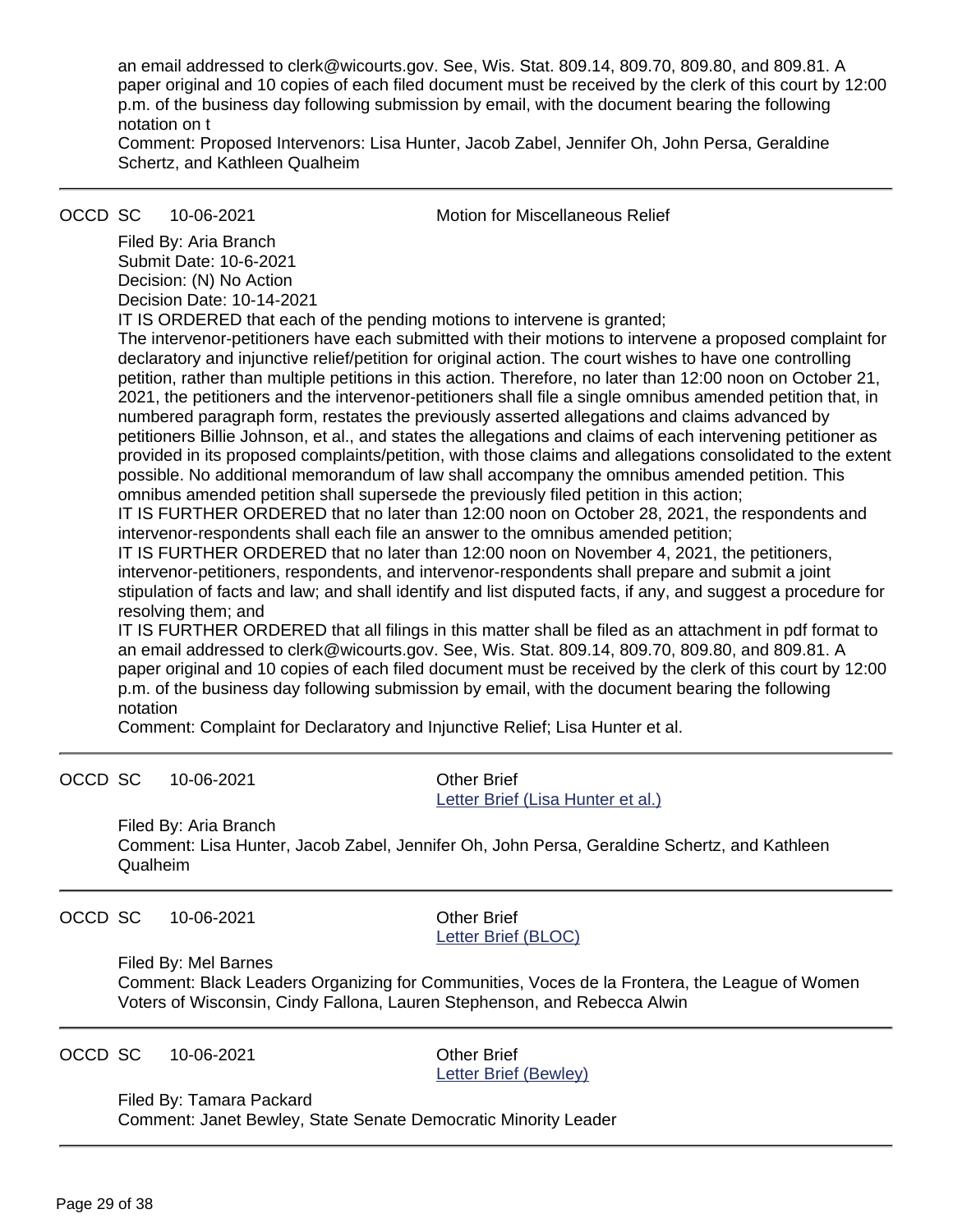Filed By: Tamara Packard Submit Date: 10-6-2021 Decision: (G) Grant Decision Date: 10-14-2021

IT IS ORDERED that each of the pending motions to intervene is granted;

The intervenor-petitioners have each submitted with their motions to intervene a proposed complaint for declaratory and injunctive relief/petition for original action. The court wishes to have one controlling petition, rather than multiple petitions in this action. Therefore, no later than 12:00 noon on October 21, 2021, the petitioners and the intervenor-petitioners shall file a single omnibus amended petition that, in numbered paragraph form, restates the previously asserted allegations and claims advanced by petitioners Billie Johnson, et al., and states the allegations and claims of each intervening petitioner as provided in its proposed complaints/petition, with those claims and allegations consolidated to the extent possible. No additional memorandum of law shall accompany the omnibus amended petition. This omnibus amended petition shall supersede the previously filed petition in this action;

IT IS FURTHER ORDERED that no later than 12:00 noon on October 28, 2021, the respondents and intervenor-respondents shall each file an answer to the omnibus amended petition;

IT IS FURTHER ORDERED that no later than 12:00 noon on November 4, 2021, the petitioners, intervenor-petitioners, respondents, and intervenor-respondents shall prepare and submit a joint stipulation of facts and law; and shall identify and list disputed facts, if any, and suggest a procedure for resolving them; and

IT IS FURTHER ORDERED that all filings in this matter shall be filed as an attachment in pdf format to an email addressed to clerk@wicourts.gov. See, Wis. Stat. 809.14, 809.70, 809.80, and 809.81. A paper original and 10 copies of each filed document must be received by the clerk of this court by 12:00 p.m. of the business day following submission by email, with the document bearing the following notation o

Comment: Proposed Intervenor: Janet Bewley, State Senate Democratic Minority Leader

OCCD SC 10-06-2021 Other Brief

[Letter Brief \(Wisconsin Legislature\)](https://acefiling.wicourts.gov/document/uploaded/2021AP001450/439281)

Filed By: (St. John, Kevin) Comment: Wisconsin Legislature

OCCD SC 10-06-2021 Motion to Intervene

Filed By: (St. John, Kevin) Submit Date: 10-6-2021 Decision: (G) Grant Decision Date: 10-14-2021

IT IS ORDERED that each of the pending motions to intervene is granted;

The intervenor-petitioners have each submitted with their motions to intervene a proposed complaint for declaratory and injunctive relief/petition for original action. The court wishes to have one controlling petition, rather than multiple petitions in this action. Therefore, no later than 12:00 noon on October 21, 2021, the petitioners and the intervenor-petitioners shall file a single omnibus amended petition that, in numbered paragraph form, restates the previously asserted allegations and claims advanced by petitioners Billie Johnson, et al., and states the allegations and claims of each intervening petitioner as provided in its proposed complaints/petition, with those claims and allegations consolidated to the extent possible. No additional memorandum of law shall accompany the omnibus amended petition. This omnibus amended petition shall supersede the previously filed petition in this action;

IT IS FURTHER ORDERED that no later than 12:00 noon on October 28, 2021, the respondents and intervenor-respondents shall each file an answer to the omnibus amended petition;

IT IS FURTHER ORDERED that no later than 12:00 noon on November 4, 2021, the petitioners, intervenor-petitioners, respondents, and intervenor-respondents shall prepare and submit a joint stipulation of facts and law; and shall identify and list disputed facts, if any, and suggest a procedure for resolving them; and

IT IS FURTHER ORDERED that all filings in this matter shall be filed as an attachment in pdf format to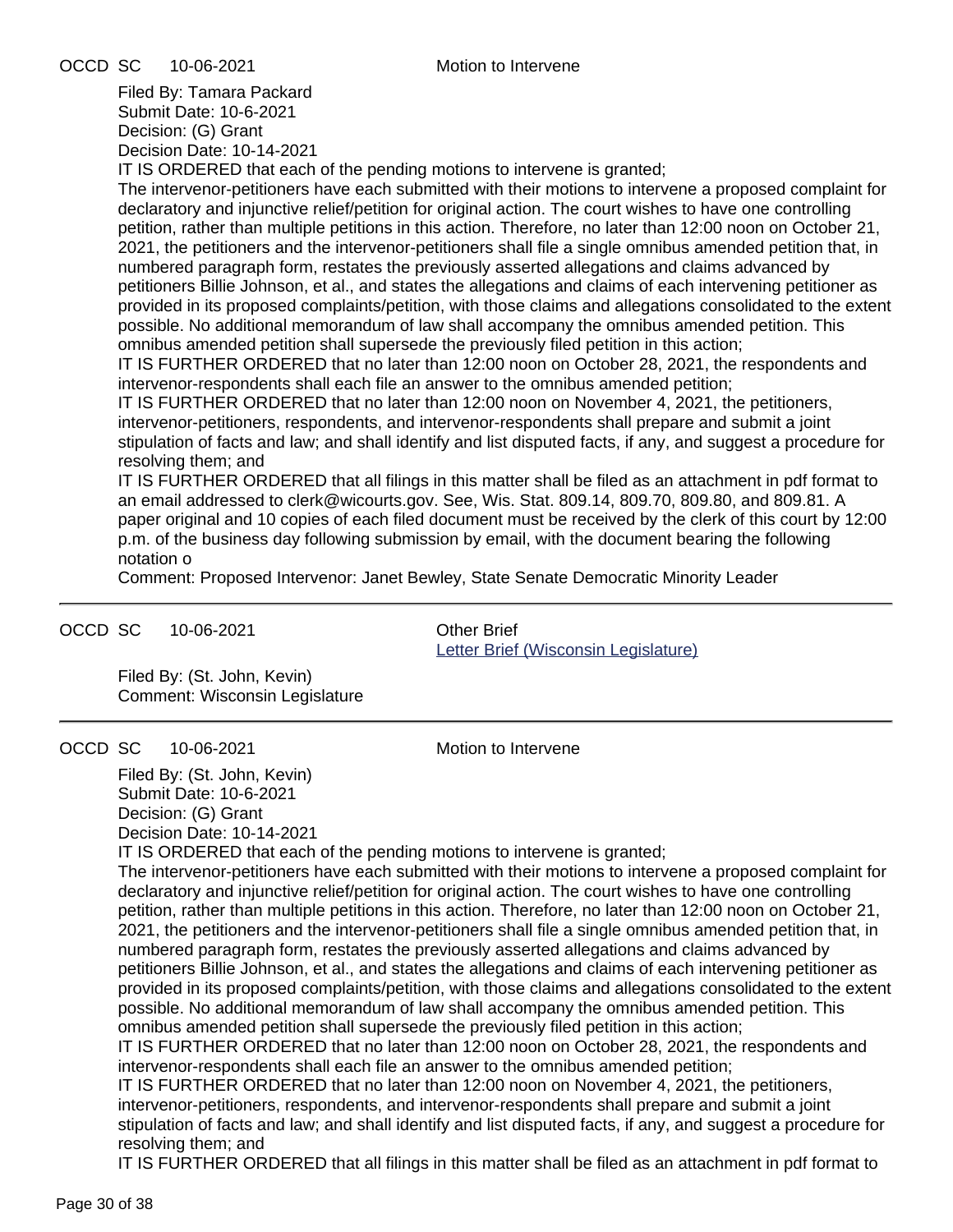an email addressed to clerk@wicourts.gov. See, Wis. Stat. 809.14, 809.70, 809.80, and 809.81. A paper original and 10 copies of each filed document must be received by the clerk of this court by 12:00 p.m. of the business day following submission by email, with the document bearing the following notation o

Comment: Proposed Intervenors: Wisconsin Legislature

#### OCCD SC 10-06-2021 Other Brief

[Letter Brief \(WILL\)](https://acefiling.wicourts.gov/document/uploaded/2021AP001450/439272)

Filed By: Lucas Vebber Comment: WILL

OCCD SC 10-06-2021 Other Brief

[Letter Brief \(Evers\)](https://acefiling.wicourts.gov/document/uploaded/2021AP001450/439187)

Filed By: Anthony Russomanno Comment: Governor Tony Evers

### OCCD SC 10-06-2021 Motion for Miscellaneous Relief

Filed By: Michael May Submit Date: 10-6-2021 Decision: (N) No Action Decision Date: 10-14-2021

IT IS ORDERED that each of the pending motions to intervene is granted;

The intervenor-petitioners have each submitted with their motions to intervene a proposed complaint for declaratory and injunctive relief/petition for original action. The court wishes to have one controlling petition, rather than multiple petitions in this action. Therefore, no later than 12:00 noon on October 21, 2021, the petitioners and the intervenor-petitioners shall file a single omnibus amended petition that, in numbered paragraph form, restates the previously asserted allegations and claims advanced by petitioners Billie Johnson, et al., and states the allegations and claims of each intervening petitioner as provided in its proposed complaints/petition, with those claims and allegations consolidated to the extent possible. No additional memorandum of law shall accompany the omnibus amended petition. This omnibus amended petition shall supersede the previously filed petition in this action;

IT IS FURTHER ORDERED that no later than 12:00 noon on October 28, 2021, the respondents and intervenor-respondents shall each file an answer to the omnibus amended petition;

IT IS FURTHER ORDERED that no later than 12:00 noon on November 4, 2021, the petitioners, intervenor-petitioners, respondents, and intervenor-respondents shall prepare and submit a joint stipulation of facts and law; and shall identify and list disputed facts, if any, and suggest a procedure for resolving them; and

IT IS FURTHER ORDERED that all filings in this matter shall be filed as an attachment in pdf format to an email addressed to clerk@wicourts.gov. See, Wis. Stat. 809.14, 809.70, 809.80, and 809.81. A paper original and 10 copies of each filed document must be received by the clerk of this court by 12:00 p.m. of the business day following submission by email, with the document bearing the following notation

Comment: Complaint for Declaratory and Injunctive Relief; Citizen Mathematicians and Scientists Complaint for Declaratory and Injunctive Relief (Citizens Mathematicians)

OCCD SC 10-06-2021 Other Brief

[Letter Brief \(Citizen Mathematicians\)](https://acefiling.wicourts.gov/document/uploaded/2021AP001450/439185)

Filed By: Michael May Comment: Citizen Mathematicians and Scientists

OCCD SC 10-06-2021 Certificate of Filing by Mail

Comment: re: Motion to Intervene and Letter Brief for Governer Tony Evers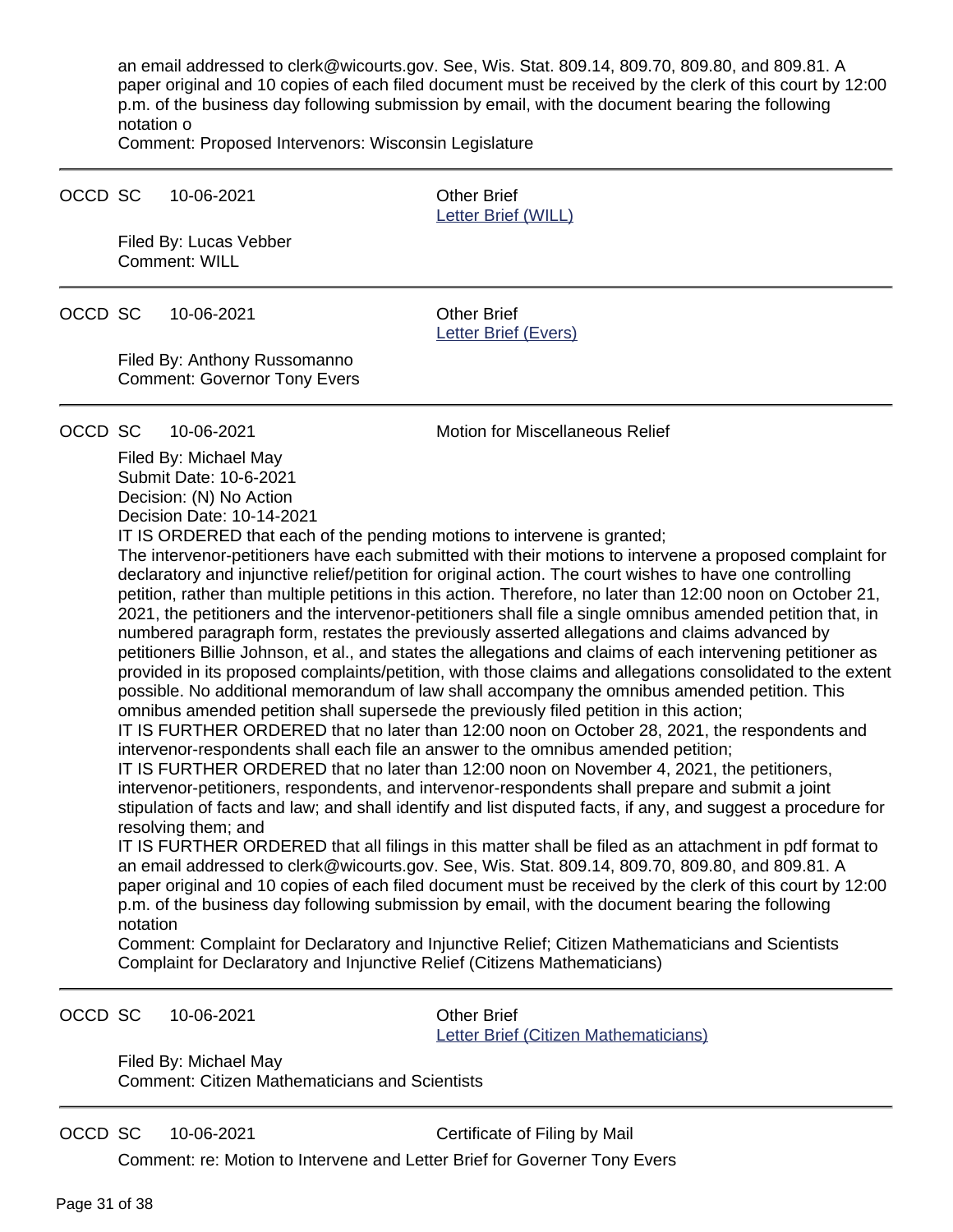OCCD SC 10-06-2021 Motion to Intervene

Filed By: Anthony Russomanno Submit Date: 10-6-2021 Decision: (G) Grant Decision Date: 10-14-2021

IT IS ORDERED that each of the pending motions to intervene is granted;

The intervenor-petitioners have each submitted with their motions to intervene a proposed complaint for declaratory and injunctive relief/petition for original action. The court wishes to have one controlling petition, rather than multiple petitions in this action. Therefore, no later than 12:00 noon on October 21, 2021, the petitioners and the intervenor-petitioners shall file a single omnibus amended petition that, in numbered paragraph form, restates the previously asserted allegations and claims advanced by petitioners Billie Johnson, et al., and states the allegations and claims of each intervening petitioner as provided in its proposed complaints/petition, with those claims and allegations consolidated to the extent possible. No additional memorandum of law shall accompany the omnibus amended petition. This omnibus amended petition shall supersede the previously filed petition in this action;

IT IS FURTHER ORDERED that no later than 12:00 noon on October 28, 2021, the respondents and intervenor-respondents shall each file an answer to the omnibus amended petition;

IT IS FURTHER ORDERED that no later than 12:00 noon on November 4, 2021, the petitioners, intervenor-petitioners, respondents, and intervenor-respondents shall prepare and submit a joint stipulation of facts and law; and shall identify and list disputed facts, if any, and suggest a procedure for resolving them; and

IT IS FURTHER ORDERED that all filings in this matter shall be filed as an attachment in pdf format to an email addressed to clerk@wicourts.gov. See, Wis. Stat. 809.14, 809.70, 809.80, and 809.81. A paper original and 10 copies of each filed document must be received by the clerk of this court by 12:00 p.m. of the business day following submission by email, with the document bearing the following notati Comment: Proposed Intervenor: Governor Tony Evers

OCCD SC 10-06-2021 Motion to Intervene

Filed By: Michael May Submit Date: 10-6-2021 Decision: (G) Grant Decision Date: 10-14-2021

IT IS ORDERED that each of the pending motions to intervene is granted;

The intervenor-petitioners have each submitted with their motions to intervene a proposed complaint for declaratory and injunctive relief/petition for original action. The court wishes to have one controlling petition, rather than multiple petitions in this action. Therefore, no later than 12:00 noon on October 21, 2021, the petitioners and the intervenor-petitioners shall file a single omnibus amended petition that, in numbered paragraph form, restates the previously asserted allegations and claims advanced by petitioners Billie Johnson, et al., and states the allegations and claims of each intervening petitioner as provided in its proposed complaints/petition, with those claims and allegations consolidated to the extent possible. No additional memorandum of law shall accompany the omnibus amended petition. This omnibus amended petition shall supersede the previously filed petition in this action;

IT IS FURTHER ORDERED that no later than 12:00 noon on October 28, 2021, the respondents and intervenor-respondents shall each file an answer to the omnibus amended petition;

IT IS FURTHER ORDERED that no later than 12:00 noon on November 4, 2021, the petitioners, intervenor-petitioners, respondents, and intervenor-respondents shall prepare and submit a joint stipulation of facts and law; and shall identify and list disputed facts, if any, and suggest a procedure for resolving them; and

IT IS FURTHER ORDERED that all filings in this matter shall be filed as an attachment in pdf format to an email addressed to clerk@wicourts.gov. See, Wis. Stat. 809.14, 809.70, 809.80, and 809.81. A paper original and 10 copies of each filed document must be received by the clerk of this court by 12:00 p.m. of the business day following submission by email, with the document bearing the following notation on t

Comment: Proposed Intervenors: Citizen Mathematicians and Scientists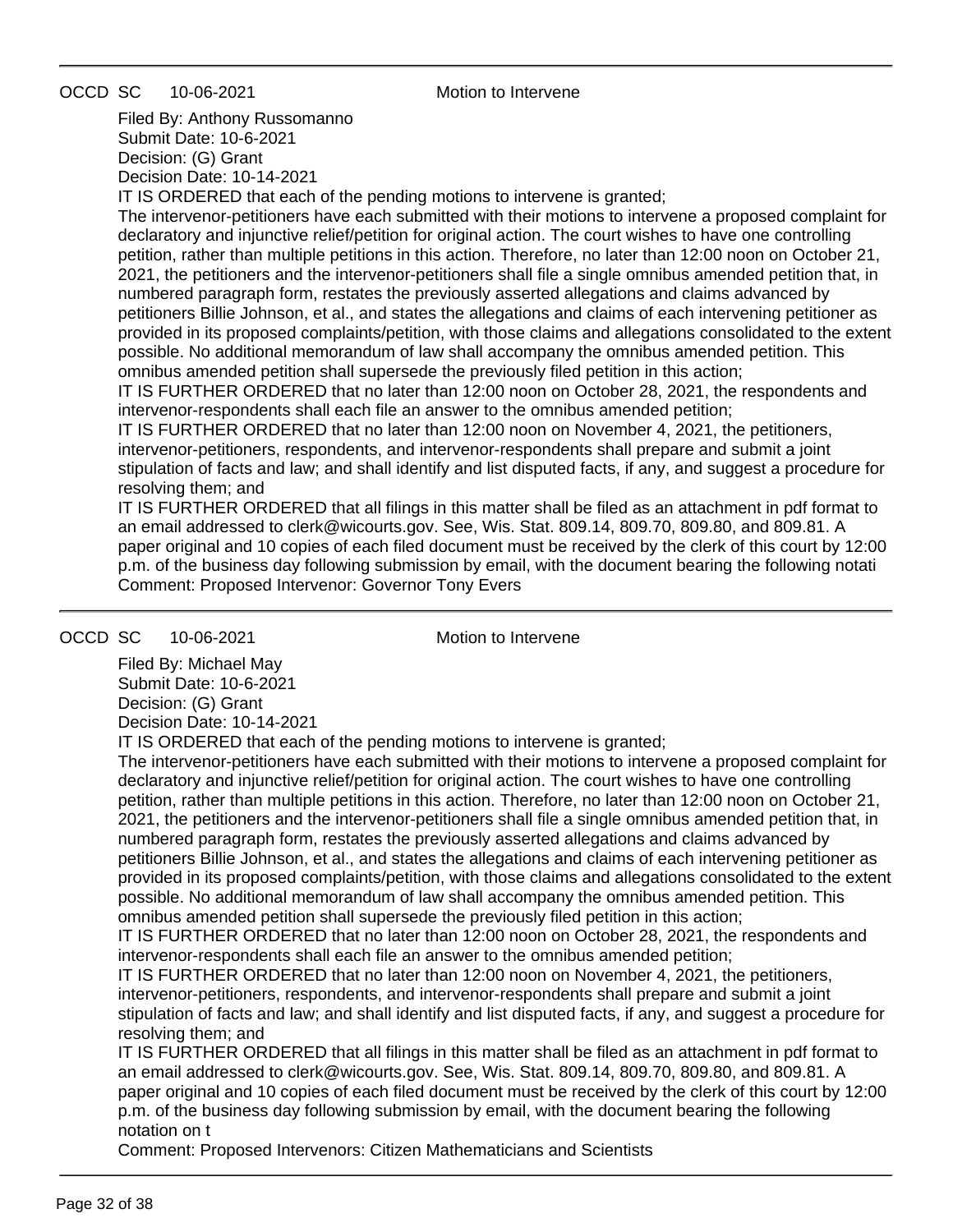| OCCD SC                                                                                                                                                                                                                                                                                                                                                                                                                                                                                                                                                                                                                                                                                                                                                                                                                                                                                                                                                                                                                                                                                                                  |                                                                                                                                                                                                                          | 10-06-2021                                                                                                                                                                                                          | Response                                                                                                                                                                                                                                                                                                                                                                                                                                                                                                                                                                                                                                                                                                                                                                                                                                                                                                                                                                                                                                                                                                                                                                                                   |  |  |  |
|--------------------------------------------------------------------------------------------------------------------------------------------------------------------------------------------------------------------------------------------------------------------------------------------------------------------------------------------------------------------------------------------------------------------------------------------------------------------------------------------------------------------------------------------------------------------------------------------------------------------------------------------------------------------------------------------------------------------------------------------------------------------------------------------------------------------------------------------------------------------------------------------------------------------------------------------------------------------------------------------------------------------------------------------------------------------------------------------------------------------------|--------------------------------------------------------------------------------------------------------------------------------------------------------------------------------------------------------------------------|---------------------------------------------------------------------------------------------------------------------------------------------------------------------------------------------------------------------|------------------------------------------------------------------------------------------------------------------------------------------------------------------------------------------------------------------------------------------------------------------------------------------------------------------------------------------------------------------------------------------------------------------------------------------------------------------------------------------------------------------------------------------------------------------------------------------------------------------------------------------------------------------------------------------------------------------------------------------------------------------------------------------------------------------------------------------------------------------------------------------------------------------------------------------------------------------------------------------------------------------------------------------------------------------------------------------------------------------------------------------------------------------------------------------------------------|--|--|--|
|                                                                                                                                                                                                                                                                                                                                                                                                                                                                                                                                                                                                                                                                                                                                                                                                                                                                                                                                                                                                                                                                                                                          | Comment: parties and prospective intervenors are each directed to submit simultaneous letter briefs no<br>later than 4:00 p.m. on October 6, 2021, addressing the following question regarding date for<br>redistricting |                                                                                                                                                                                                                     |                                                                                                                                                                                                                                                                                                                                                                                                                                                                                                                                                                                                                                                                                                                                                                                                                                                                                                                                                                                                                                                                                                                                                                                                            |  |  |  |
| OCCD SC                                                                                                                                                                                                                                                                                                                                                                                                                                                                                                                                                                                                                                                                                                                                                                                                                                                                                                                                                                                                                                                                                                                  |                                                                                                                                                                                                                          | 10-06-2021                                                                                                                                                                                                          | Response                                                                                                                                                                                                                                                                                                                                                                                                                                                                                                                                                                                                                                                                                                                                                                                                                                                                                                                                                                                                                                                                                                                                                                                                   |  |  |  |
|                                                                                                                                                                                                                                                                                                                                                                                                                                                                                                                                                                                                                                                                                                                                                                                                                                                                                                                                                                                                                                                                                                                          |                                                                                                                                                                                                                          | Comment: any prospective intervenor must file a motion to intervene together with a supporting<br>memorandum addressing the requirements of Wis. Stat. (Rule) 809.09 no later than 4:00 p.m. on<br>October 6, 2021; |                                                                                                                                                                                                                                                                                                                                                                                                                                                                                                                                                                                                                                                                                                                                                                                                                                                                                                                                                                                                                                                                                                                                                                                                            |  |  |  |
| OCCD SC                                                                                                                                                                                                                                                                                                                                                                                                                                                                                                                                                                                                                                                                                                                                                                                                                                                                                                                                                                                                                                                                                                                  |                                                                                                                                                                                                                          | 09-29-2021                                                                                                                                                                                                          | Fee Paid                                                                                                                                                                                                                                                                                                                                                                                                                                                                                                                                                                                                                                                                                                                                                                                                                                                                                                                                                                                                                                                                                                                                                                                                   |  |  |  |
|                                                                                                                                                                                                                                                                                                                                                                                                                                                                                                                                                                                                                                                                                                                                                                                                                                                                                                                                                                                                                                                                                                                          |                                                                                                                                                                                                                          | Comment: Receipt No: 21R 002259                                                                                                                                                                                     |                                                                                                                                                                                                                                                                                                                                                                                                                                                                                                                                                                                                                                                                                                                                                                                                                                                                                                                                                                                                                                                                                                                                                                                                            |  |  |  |
| OCCD SC                                                                                                                                                                                                                                                                                                                                                                                                                                                                                                                                                                                                                                                                                                                                                                                                                                                                                                                                                                                                                                                                                                                  |                                                                                                                                                                                                                          | 09-29-2021<br>Comment: Receipt No: 21R 002258                                                                                                                                                                       | Fee Paid                                                                                                                                                                                                                                                                                                                                                                                                                                                                                                                                                                                                                                                                                                                                                                                                                                                                                                                                                                                                                                                                                                                                                                                                   |  |  |  |
| OCCD SC                                                                                                                                                                                                                                                                                                                                                                                                                                                                                                                                                                                                                                                                                                                                                                                                                                                                                                                                                                                                                                                                                                                  |                                                                                                                                                                                                                          | 09-29-2021                                                                                                                                                                                                          | <b>Invoice Issued</b>                                                                                                                                                                                                                                                                                                                                                                                                                                                                                                                                                                                                                                                                                                                                                                                                                                                                                                                                                                                                                                                                                                                                                                                      |  |  |  |
|                                                                                                                                                                                                                                                                                                                                                                                                                                                                                                                                                                                                                                                                                                                                                                                                                                                                                                                                                                                                                                                                                                                          |                                                                                                                                                                                                                          | Comment: Invoice No: 20015                                                                                                                                                                                          |                                                                                                                                                                                                                                                                                                                                                                                                                                                                                                                                                                                                                                                                                                                                                                                                                                                                                                                                                                                                                                                                                                                                                                                                            |  |  |  |
| OCCD SC                                                                                                                                                                                                                                                                                                                                                                                                                                                                                                                                                                                                                                                                                                                                                                                                                                                                                                                                                                                                                                                                                                                  |                                                                                                                                                                                                                          | 09-29-2021                                                                                                                                                                                                          | <b>Invoice Issued</b>                                                                                                                                                                                                                                                                                                                                                                                                                                                                                                                                                                                                                                                                                                                                                                                                                                                                                                                                                                                                                                                                                                                                                                                      |  |  |  |
|                                                                                                                                                                                                                                                                                                                                                                                                                                                                                                                                                                                                                                                                                                                                                                                                                                                                                                                                                                                                                                                                                                                          |                                                                                                                                                                                                                          | Comment: Invoice No: 20007                                                                                                                                                                                          |                                                                                                                                                                                                                                                                                                                                                                                                                                                                                                                                                                                                                                                                                                                                                                                                                                                                                                                                                                                                                                                                                                                                                                                                            |  |  |  |
| OCCD SC                                                                                                                                                                                                                                                                                                                                                                                                                                                                                                                                                                                                                                                                                                                                                                                                                                                                                                                                                                                                                                                                                                                  |                                                                                                                                                                                                                          | 09-24-2021                                                                                                                                                                                                          | Motion to Intervene                                                                                                                                                                                                                                                                                                                                                                                                                                                                                                                                                                                                                                                                                                                                                                                                                                                                                                                                                                                                                                                                                                                                                                                        |  |  |  |
| Filed By: Douglas Poland<br>Submit Date: 9-24-2021<br>Decision: (G) Grant<br>Decision Date: 10-14-2021<br>IT IS ORDERED that each of the pending motions to intervene is granted;<br>declaratory and injunctive relief/petition for original action. The court wishes to have one controlling<br>numbered paragraph form, restates the previously asserted allegations and claims advanced by<br>possible. No additional memorandum of law shall accompany the omnibus amended petition. This<br>omnibus amended petition shall supersede the previously filed petition in this action;<br>intervenor-respondents shall each file an answer to the omnibus amended petition;<br>IT IS FURTHER ORDERED that no later than 12:00 noon on November 4, 2021, the petitioners,<br>intervenor-petitioners, respondents, and intervenor-respondents shall prepare and submit a joint<br>resolving them; and<br>an email addressed to clerk@wicourts.gov. See, Wis. Stat. 809.14, 809.70, 809.80, and 809.81. A<br>p.m. of the business day following submission by email, with the document bearing the following<br>notation o |                                                                                                                                                                                                                          |                                                                                                                                                                                                                     | The intervenor-petitioners have each submitted with their motions to intervene a proposed complaint for<br>petition, rather than multiple petitions in this action. Therefore, no later than 12:00 noon on October 21,<br>2021, the petitioners and the intervenor-petitioners shall file a single omnibus amended petition that, in<br>petitioners Billie Johnson, et al., and states the allegations and claims of each intervening petitioner as<br>provided in its proposed complaints/petition, with those claims and allegations consolidated to the extent<br>IT IS FURTHER ORDERED that no later than 12:00 noon on October 28, 2021, the respondents and<br>stipulation of facts and law; and shall identify and list disputed facts, if any, and suggest a procedure for<br>IT IS FURTHER ORDERED that all filings in this matter shall be filed as an attachment in pdf format to<br>paper original and 10 copies of each filed document must be received by the clerk of this court by 12:00<br>Comment: Proposed Intervenors: Black Leaders Organizing for Communities, Voces de la Frontera,<br>The League of Women Voters of Wisconsin, Cindy Fallona, Lauren Stephenson, and Rebecca Alwin |  |  |  |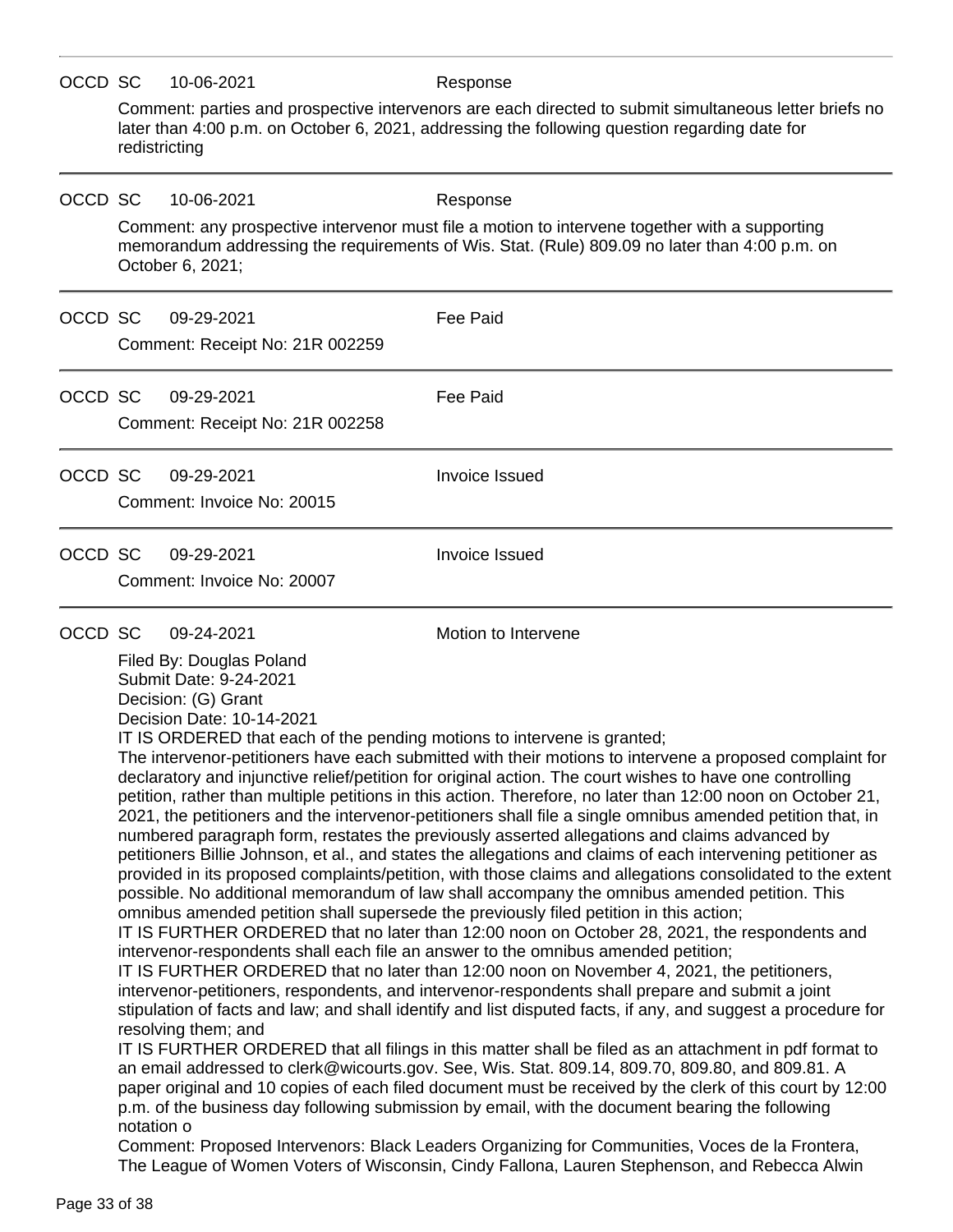### OCCD SC 09-24-2021 Court Order

\*citation amended top of page 3- order text remained the same Comment: Amended Order of 9/22/2021

### OCCD SC 09-24-2021 Letter/Correspondence

Comment: Letter from Attorney Mortara re: address update

OCCD SC 09-22-2021 Court Order

(\*\*\*continuation of 9/22/2021 court order re: POA\*\*\*)

IT IS FURTHER ORDERED that if the court determines that additional briefing or a reply will assist the court, it will request additional briefing; given the time sensitive nature of this action, unsolicited briefing and requests for briefing extensions will be disfavored;

IT IS FURTHER ORDERED that all filings in this matter shall be filed as an attachment in pdf format to an email addressed to clerk@wicourts.gov. See Wis. Stat. 809.14, 809.80, and 809.81. A paper original and 10 copies of each filed document must be received by the clerk of this court by 4:00 p.m. of the business day following submission by email, with the document bearing the following notation on the top of the first page: "This document was previously filed via email."

REBECCA GRASSL BRADLEY, J., wrote concuuring REBECCA FRANK DALLET, J., wrote dissenting JUSTICES ANN WALSH BRADLEY and JILL KAROFSKY joined dissenting

Comment: \*\*\*continuation of 9/22/2021 court order re: POA\*\*\*

OCCD SC 09-20-2021 Motion for Pro Hac Vice status

Filed By: Douglas Poland Submit Date: 9-20-2021 Decision: (G) Grant Decision Date: 9-21-2021 IT IS ORDERED that the motions are granted. A copy of Supreme Court Rule (SCR) 10.03(4), setting forth the requirements for attorneys appearing pro hac vice, is attached to the moving party's order. Comment: Motion for Admission Pro Hac Vice of Nonresident Attorney Mark P. Gaber, Affidavit in Support of Motion, Affidavit of Mark P. Gaber, SCR 10.03(4) application materials

OCCD SC 09-17-2021 Motion for Pro Hac Vice status

Filed By: Douglas Poland Submit Date: 9-17-2021 Decision: (G) Grant Decision Date: 9-20-2021 IT IS ORDERED that the motion is granted. A copy of Supreme Court Rule (SCR) 10.03(4), setting forth the requirements for attorneys appearing pro hac vice, is attached to the moving party's order. Motion Response Filed By: Supreme Court Supreme Court Submit Date: 9-21-2021 Comment: Attorney Annabelle E. Harless for BLOC+ Motion for Pro Hac Vice status Attachment to Order

OCCD SC 09-17-2021 Letter/Correspondence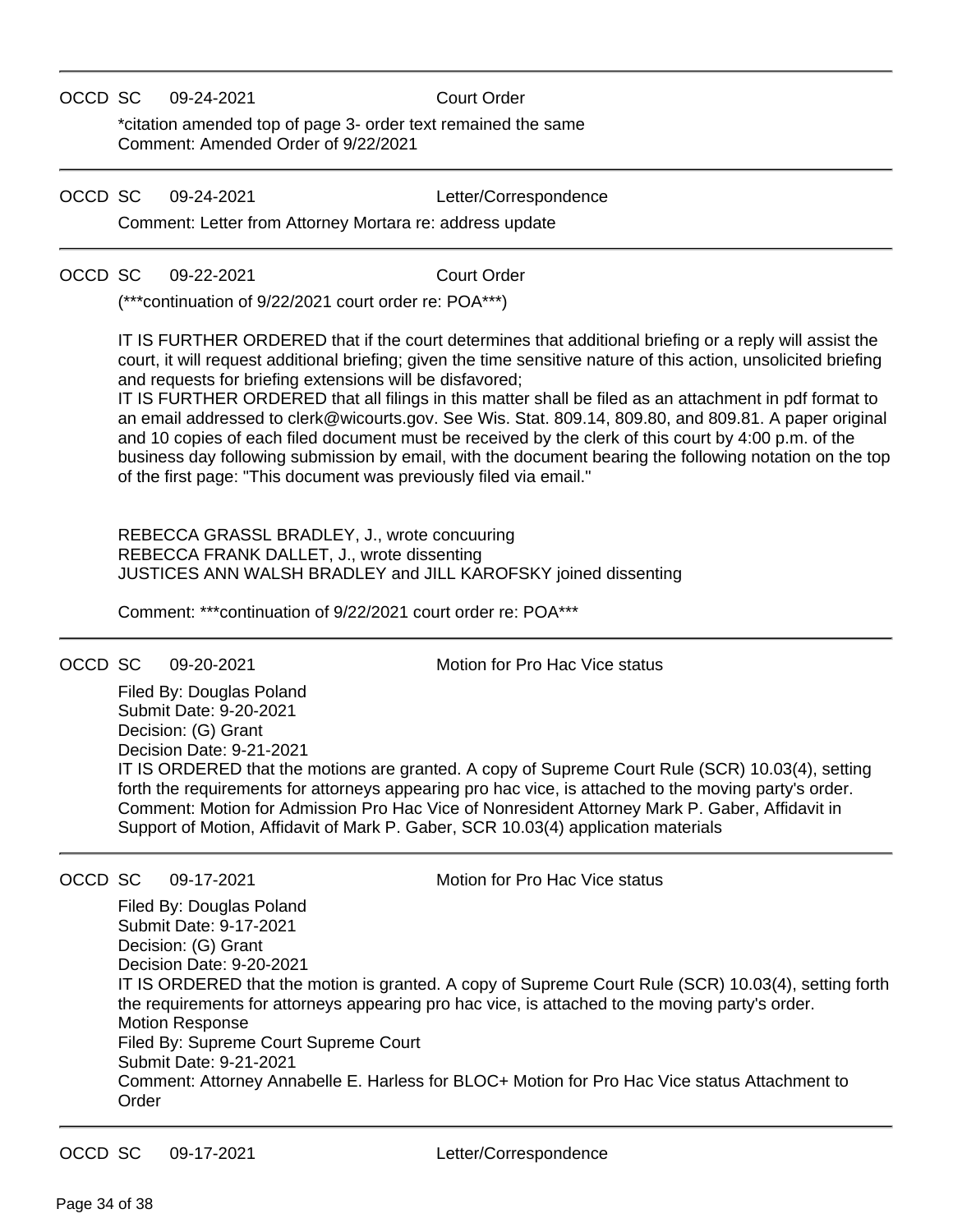| OCCD SC |                                                                                                                                                                                                                                                                                                                                                                                                                                            | 09-13-2021<br><b>Filed By: Charles Curtis</b><br>Submit Date: 9-13-2021<br>Decision: (G) Grant<br>Decision Date: 9-15-2021<br>Comment: all applications & proof of payments attached | Motion for Pro Hac Vice status<br>IT IS ORDERED that the motion is granted. A copy of SCR 10.03(4), setting forth the<br>requirements for attorneys appearing pro hac vice, is attached to the moving party's order. |
|---------|--------------------------------------------------------------------------------------------------------------------------------------------------------------------------------------------------------------------------------------------------------------------------------------------------------------------------------------------------------------------------------------------------------------------------------------------|--------------------------------------------------------------------------------------------------------------------------------------------------------------------------------------|----------------------------------------------------------------------------------------------------------------------------------------------------------------------------------------------------------------------|
| OCCD SC |                                                                                                                                                                                                                                                                                                                                                                                                                                            | 09-08-2021<br><b>Comment: AAG Kilpatrick for State</b>                                                                                                                               | Notice of Appearance                                                                                                                                                                                                 |
| OCCD SC |                                                                                                                                                                                                                                                                                                                                                                                                                                            | 09-08-2021<br><b>Comment: AAG Bellavia for State</b>                                                                                                                                 | Notice of Appearance                                                                                                                                                                                                 |
| OCCD SC |                                                                                                                                                                                                                                                                                                                                                                                                                                            | 09-08-2021<br>Filed By: Daniel Suhr<br><b>Comment: Daniel Suhr</b>                                                                                                                   | <b>Brief of Amicus Curiae</b><br><b>Brief of Amicus Curiae (Daniel Suhr)</b>                                                                                                                                         |
| OCCD SC | Fitzgerald                                                                                                                                                                                                                                                                                                                                                                                                                                 | 09-08-2021<br>Filed By: Misha Tseytlin                                                                                                                                               | <b>Brief of Amicus Curiae</b><br><b>Brief of Amicus Curiae (Congressmen)</b><br>Comment: Congressmen Glenn Grothman, Mike Gallagher, Bryan Steil, Tom Tiffany, and Scott                                             |
| OCCD SC |                                                                                                                                                                                                                                                                                                                                                                                                                                            | 09-08-2021<br>Filed By: (St. John, Kevin)<br>Comment: Wisconsin Legislature                                                                                                          | <b>Brief of Amicus Curiae</b><br><b>Brief of Amicus Curiae (Wisconsin Legislature)</b>                                                                                                                               |
| OCCD SC | 09-08-2021<br><b>Brief of Amicus Curiae</b><br><b>Brief of Amicus Curiae (BLOC)</b><br>Filed By: Douglas Poland<br>Comment: Black Leaders Organizing for Communities, Voces de la Frontera, The League of Women<br>Voters of Wisconsin, Cindy Fallona, Lauren Stephenson, Rebecca Alwin, Helen Harris, Woodrow<br>Wioson Cain, II, Nina Cain, Tracie Y. Horton, Pastor Sean Tatum, Melody McCurtis, Barbara Toles, and<br>Edward Wade, Jr. |                                                                                                                                                                                      |                                                                                                                                                                                                                      |
| OCCD SC | Qualheim                                                                                                                                                                                                                                                                                                                                                                                                                                   | 09-08-2021<br><b>Filed By: Charles Curtis</b>                                                                                                                                        | <b>Brief of Amicus Curiae</b><br>Brief of Amicus Curiae (Lisa Hunter et al.)<br>Comment: Lisa Hunter, Jacob Zabel, Jennifer Oh, John Persa, Geraldine Schertz, and Kathleen                                          |
| OCCD SC |                                                                                                                                                                                                                                                                                                                                                                                                                                            | 09-08-2021                                                                                                                                                                           | Response                                                                                                                                                                                                             |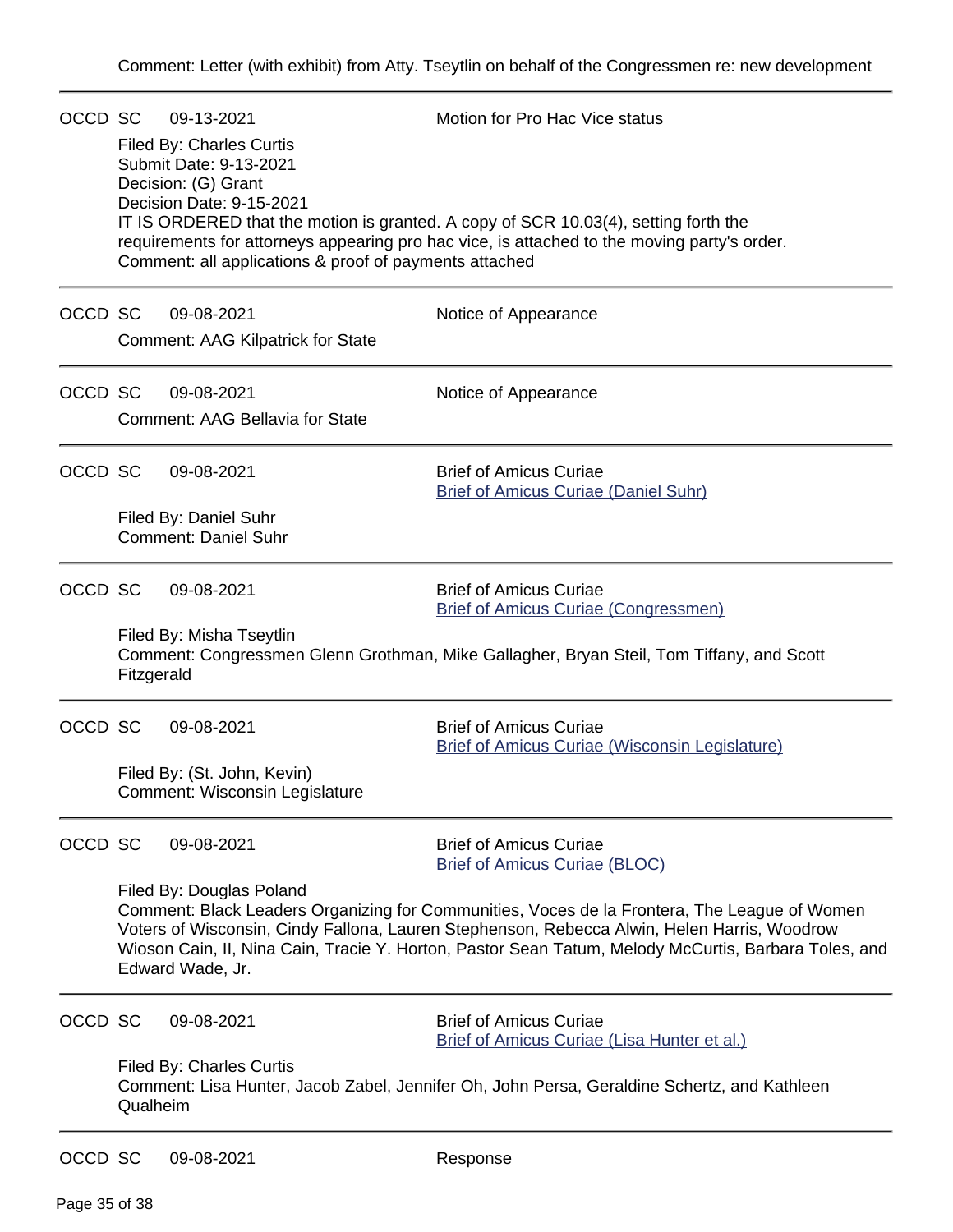OCCD SC 09-07-2021 Motion to File Amicus/Non-Party Brief

Filed By: Douglas Poland Submit Date: 9-7-2021 Decision: (G) Grant Decision Date: 9-8-2021 IT IS ORDERED that each of the motions is granted. All non-party briefs and appendices filed together with the motions are accepted for filing. Comment: Black Leaders Organizing for Communities ("BLOC"), Voces de la Frontera ("Voces"), League of Women Voters of Wisconsin ("LWVWI"(, Cindy Fallona, Lauren Stephenson, Rebecca Alwin, Helen Harris, Woodrow Wilson Cain, II, Nina Cain, Tracie Y. Horton, Pastor Sean Tatum, Melody McCurtis, Barbara Toles, and Edward Wade, Jr.

OCCD SC 09-07-2021 Motion to File Amicus/Non-Party Brief

Filed By: Charles Curtis Submit Date: 9-7-2021 Decision: (G) Grant Decision Date: 9-8-2021 IT IS ORDERED that each of the motions is granted. All non-party briefs and appendices filed together with the motions are accepted for filing. Comment: Lisa Hunter, Jacob Zabel, Jennifer Oh, John Persa, Geraldine Schertz, and Kathleen Qualheim (Attorney Charles G. Curtis, Jr.)

OCCD SC 09-07-2021 Motion to File Amicus/Non-Party Brief

Filed By: Misha Tseytlin Submit Date: 9-7-2021 Decision: (G) Grant Decision Date: 9-8-2021 IT IS ORDERED that each of the motions is granted. All non-party briefs and appendices filed together with the motions are accepted for filing. Comment: Congressmen Glenn Grothman, Mike Gallagher, Bryan Steil, Tom Tiffany, and Scott Fitzgerald (Attorneys Misha Tseytlin and Kevin LeRoy)

OCCD SC 09-07-2021 Motion to File Amicus/Non-Party Brief

Filed By: (St. John, Kevin) Submit Date: 9-7-2021 Decision: (G) Grant Decision Date: 9-8-2021 IT IS ORDERED that each of the motions is granted. All non-party briefs and appendices filed together with the motions are accepted for filing. Comment: Wisconsin Legislature (Attorneys Kevin M. St. John and Adam Mortara)

OCCD SC 09-07-2021 Motion to File Amicus/Non-Party Brief

Filed By: Daniel Suhr Submit Date: 9-7-2021 Decision: (G) Grant Decision Date: 9-8-2021 IT IS ORDERED that each of the motions is granted. All non-party briefs and appendices filed together with the motions are accepted for filing. Comment: Attorney Daniel Suhr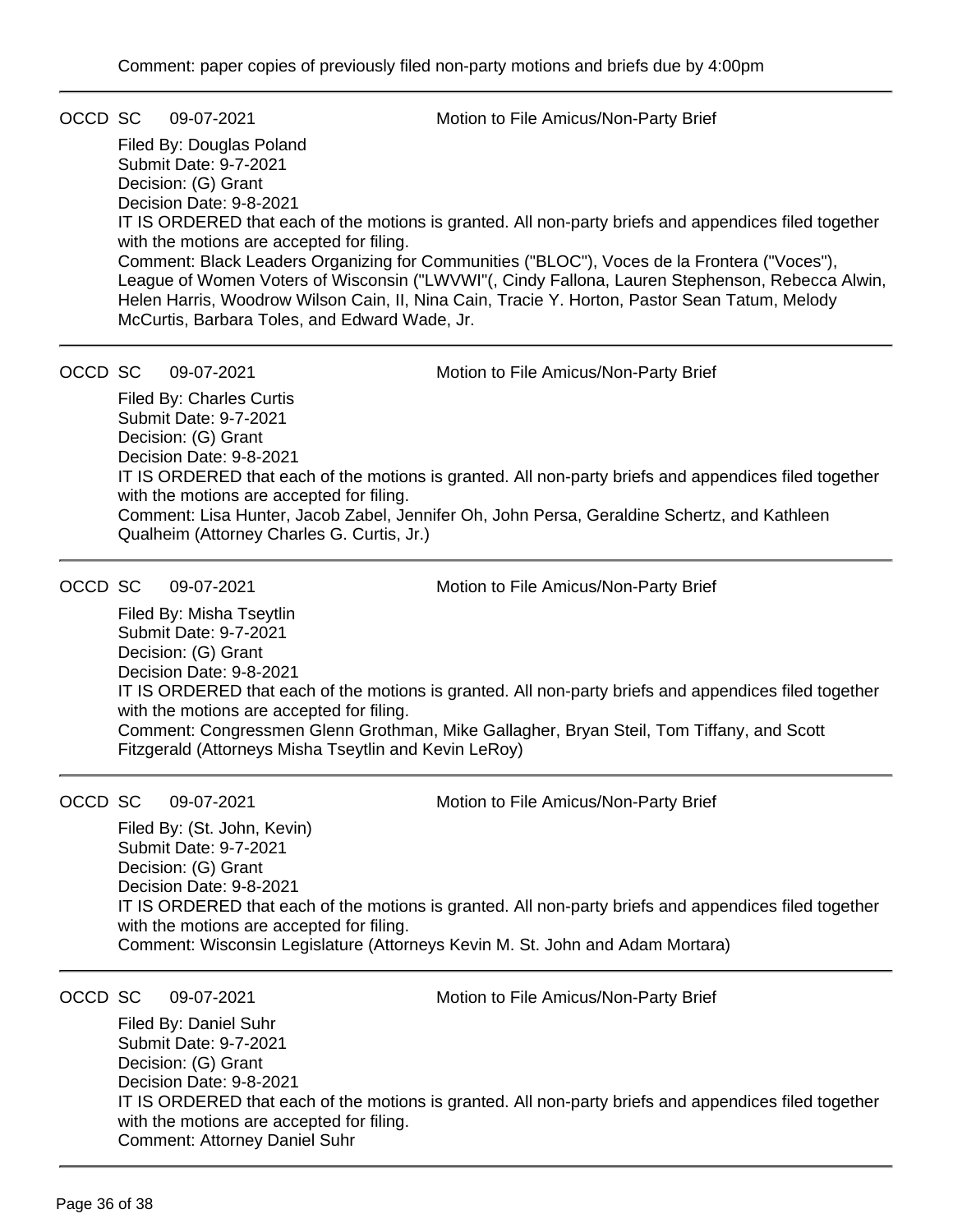OCCD SC 09-07-2021 Response

Comment: non-party motions and briefs due via email by 4:00pm

OCCD SC 09-03-2021 Certificate of Service

Comment: re: Response to POA

OCCD SC 09-03-2021 Notice of Appearance

Comment: AAG Keckhaver for AAG Gibson

### OCCD SC 09-03-2021 Response

Comment: response to petition due from all respondents by 4:00pm via email; paper original(s) + 10 paper copies due by 4:30pm

### OCCD SC 08-26-2021 Court Order

ORD that respondents, WEC, Marge Bostelmann, Julie Glancey, Ann Jacobs, Dean Knudson, Robert Spindell, Jr., & Mark Thomsen, all in their official capacities as members of the WEC, shall file one or more responses to the petition by 4:00 p.m. on Friday, 9/3/21. Each response shall be filed as an attachment in pdf format to an email addressed to clerk@wicourts.gov. See Wis. Stat. 809.14, 809.80, and 809.81. The respondents shall also ensure that a paper original & 10 copies of each response are received by the clerk of this court by 4:30 p.m. on Friday, 9/3/21, with the following notation on the top of the first page: This document was previously filed via email. FRO that any non-party that wishes to file a non-party brief amicus curiae in support of or in opposition to the petition must file a motion for leave of the court to file a non-party brief pursuant to the requirements of Wis. Stat. (Rule) 809.19(7). Non-parties should also consult this courts Internal Operating Procedure III.B.6.c. concerning the nature of non-parties who may be granted leave to file a non-party brief. A proposed non-party brief must accompany the motion for leave to file it. Any proposed non-party brief shall not exceed 15 pages if a monospaced font is used or 3,300 words if a proportional serif font is used. leave with the proposed non-party brief attached shall be filed no later than 4:00 p.m. on Tuesday, September 7, 2021, and shall be filed as an attachment in pdf format to an email addressed to clerk@wicourts.gov. The non-party shall also ensure a paper original and 10 copies of the brief are received by the clerk of this court by 4:00 p.m. on Wednesday, September 8, 2021, with the following notation on the top of the first page: This document was previously filed via email. Any submission by a non-party that does not comply with Wis. Stat. (Rule) 809.19(7) and any proposed non-party brief for which this court does not grant leave will not be considered by the court.

| OCCD SC | 08-23-2021                                                                                                                                                | <b>Caption Amended</b>                                                                                                        |
|---------|-----------------------------------------------------------------------------------------------------------------------------------------------------------|-------------------------------------------------------------------------------------------------------------------------------|
| OCCD SC | 08-23-2021<br>Comment: Receipt No: 21R 001942                                                                                                             | Fee Paid                                                                                                                      |
| OCCD SC | 08-23-2021<br>Filed By: Richard Esenberg<br>Submit Date: 8-23-2021<br>Decision: (M) Dismiss<br>Decision Date: 3-3-2022<br>By the Court.-- Relief granted. | <b>Motion for Stay</b><br>Comment: motion for stay embedded in petition, see Page 1 (b), Page 13 "Statement of Relief Sought" |